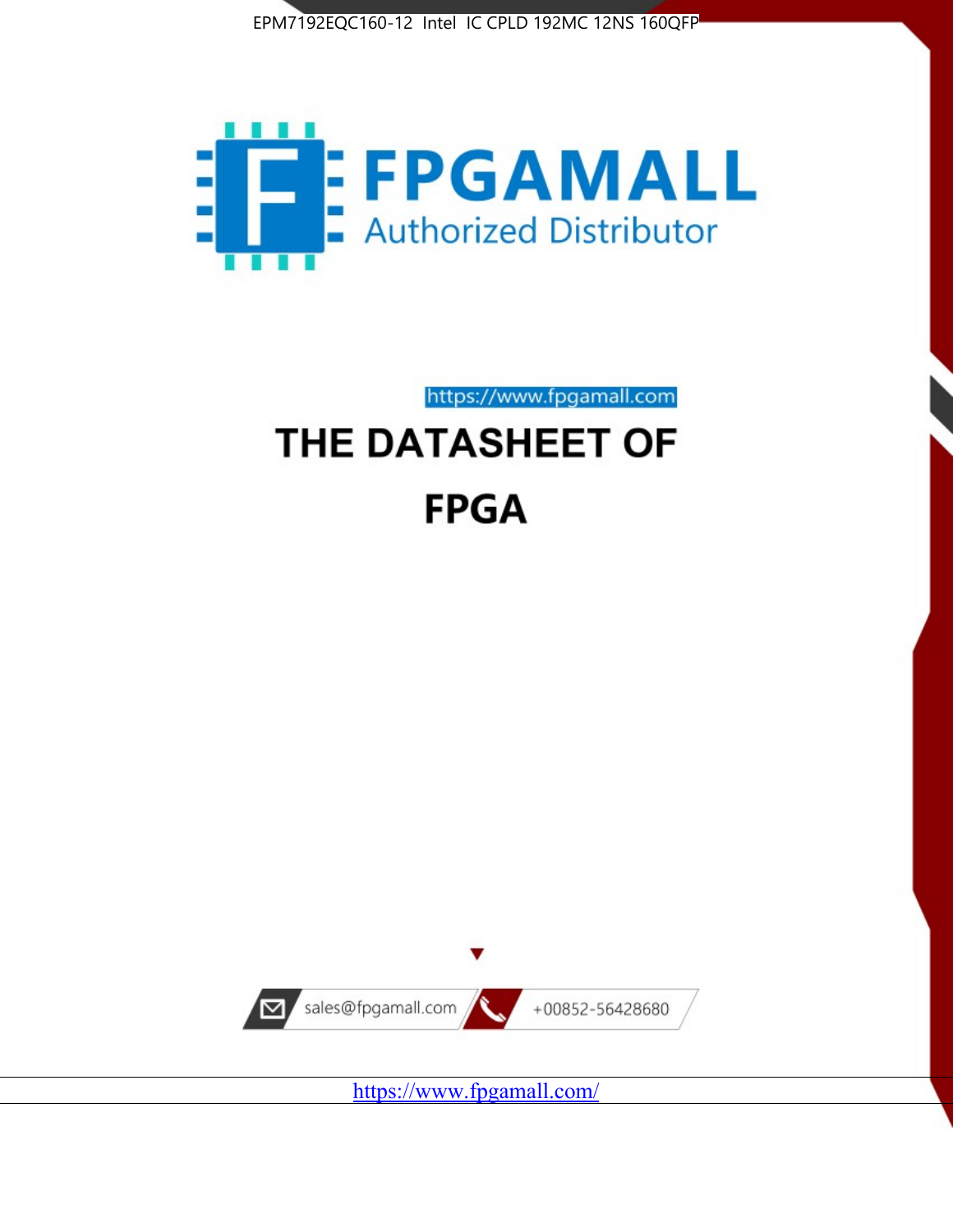

MAX 7000B devices, see the *MAX 7000A Programmable Logic Device Family Data Sheet* or the *MAX 7000B Programmable Logic Device Family Data Sheet*.

| <b>Table 1. MAX 7000 Device Features</b> |                |                |                |                 |                 |                 |                 |
|------------------------------------------|----------------|----------------|----------------|-----------------|-----------------|-----------------|-----------------|
| <b>Feature</b>                           | <b>EPM7032</b> | <b>EPM7064</b> | <b>EPM7096</b> | <b>EPM7128E</b> | <b>EPM7160E</b> | <b>EPM7192E</b> | <b>EPM7256E</b> |
| Usable<br>gates                          | 600            | 1,250          | 1,800          | 2,500           | 3,200           | 3,750           | 5,000           |
| Macrocells                               | 32             | 64             | 96             | 128             | 160             | 192             | 256             |
| Logic array<br>blocks                    | 2              | 4              | 6              | 8               | 10              | 12              | 16              |
| Maximum<br>user I/O pins                 | 36             | 68             | 76             | 100             | 104             | 124             | 164             |
| $t_{PD}$ (ns)                            | 6              | 6              | 7.5            | 7.5             | 10              | 12              | 12              |
| $t_{\text{SU}}$ (ns)                     | 5              | 5              | 6              | 6               | 7               | 7               | 7               |
| $t_{\text{FSU}}$ (ns)                    | 2.5            | 2.5            | 3              | 3               | 3               | 3               | 3               |
| $t_{CO1}$ (ns)                           | 4              | 4              | 4.5            | 4.5             | 5               | 6               | 6               |
| $f_{CNT}$ (MHz)                          | 151.5          | 151.5          | 125.0          | 125.0           | 100.0           | 90.9            | 90.9            |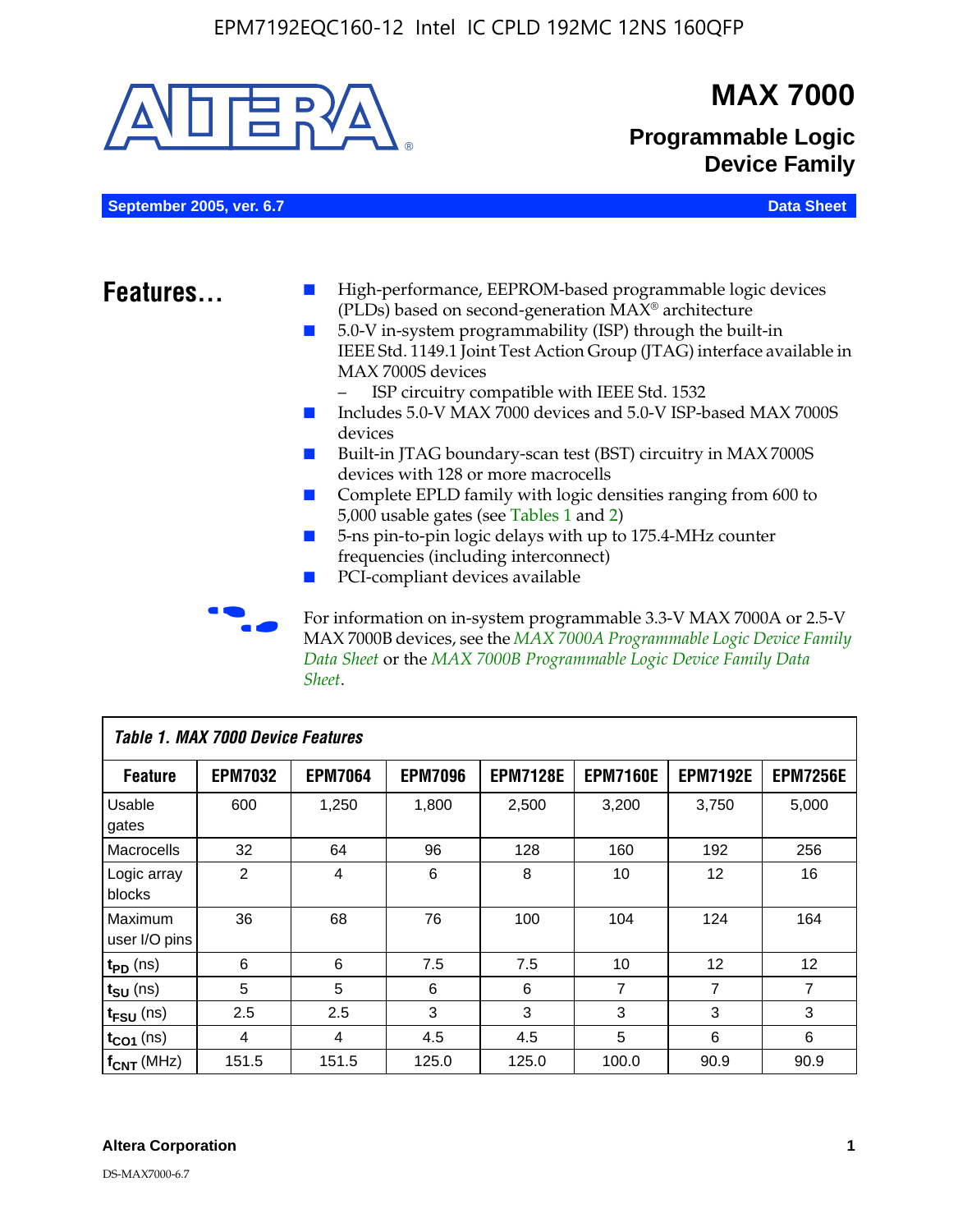| Table 2. MAX 7000S Device Features |                 |                 |                 |                 |                   |                 |  |
|------------------------------------|-----------------|-----------------|-----------------|-----------------|-------------------|-----------------|--|
| <b>Feature</b>                     | <b>EPM7032S</b> | <b>EPM7064S</b> | <b>EPM7128S</b> | <b>EPM7160S</b> | <b>EPM7192S</b>   | <b>EPM7256S</b> |  |
| Usable gates                       | 600             | 1,250           | 2,500           | 3,200           | 3,750             | 5,000           |  |
| Macrocells                         | 32              | 64              | 128             | 160             | 192               | 256             |  |
| Logic array<br>blocks              | $\overline{2}$  | $\overline{4}$  | 8               | 10              | $12 \overline{ }$ | 16              |  |
| Maximum<br>user I/O pins           | 36              | 68              | 100             | 104             | 124               | 164             |  |
| $t_{PD}$ (ns)                      | 5               | 5               | 6               | 6               | 7.5               | 7.5             |  |
| $t_{SU}$ (ns)                      | 2.9             | 2.9             | 3.4             | 3.4             | 4.1               | 3.9             |  |
| $t_{\text{FSU}}$ (ns)              | 2.5             | 2.5             | 2.5             | 2.5             | 3                 | 3               |  |
| $t_{CO1}$ (ns)                     | 3.2             | 3.2             | 4               | 3.9             | 4.7               | 4.7             |  |
| $f_{\text{CNT}}$ (MHz)             | 175.4           | 175.4           | 147.1           | 149.3           | 125.0             | 128.2           |  |

### **...and More Features**

- Open-drain output option in MAX 7000S devices
- Programmable macrocell flipflops with individual clear, preset, clock, and clock enable controls
- Programmable power-saving mode for a reduction of over 50% in each macrocell
- Configurable expander product-term distribution, allowing up to 32 product terms per macrocell
- 44 to 208 pins available in plastic J-lead chip carrier (PLCC), ceramic pin-grid array (PGA), plastic quad flat pack (PQFP), power quad flat pack (RQFP), and 1.0-mm thin quad flat pack (TQFP) packages
- Programmable security bit for protection of proprietary designs
- 3.3-V or 5.0-V operation
	- MultiVolt<sup>TM</sup> I/O interface operation, allowing devices to interface with 3.3-V or 5.0-V devices (MultiVolt I/O operation is not available in 44-pin packages)
	- Pin compatible with low-voltage MAX 7000A and MAX 7000B devices
- Enhanced features available in MAX 7000E and MAX 7000S devices
	- Six pin- or logic-driven output enable signals
	- Two global clock signals with optional inversion
	- Enhanced interconnect resources for improved routability
	- Fast input setup times provided by a dedicated path from I/O pin to macrocell registers
	- Programmable output slew-rate control
- Software design support and automatic place-and-route provided by Altera's development system for Windows-based PCs and Sun SPARCstation, and HP 9000 Series 700/800 workstations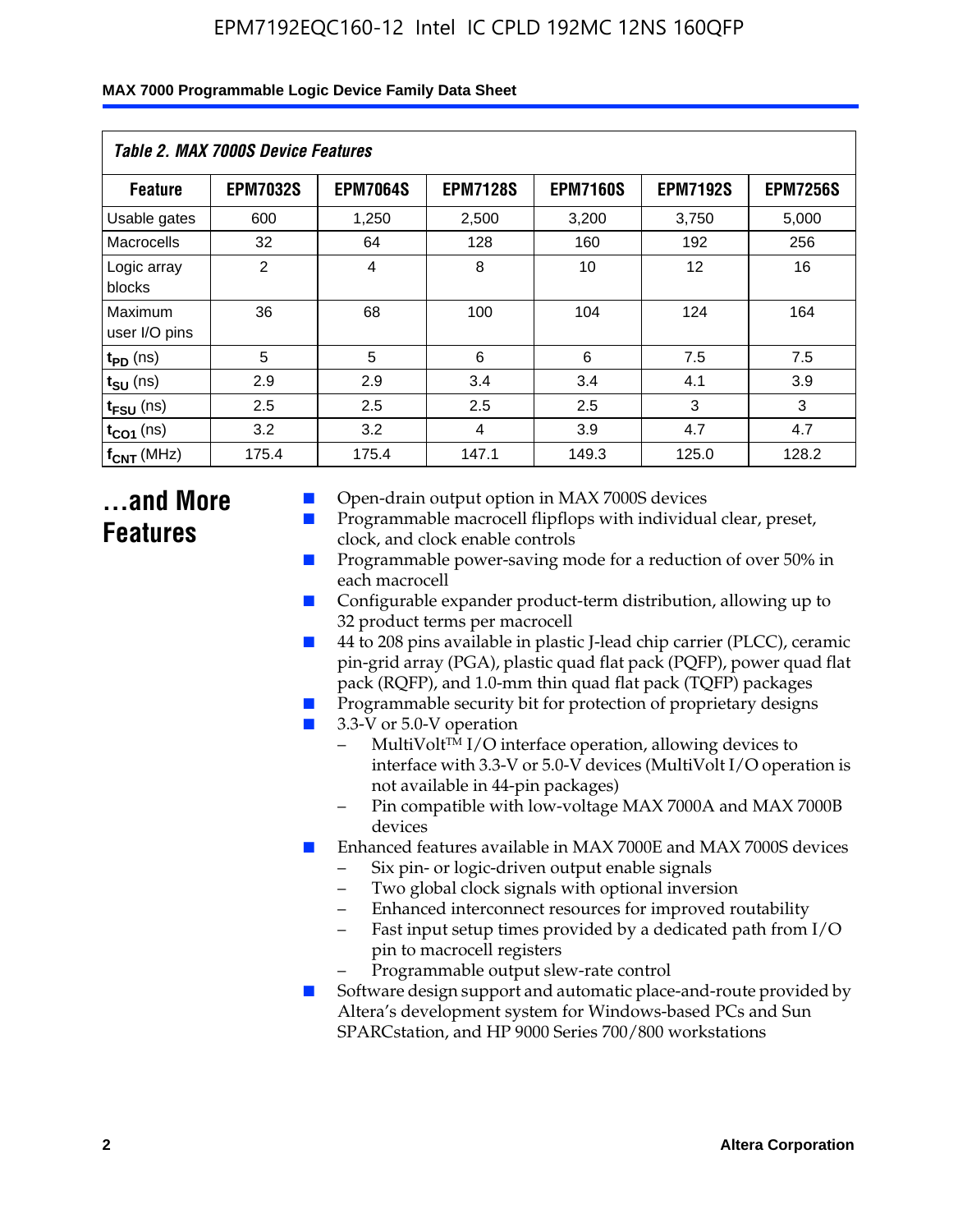|                               | MAX 7000 Programmable Logic Device Family Data Sheet                                                                                                                                                                                                                                                                                                                                                                                                                                                                                                                                                                                                                                                                         |
|-------------------------------|------------------------------------------------------------------------------------------------------------------------------------------------------------------------------------------------------------------------------------------------------------------------------------------------------------------------------------------------------------------------------------------------------------------------------------------------------------------------------------------------------------------------------------------------------------------------------------------------------------------------------------------------------------------------------------------------------------------------------|
|                               | Additional design entry and simulation support provided by EDIF<br>200 and 300 netlist files, library of parameterized modules (LPM),<br>Verilog HDL, VHDL, and other interfaces to popular EDA tools from<br>manufacturers such as Cadence, Exemplar Logic, Mentor Graphics,<br>OrCAD, Synopsys, and VeriBest<br>Programming support<br>Altera's Master Programming Unit (MPU) and programming<br>hardware from third-party manufacturers program all<br>MAX 7000 devices<br>The BitBlaster <sup>™</sup> serial download cable, ByteBlasterMV <sup>™</sup><br>$\overline{\phantom{0}}$<br>parallel port download cable, and MasterBlaster™<br>serial/universal serial bus (USB) download cable program MAX<br>7000S devices |
| General<br><b>Description</b> | The MAX 7000 family of high-density, high-performance PLDs is based<br>on Altera's second-generation MAX architecture. Fabricated with<br>advanced CMOS technology, the EEPROM-based MAX 7000 family<br>provides 600 to 5,000 usable gates, ISP, pin-to-pin delays as fast as 5 ns,<br>and counter speeds of up to 175.4 MHz. MAX 7000S devices in the -5, -6,<br>-7, and -10 speed grades as well as MAX 7000 and MAX 7000E devices in<br>-5, -6, -7, -10P, and -12P speed grades comply with the PCI Special Interest<br>Group (PCI SIG) PCI Local Bus Specification, Revision 2.2. See Table 3                                                                                                                            |

| Table 3. MAX 7000 Speed Grades |              |              |              |              |              |                    |              |              |              |              |
|--------------------------------|--------------|--------------|--------------|--------------|--------------|--------------------|--------------|--------------|--------------|--------------|
| <b>Device</b>                  |              |              |              |              |              | <b>Speed Grade</b> |              |              |              |              |
|                                | -5           | -6           | $-7$         | $-10P$       | $-10$        | $-12P$             | $-12$        | $-15$        | $-15T$       | $-20$        |
| EPM7032                        |              | $\checkmark$ | $\checkmark$ |              | $\checkmark$ |                    | $\checkmark$ | $\checkmark$ | $\checkmark$ |              |
| EPM7032S                       | $\checkmark$ | $\checkmark$ | $\checkmark$ |              | $\checkmark$ |                    |              |              |              |              |
| EPM7064                        |              | $\checkmark$ | $\checkmark$ |              | $\checkmark$ |                    | $\checkmark$ | $\checkmark$ |              |              |
| <b>EPM7064S</b>                | $\checkmark$ | $\checkmark$ | $\checkmark$ |              | $\checkmark$ |                    |              |              |              |              |
| <b>EPM7096</b>                 |              |              | $\checkmark$ |              | $\checkmark$ |                    | $\checkmark$ | $\checkmark$ |              |              |
| <b>EPM7128E</b>                |              |              | $\checkmark$ | $\checkmark$ | $\checkmark$ |                    | $\checkmark$ | $\checkmark$ |              | $\checkmark$ |
| <b>EPM7128S</b>                |              | $\checkmark$ | $\checkmark$ |              | $\checkmark$ |                    |              | $\checkmark$ |              |              |
| <b>EPM7160E</b>                |              |              |              | $\checkmark$ | $\checkmark$ |                    | $\checkmark$ | $\checkmark$ |              | $\checkmark$ |
| <b>EPM7160S</b>                |              | $\checkmark$ | $\checkmark$ |              | $\checkmark$ |                    |              | $\checkmark$ |              |              |
| <b>EPM7192E</b>                |              |              |              |              |              | $\checkmark$       | $\checkmark$ | $\checkmark$ |              |              |
| <b>EPM7192S</b>                |              |              | $\checkmark$ |              | $\checkmark$ |                    |              | $\checkmark$ |              |              |
| <b>EPM7256E</b>                |              |              |              |              |              | $\checkmark$       | $\checkmark$ | $\checkmark$ |              | $\checkmark$ |
| <b>EPM7256S</b>                |              |              | $\checkmark$ |              | $\checkmark$ |                    |              | $\checkmark$ |              |              |

for available speed grades.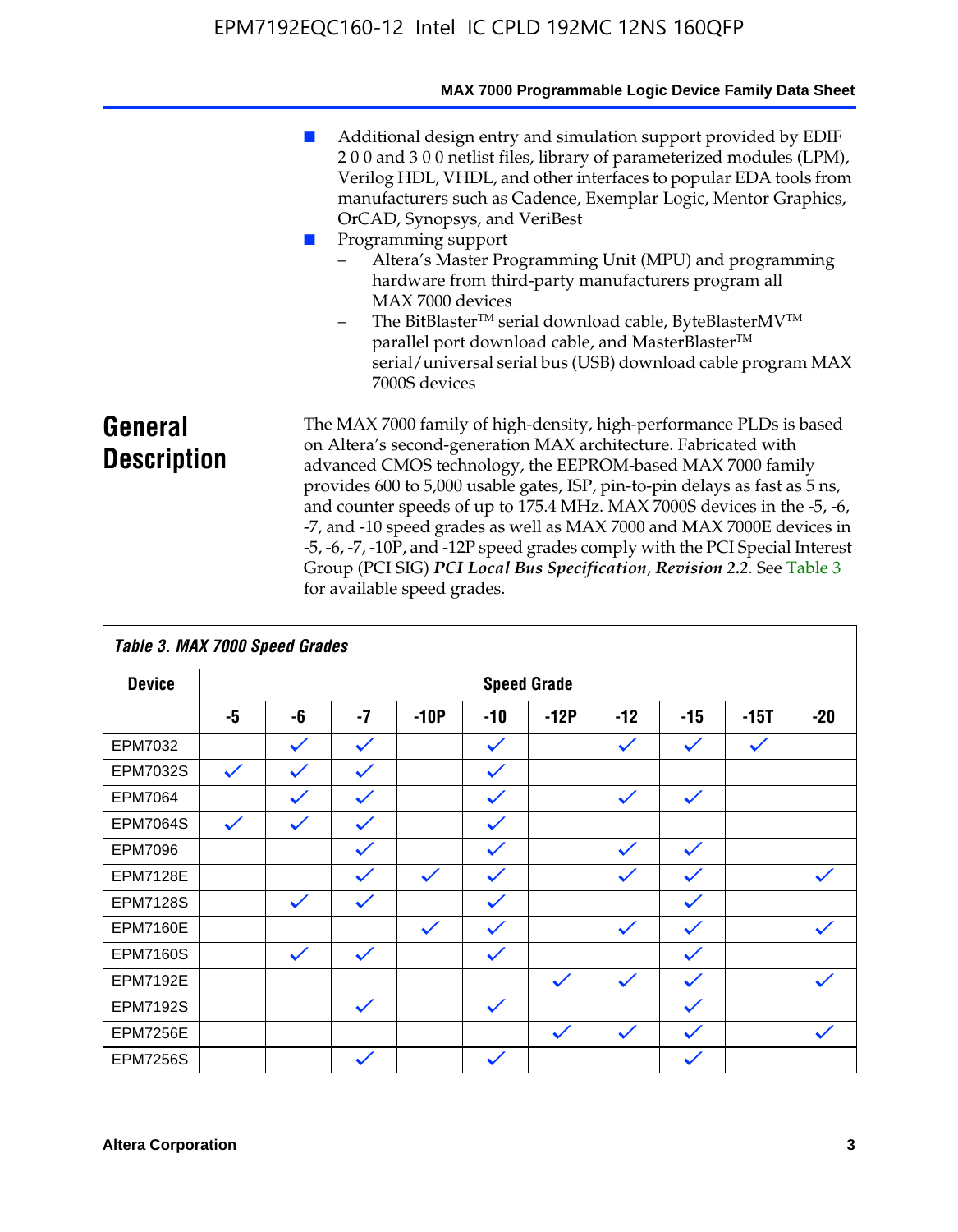#### **MAX 7000 Programmable Logic Device Family Data Sheet**

The MAX 7000E devices—including the EPM7128E, EPM7160E, EPM7192E, and EPM7256E devices—have several enhanced features: additional global clocking, additional output enable controls, enhanced interconnect resources, fast input registers, and a programmable slew rate.

In-system programmable MAX 7000 devices—called MAX 7000S devices—include the EPM7032S, EPM7064S, EPM7128S, EPM7160S, EPM7192S, and EPM7256S devices. MAX 7000S devices have the enhanced features of MAX 7000E devices as well as JTAG BST circuitry in devices with 128 or more macrocells, ISP, and an open-drain output option. See Table 4.

| Table 4. MAX 7000 Device Features |                                                    |                                           |                                           |  |  |  |
|-----------------------------------|----------------------------------------------------|-------------------------------------------|-------------------------------------------|--|--|--|
| <b>Feature</b>                    | <b>EPM7032</b><br><b>EPM7064</b><br><b>EPM7096</b> | All<br><b>MAX 7000E</b><br><b>Devices</b> | All<br><b>MAX 7000S</b><br><b>Devices</b> |  |  |  |
| ISP via JTAG interface            |                                                    |                                           |                                           |  |  |  |
| <b>JTAG BST circuitry</b>         |                                                    |                                           | $\checkmark$ (1)                          |  |  |  |
| Open-drain output option          |                                                    |                                           |                                           |  |  |  |
| Fast input registers              |                                                    |                                           |                                           |  |  |  |
| Six global output enables         |                                                    |                                           |                                           |  |  |  |
| Two global clocks                 |                                                    |                                           |                                           |  |  |  |
| Slew-rate control                 |                                                    |                                           |                                           |  |  |  |
| MultiVolt interface (2)           |                                                    |                                           |                                           |  |  |  |
| Programmable register             |                                                    |                                           |                                           |  |  |  |
| Parallel expanders                |                                                    |                                           |                                           |  |  |  |
| Shared expanders                  |                                                    |                                           |                                           |  |  |  |
| Power-saving mode                 |                                                    |                                           |                                           |  |  |  |
| Security bit                      |                                                    |                                           |                                           |  |  |  |
| PCI-compliant devices available   |                                                    |                                           |                                           |  |  |  |

*Notes:*

(1) Available only in EPM7128S, EPM7160S, EPM7192S, and EPM7256S devices only.

(2) The MultiVolt I/O interface is not available in 44-pin packages.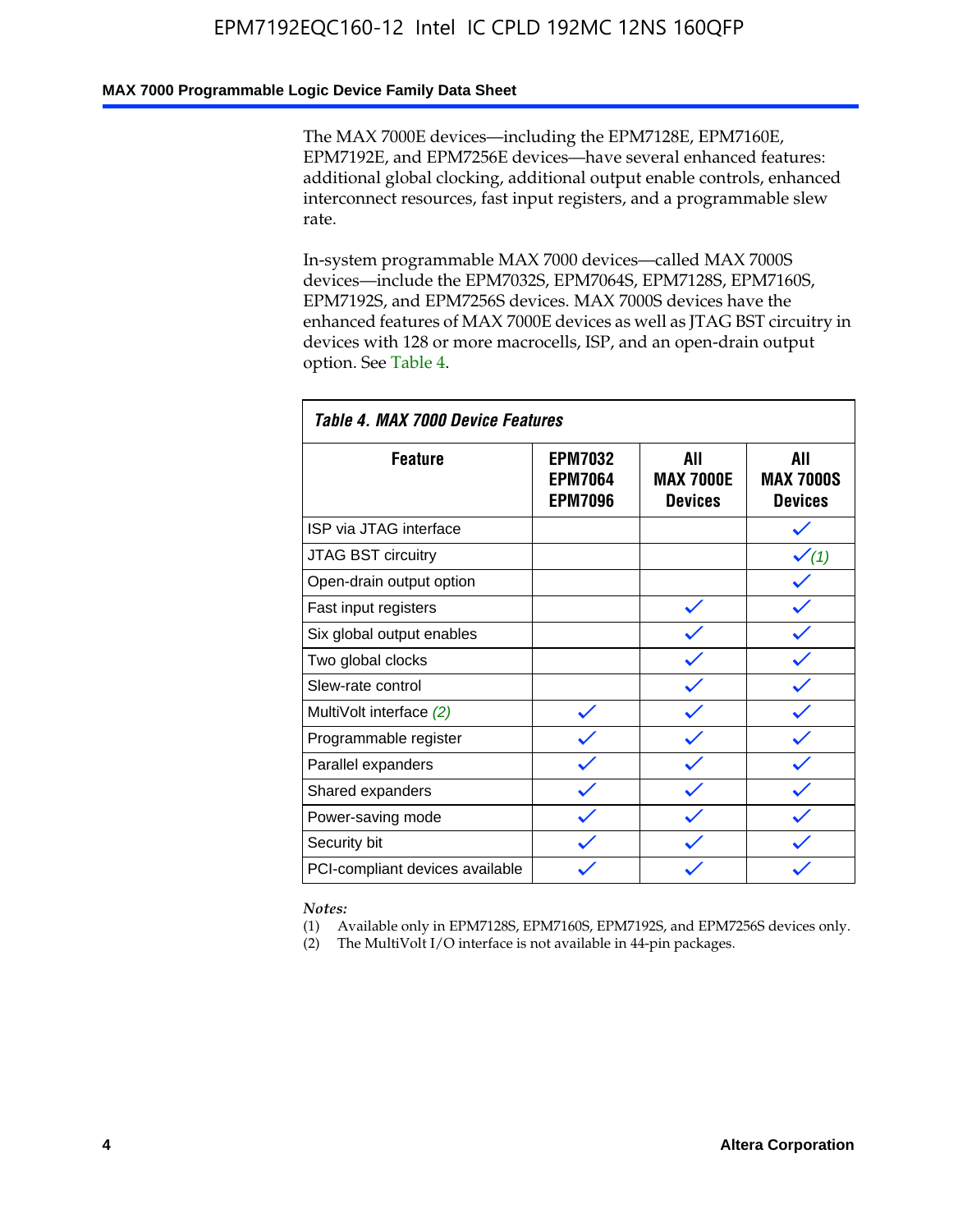#### **MAX 7000 Programmable Logic Device Family Data Sheet**

The MAX 7000 architecture supports 100% TTL emulation and high-density integration of SSI, MSI, and LSI logic functions. The MAX 7000 architecture easily integrates multiple devices ranging from PALs, GALs, and 22V10s to MACH and pLSI devices. MAX 7000 devices are available in a wide range of packages, including PLCC, PGA, PQFP, RQFP, and TQFP packages. See Table 5.

| Table 5. MAX 7000 Maximum User I/O Pins<br><i>Note</i> $(1)$ |                           |                           |                           |                           |                           |                               |                        |                            |                       |                                     |                               |                               |
|--------------------------------------------------------------|---------------------------|---------------------------|---------------------------|---------------------------|---------------------------|-------------------------------|------------------------|----------------------------|-----------------------|-------------------------------------|-------------------------------|-------------------------------|
| <b>Device</b>                                                | 44-<br>Pin<br><b>PLCC</b> | 44-<br>Pin<br><b>PQFP</b> | 44-<br><b>Pin</b><br>TQFP | 68-<br>Pin<br><b>PLCC</b> | 84-<br>Pin<br><b>PLCC</b> | $100 -$<br>Pin<br><b>PQFP</b> | $100 -$<br>Pin<br>TQFP | 160-<br>Pin<br><b>PQFP</b> | $160 -$<br>Pin<br>PGA | $192 -$<br><b>Pin</b><br><b>PGA</b> | $208 -$<br>Pin<br><b>PQFP</b> | $208 -$<br>Pin<br><b>ROFP</b> |
| EPM7032                                                      | 36                        | 36                        | 36                        |                           |                           |                               |                        |                            |                       |                                     |                               |                               |
| <b>EPM7032S</b>                                              | 36                        |                           | 36                        |                           |                           |                               |                        |                            |                       |                                     |                               |                               |
| EPM7064                                                      | 36                        |                           | 36                        | 52                        | 68                        | 68                            |                        |                            |                       |                                     |                               |                               |
| <b>EPM7064S</b>                                              | 36                        |                           | 36                        |                           | 68                        |                               | 68                     |                            |                       |                                     |                               |                               |
| EPM7096                                                      |                           |                           |                           | 52                        | 64                        | 76                            |                        |                            |                       |                                     |                               |                               |
| <b>EPM7128E</b>                                              |                           |                           |                           |                           | 68                        | 84                            |                        | 100                        |                       |                                     |                               |                               |
| <b>EPM7128S</b>                                              |                           |                           |                           |                           | 68                        | 84                            | 84(2)                  | 100                        |                       |                                     |                               |                               |
| <b>EPM7160E</b>                                              |                           |                           |                           |                           | 64                        | 84                            |                        | 104                        |                       |                                     |                               |                               |
| <b>EPM7160S</b>                                              |                           |                           |                           |                           | 64                        |                               | 84(2)                  | 104                        |                       |                                     |                               |                               |
| <b>EPM7192E</b>                                              |                           |                           |                           |                           |                           |                               |                        | 124                        | 124                   |                                     |                               |                               |
| <b>EPM7192S</b>                                              |                           |                           |                           |                           |                           |                               |                        | 124                        |                       |                                     |                               |                               |
| <b>EPM7256E</b>                                              |                           |                           |                           |                           |                           |                               |                        | 132(2)                     |                       | 164                                 |                               | 164                           |
| <b>EPM7256S</b>                                              |                           |                           |                           |                           |                           |                               |                        |                            |                       |                                     | 164 $(2)$                     | 164                           |

#### *Notes:*

(1) When the JTAG interface in MAX 7000S devices is used for either boundary-scan testing or for ISP, four I/O pins become JTAG pins.

(2) Perform a complete thermal analysis before committing a design to this device package. For more information, see the *Operating Requirements for Altera Devices Data Sheet*.

> MAX 7000 devices use CMOS EEPROM cells to implement logic functions. The user-configurable MAX 7000 architecture accommodates a variety of independent combinatorial and sequential logic functions. The devices can be reprogrammed for quick and efficient iterations during design development and debug cycles, and can be programmed and erased up to 100 times.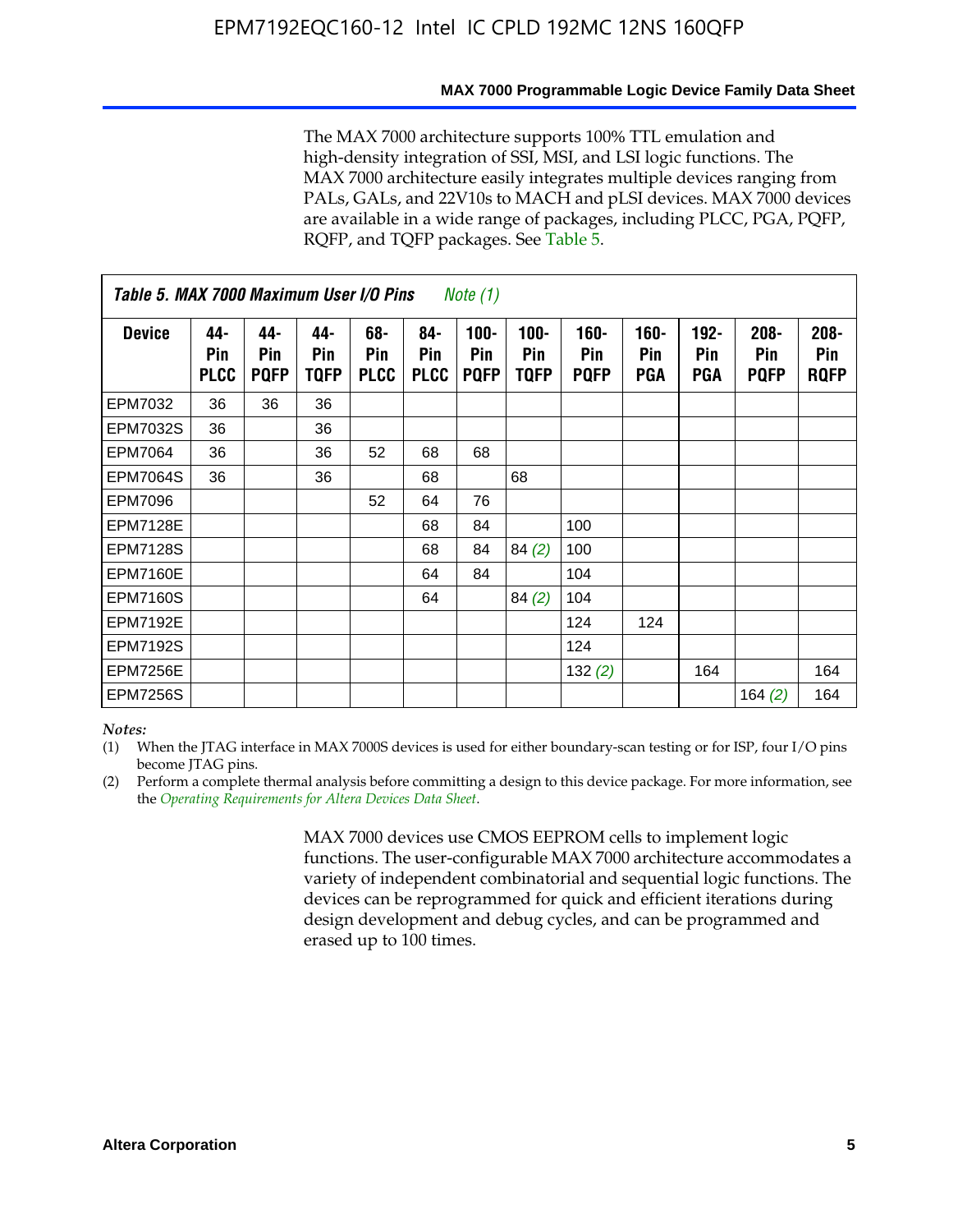#### **MAX 7000 Programmable Logic Device Family Data Sheet**

MAX 7000 devices contain from 32 to 256 macrocells that are combined into groups of 16 macrocells, called logic array blocks (LABs). Each macrocell has a programmable-AND/fixed-OR array and a configurable register with independently programmable clock, clock enable, clear, and preset functions. To build complex logic functions, each macrocell can be supplemented with both shareable expander product terms and highspeed parallel expander product terms to provide up to 32 product terms per macrocell.

The MAX 7000 family provides programmable speed/power optimization. Speed-critical portions of a design can run at high speed/full power, while the remaining portions run at reduced speed/low power. This speed/power optimization feature enables the designer to configure one or more macrocells to operate at 50% or lower power while adding only a nominal timing delay. MAX 7000E and MAX 7000S devices also provide an option that reduces the slew rate of the output buffers, minimizing noise transients when non-speed-critical signals are switching. The output drivers of all MAX 7000 devices (except 44-pin devices) can be set for either 3.3-V or 5.0-V operation, allowing MAX 7000 devices to be used in mixed-voltage systems.

The MAX 7000 family is supported byAltera development systems, which are integrated packages that offer schematic, text—including VHDL, Verilog HDL, and the Altera Hardware Description Language (AHDL) and waveform design entry, compilation and logic synthesis, simulation and timing analysis, and device programming. The [software provides](http://www.altera.com/literature/ds/dsmii.pdf)  [EDIF 2 0 0 and 3 0 0, LPM, VHDL, Verilog HDL, and other in](http://www.altera.com/literature/ds/dsmii.pdf)terfaces for [additional design entry and simulation support from other industry](http://www.altera.com/literature/ds/quartus.pdf)standard PC- and UNIX-workstation-based EDA tools. The software runs on Windows-based PCs, as well as Sun SPARCstation, and HP 9000 Series 700/800 workstations.

For more information on development tools, see the **MAX+PLUS II** *Programmable Logic Development System & Software Data Sheet* and the *Quartus Programmable Logic Development System & Software Data Sheet*.

The MAX 7000 architecture includes the following elements:

### **Functional Description**

- Logic array blocks
- **Macrocells**
- Expander product terms (shareable and parallel)
- Programmable interconnect array
- I/O control blocks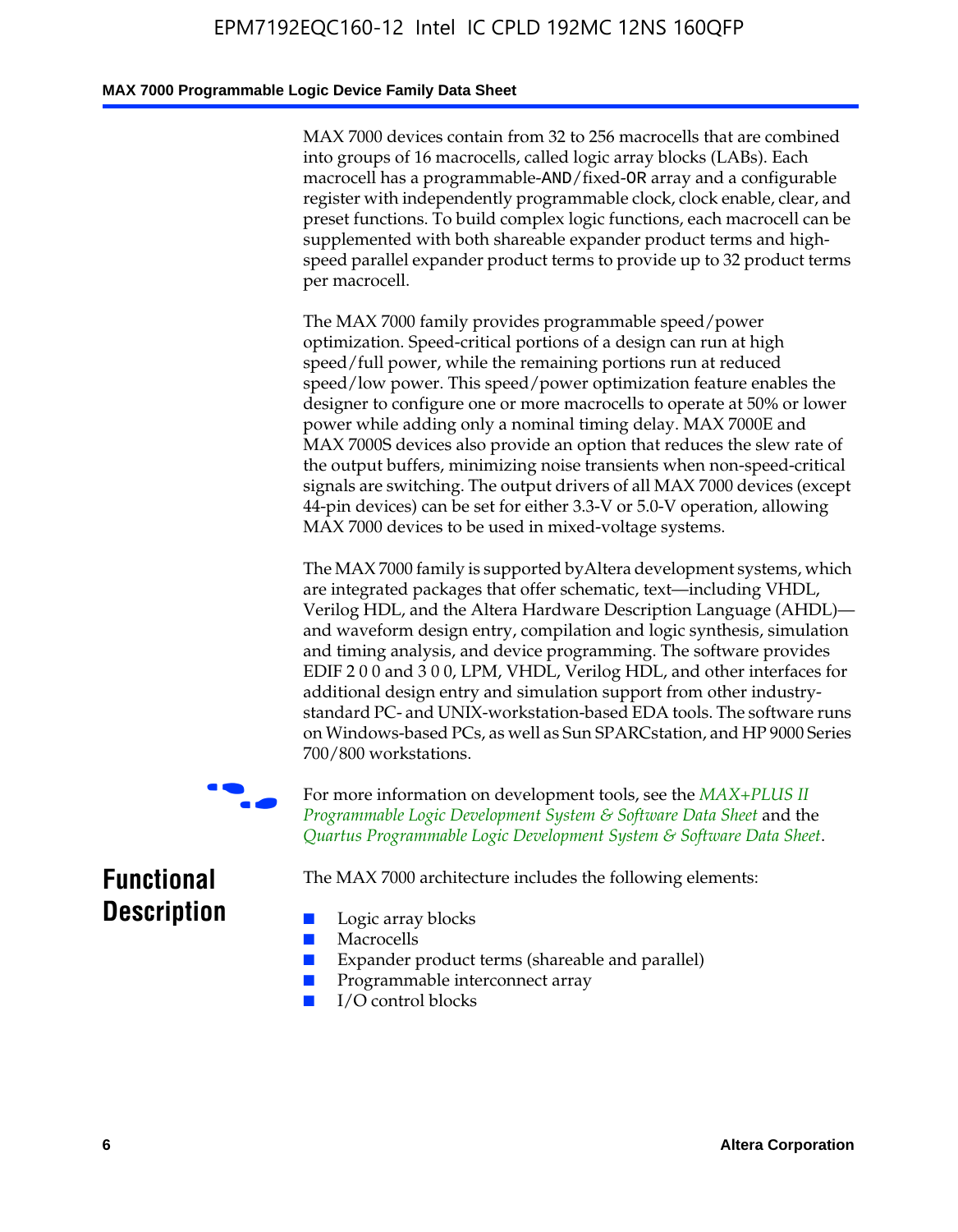#### **MAX 7000 Programmable Logic Device Family Data Sheet**

The MAX 7000 architecture includes four dedicated inputs that can be used as general-purpose inputs or as high-speed, global control signals (clock, clear, and two output enable signals) for each macrocell and I/O pin. Figure 1 shows the architecture of EPM7032, EPM7064, and EPM7096 devices.



*Figure 1. EPM7032, EPM7064 & EPM7096 Device Block Diagram*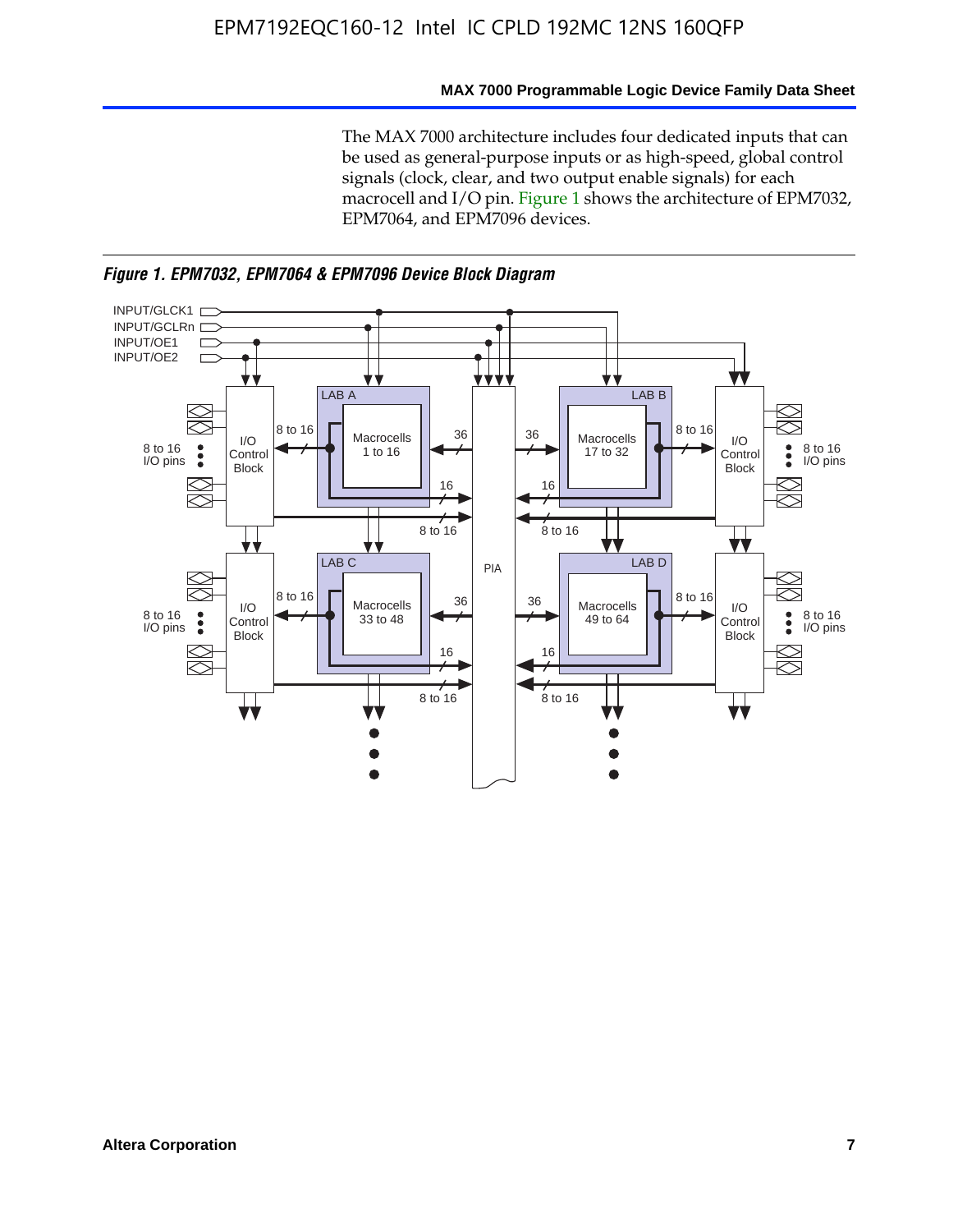Figure 2 shows the architecture of MAX 7000E and MAX 7000S devices.

#### **MAX 7000 Programmable Logic Device Family Data Sheet**





#### **Logic Array Blocks**

The MAX 7000 device architecture is based on the linking of highperformance, flexible, logic array modules called logic array blocks (LABs). LABs consist of 16-macrocell arrays, as shown in Figures 1 and 2. Multiple LABs are linked together via the programmable interconnect array (PIA), a global bus that is fed by all dedicated inputs, I/O pins, and macrocells.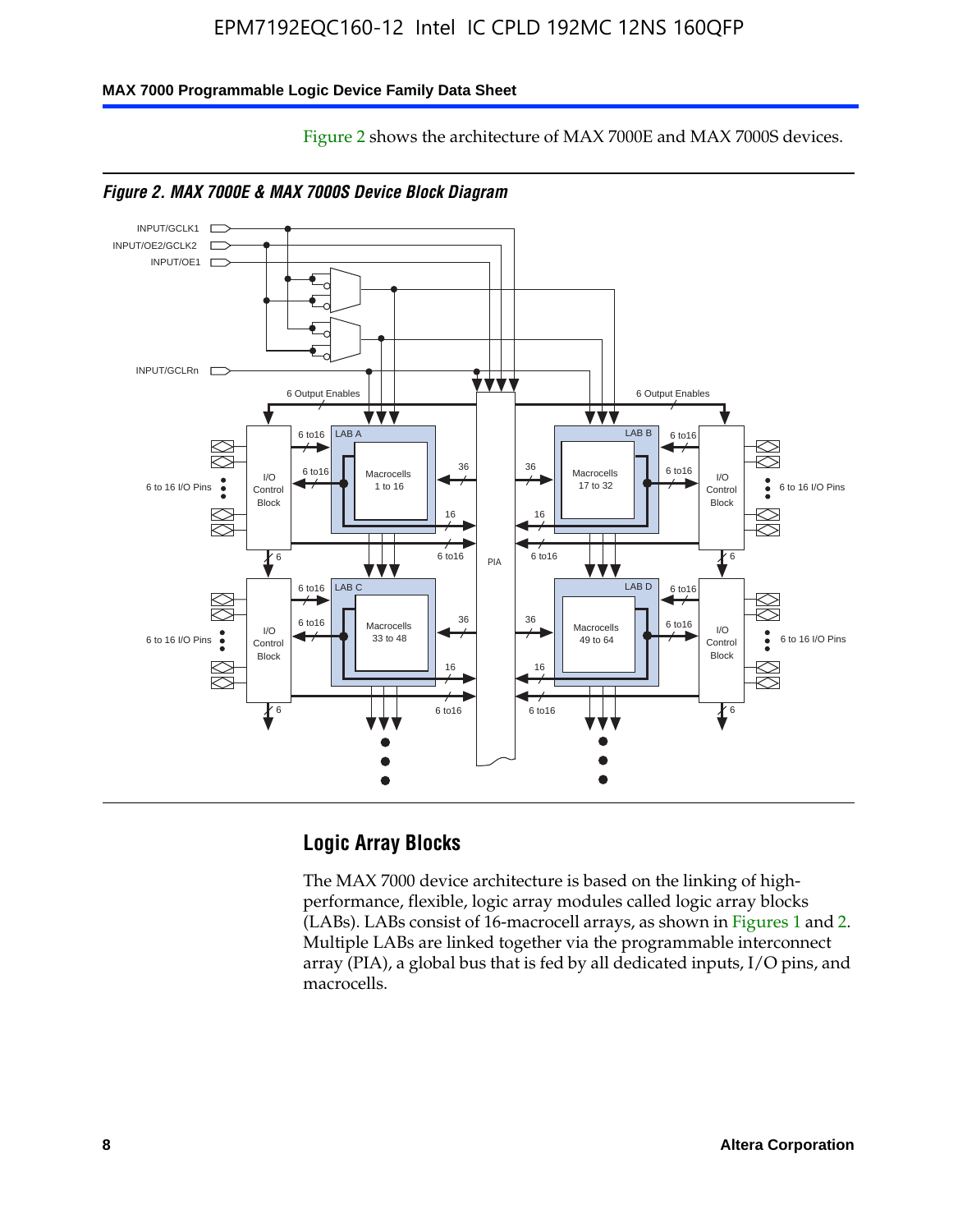#### **MAX 7000 Programmable Logic Device Family Data Sheet**

Each LAB is fed by the following signals:

- 36 signals from the PIA that are used for general logic inputs
- Global controls that are used for secondary register functions
- Direct input paths from I/O pins to the registers that are used for fast setup times for MAX 7000E and MAX 7000S devices

#### **Macrocells**

The MAX 7000 macrocell can be individually configured for either sequential or combinatorial logic operation. The macrocell consists of three functional blocks: the logic array, the product-term select matrix, and the programmable register. The macrocell of EPM7032, EPM7064, and EPM7096 devices is shown in Figure 3.

*Figure 3. EPM7032, EPM7064 & EPM7096 Device Macrocell*

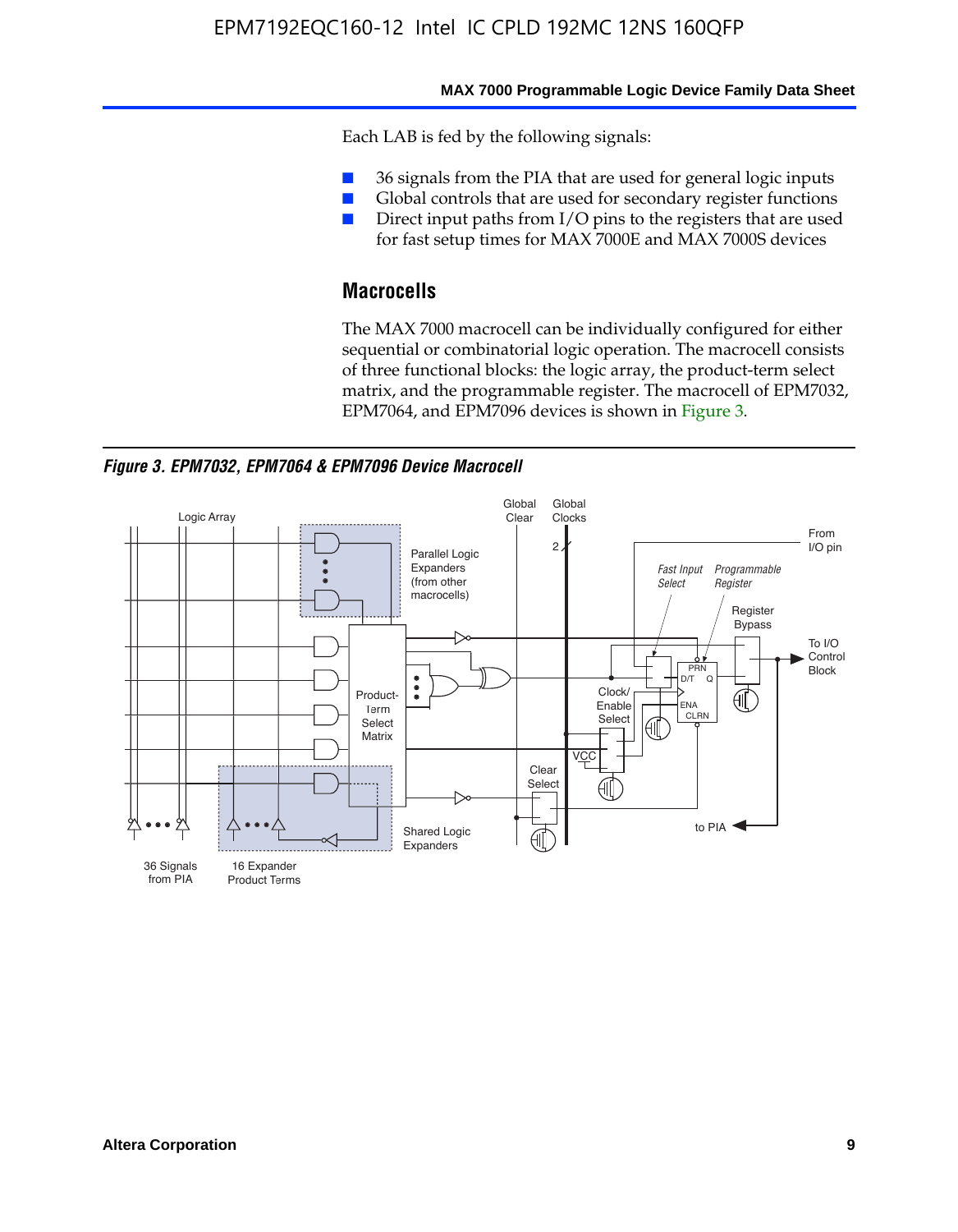#### **MAX 7000 Programmable Logic Device Family Data Sheet**



Figure 4 shows a MAX 7000E and MAX 7000S device macrocell.

Combinatorial logic is implemented in the logic array, which provides five product terms per macrocell. The product-term select matrix allocates these product terms for use as either primary logic inputs (to the OR and XOR gates) to implement combinatorial functions, or as secondary inputs to the macrocell's register clear, preset, clock, and clock enable control functions. Two kinds of expander product terms ("expanders") are available to supplement macrocell logic resources:

- Shareable expanders, which are inverted product terms that are fed back into the logic array
- Parallel expanders, which are product terms borrowed from adjacent macrocells

The Altera development system automatically optimizes product-term allocation according to the logic requirements of the design.

For registered functions, each macrocell flipflop can be individually programmed to implement D, T, JK, or SR operation with programmable clock control. The flipflop can be bypassed for combinatorial operation. During design entry, the designer specifies the desired flipflop type; the Altera development software then selects the most efficient flipflop operation for each registered function to optimize resource utilization.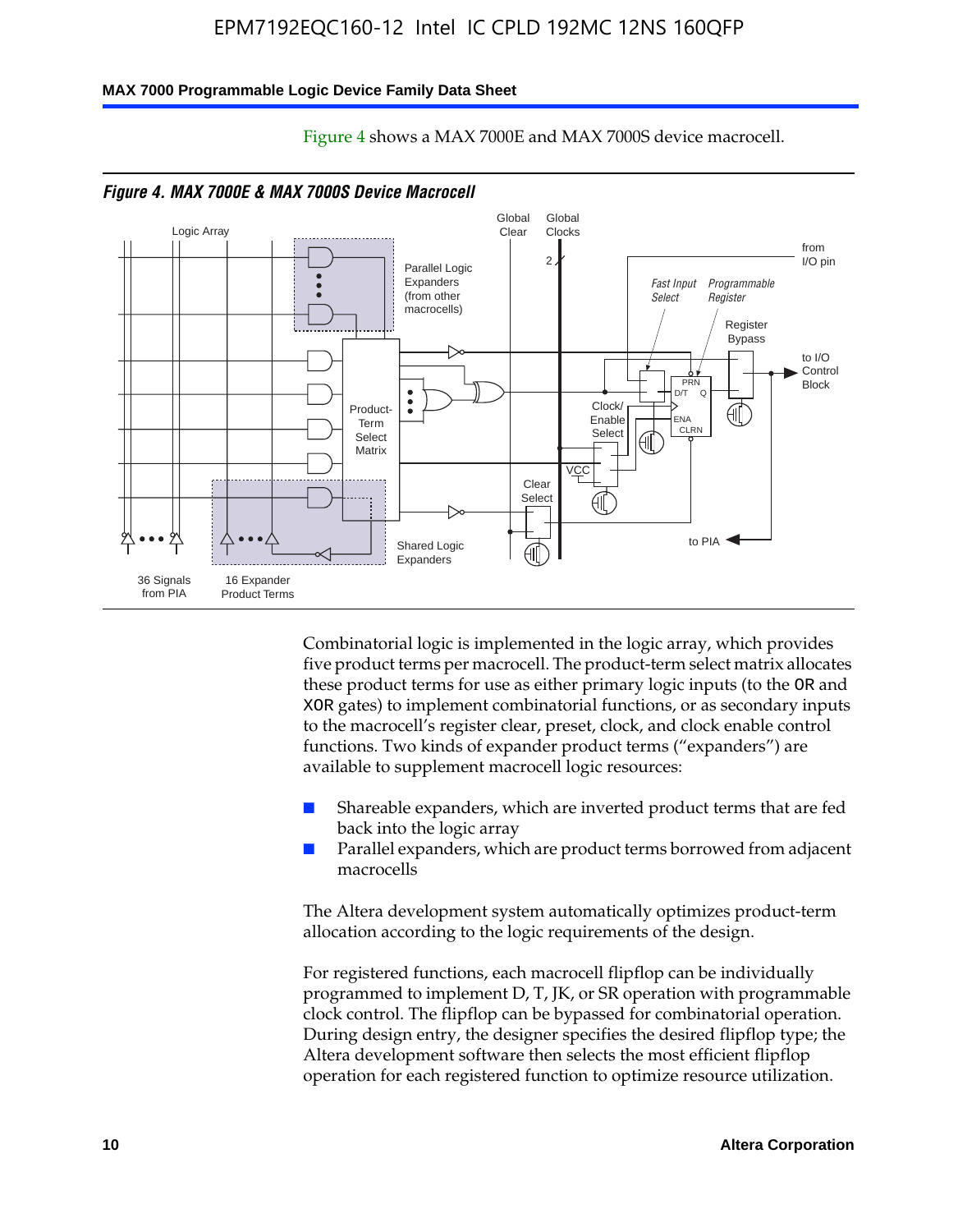#### **MAX 7000 Programmable Logic Device Family Data Sheet**

Each programmable register can be clocked in three different modes:

- By a global clock signal. This mode achieves the fastest clock-tooutput performance.
- By a global clock signal and enabled by an active-high clock enable. This mode provides an enable on each flipflop while still achieving the fast clock-to-output performance of the global clock.
- By an array clock implemented with a product term. In this mode, the flipflop can be clocked by signals from buried macrocells or I/O pins.

In EPM7032, EPM7064, and EPM7096 devices, the global clock signal is available from a dedicated clock pin, GCLK1, as shown in Figure 1. In MAX 7000E and MAX 7000S devices, two global clock signals are available. As shown in Figure 2, these global clock signals can be the true or the complement of either of the global clock pins, GCLK1 or GCLK2.

Each register also supports asynchronous preset and clear functions. As shown in Figures 3 and 4, the product-term select matrix allocates product terms to control these operations. Although the product-term-driven preset and clear of the register are active high, active-low control can be obtained by inverting the signal within the logic array. In addition, each register clear function can be individually driven by the active-low dedicated global clear pin (GCLRn). Upon power-up, each register in the device will be set to a low state.

All MAX 7000E and MAX 7000S I/O pins have a fast input path to a macrocell register. This dedicated path allows a signal to bypass the PIA and combinatorial logic and be driven to an input D flipflop with an extremely fast (2.5 ns) input setup time.

#### **Expander Product Terms**

Although most logic functions can be implemented with the five product terms available in each macrocell, the more complex logic functions require additional product terms. Another macrocell can be used to supply the required logic resources; however, the MAX 7000 architecture also allows both shareable and parallel expander product terms ("expanders") that provide additional product terms directly to any macrocell in the same LAB. These expanders help ensure that logic is synthesized with the fewest possible logic resources to obtain the fastest possible speed.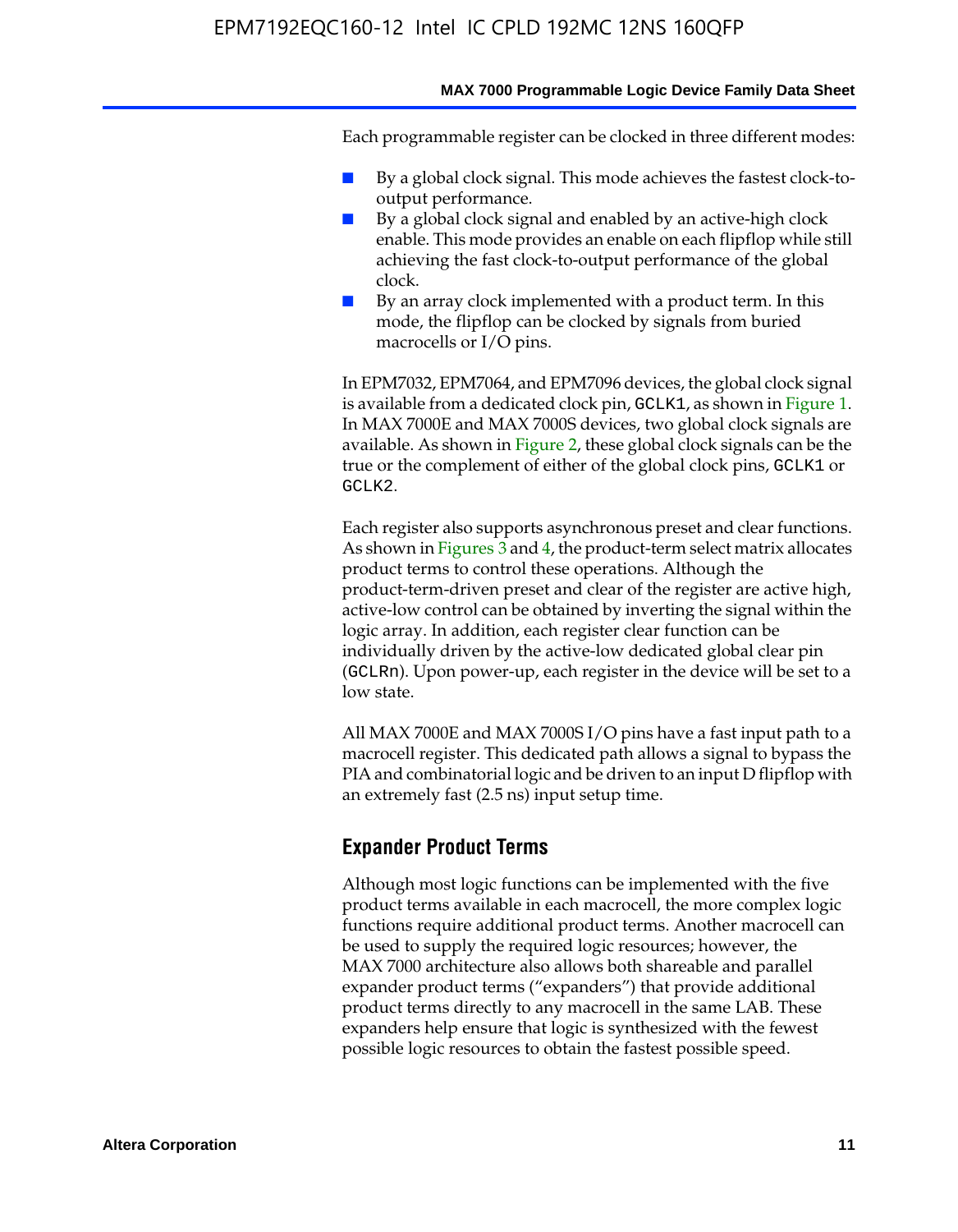#### **MAX 7000 Programmable Logic Device Family Data Sheet**

#### *Shareable Expanders*

Each LAB has 16 shareable expanders that can be viewed as a pool of uncommitted single product terms (one from each macrocell) with inverted outputs that feed back into the logic array. Each shareable expander can be used and shared by any or all macrocells in the LAB to build complex logic functions. A small delay ( $t_{SEXP}$ ) is incurred when shareable expanders are used. Figure 5 shows how shareable expanders can feed multiple macrocells.

#### *Figure 5. Shareable Expanders*



*Shareable expanders can be shared by any or all macrocells in an LAB.*

#### *Parallel Expanders*

Parallel expanders are unused product terms that can be allocated to a neighboring macrocell to implement fast, complex logic functions. Parallel expanders allow up to 20 product terms to directly feed the macrocell OR logic, with five product terms provided by the macrocell and 15 parallel expanders provided by neighboring macrocells in the LAB.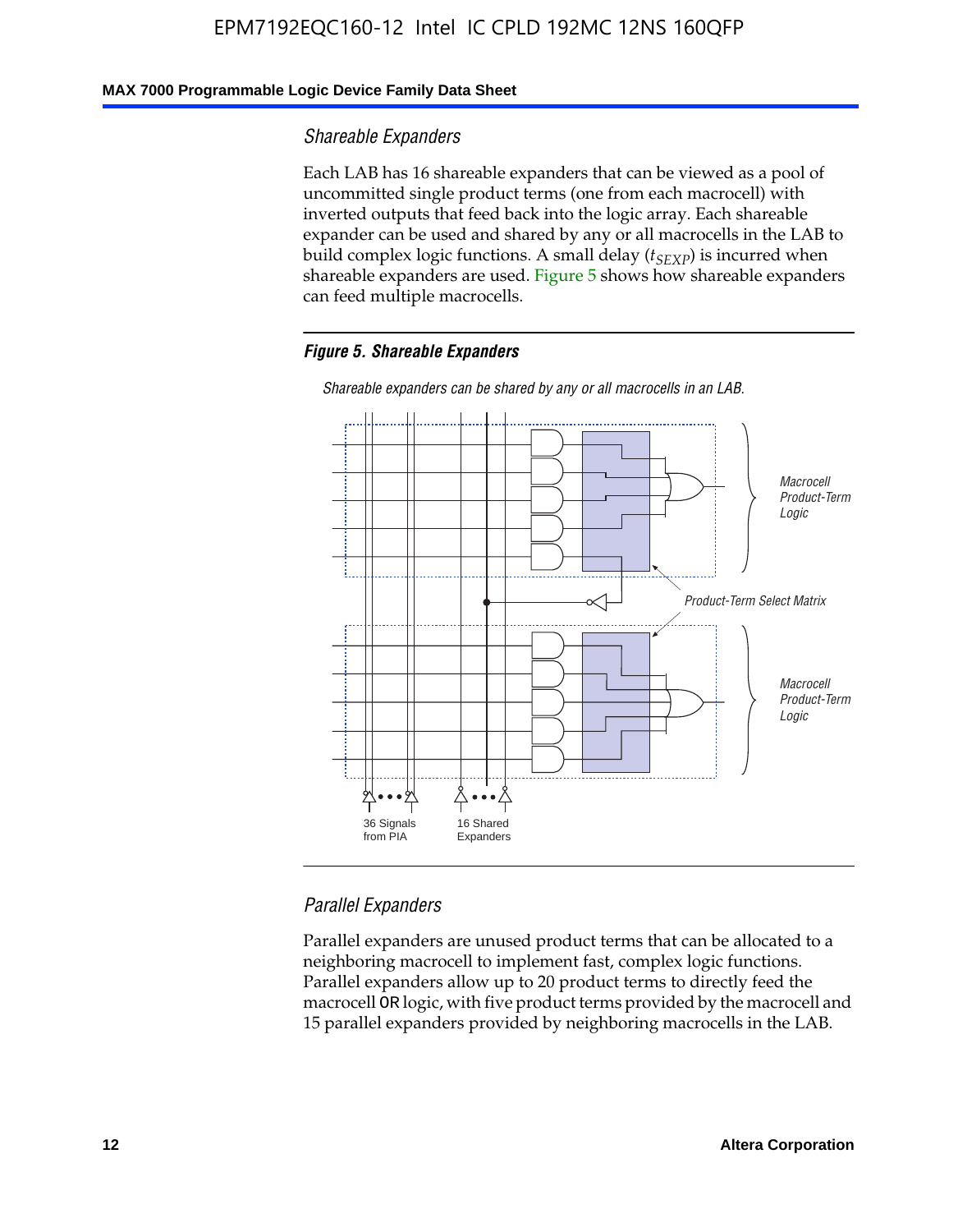#### **MAX 7000 Programmable Logic Device Family Data Sheet**

The compiler can allocate up to three sets of up to five parallel expanders automatically to the macrocells that require additional product terms. Each set of five parallel expanders incurs a small, incremental timing delay (*t<sub>PEXP</sub>*). For example, if a macrocell requires 14 product terms, the Compiler uses the five dedicated product terms within the macrocell and allocates two sets of parallel expanders; the first set includes five product terms and the second set includes four product terms, increasing the total delay by  $2 \times t_{PFXP}$ .

Two groups of 8 macrocells within each LAB (e.g., macrocells 1 through 8 and 9 through 16) form two chains to lend or borrow parallel expanders. A macrocell borrows parallel expanders from lowernumbered macrocells. For example, macrocell 8 can borrow parallel expanders from macrocell 7, from macrocells 7 and 6, or from macrocells 7, 6, and 5. Within each group of 8, the lowest-numbered macrocell can only lend parallel expanders and the highest-numbered macrocell can only borrow them. Figure 6 shows how parallel expanders can be borrowed from a neighboring macrocell.

#### *Figure 6. Parallel Expanders*

*Unused product terms in a macrocell can be allocated to a neighboring macrocell.*

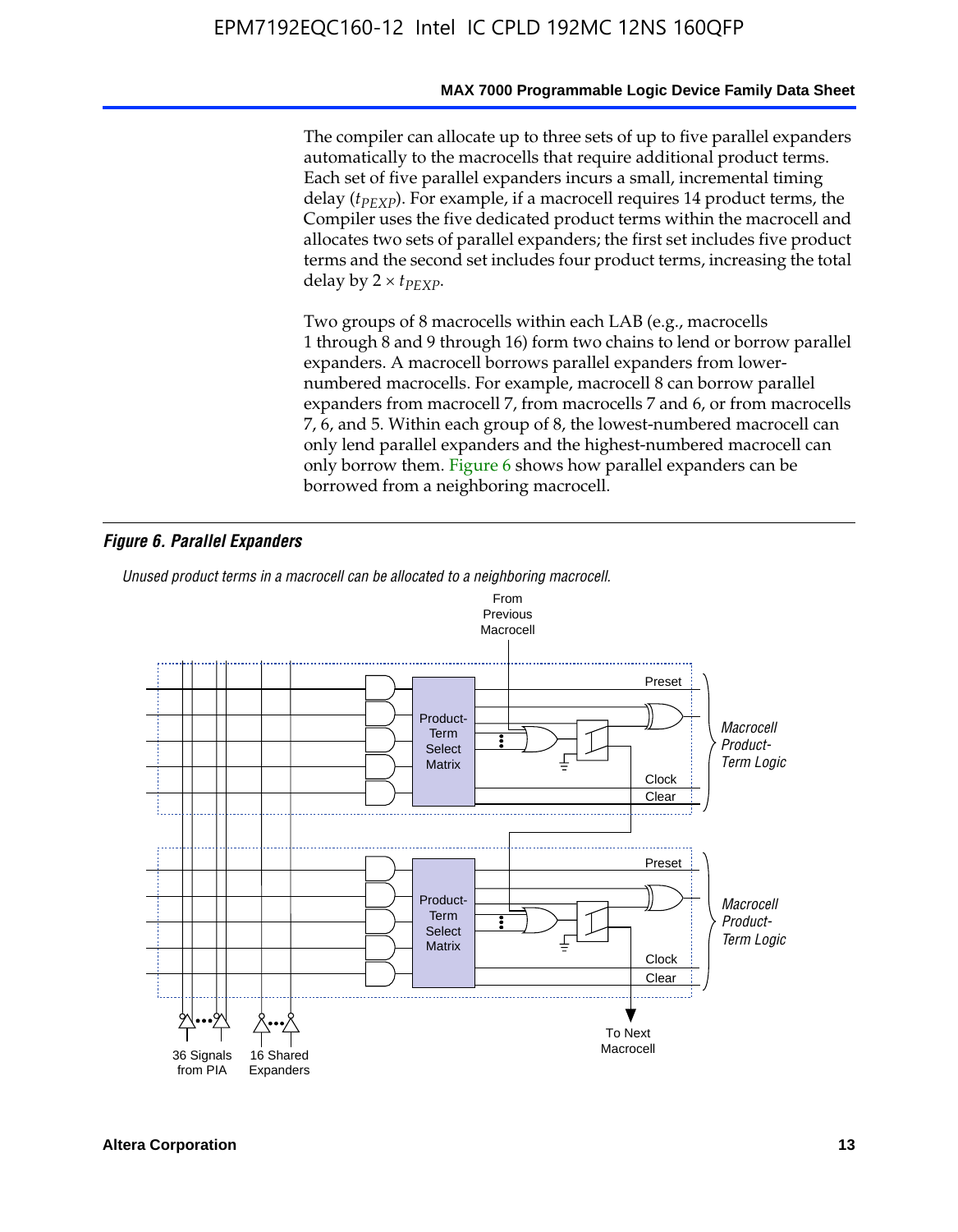#### **MAX 7000 Programmable Logic Device Family Data Sheet**

#### **Programmable Interconnect Array**

Logic is routed between LABs via the programmable interconnect array (PIA). This global bus is a programmable path that connects any signal source to any destination on the device. All MAX 7000 dedicated inputs, I/O pins, and macrocell outputs feed the PIA, which makes the signals available throughout the entire device. Only the signals required by each LAB are actually routed from the PIA into the LAB. Figure 7 shows how the PIA signals are routed into the LAB. An EEPROM cell controls one input to a 2-input AND gate, which selects a PIA signal to drive into the LAB.





While the routing delays of channel-based routing schemes in masked or FPGAs are cumulative, variable, and path-dependent, the MAX 7000 PIA has a fixed delay. The PIA thus eliminates skew between signals and makes timing performance easy to predict.

#### **I/O Control Blocks**

The I/O control block allows each I/O pin to be individually configured for input, output, or bidirectional operation. All I/O pins have a tri-state buffer that is individually controlled by one of the global output enable signals or directly connected to ground or  $V_{CC}$ . Figure 8 shows the I/O control block for the MAX 7000 family. The I/O control block of EPM7032, EPM7064, and EPM7096 devices has two global output enable signals that are driven by two dedicated active-low output enable pins (OE1 and OE2). The I/O control block of MAX 7000E and MAX 7000S devices has six global output enable signals that are driven by the true or complement of two output enable signals, a subset of the I/O pins, or a subset of the I/O macrocells.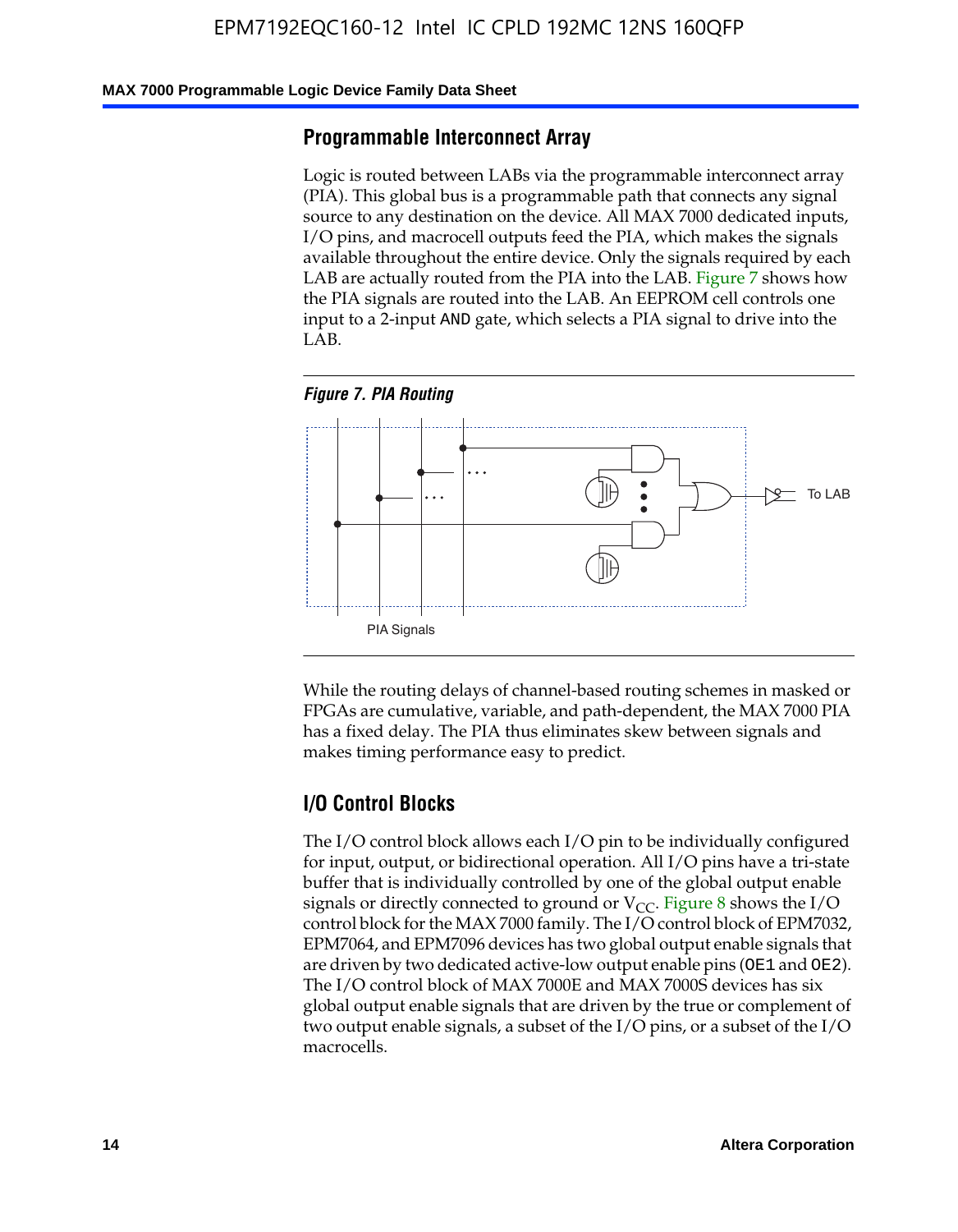

#### **EPM7032, EPM7064 & EPM7096 Devices**







#### *Note:*

(1) The open-drain output option is available only in MAX 7000S devices.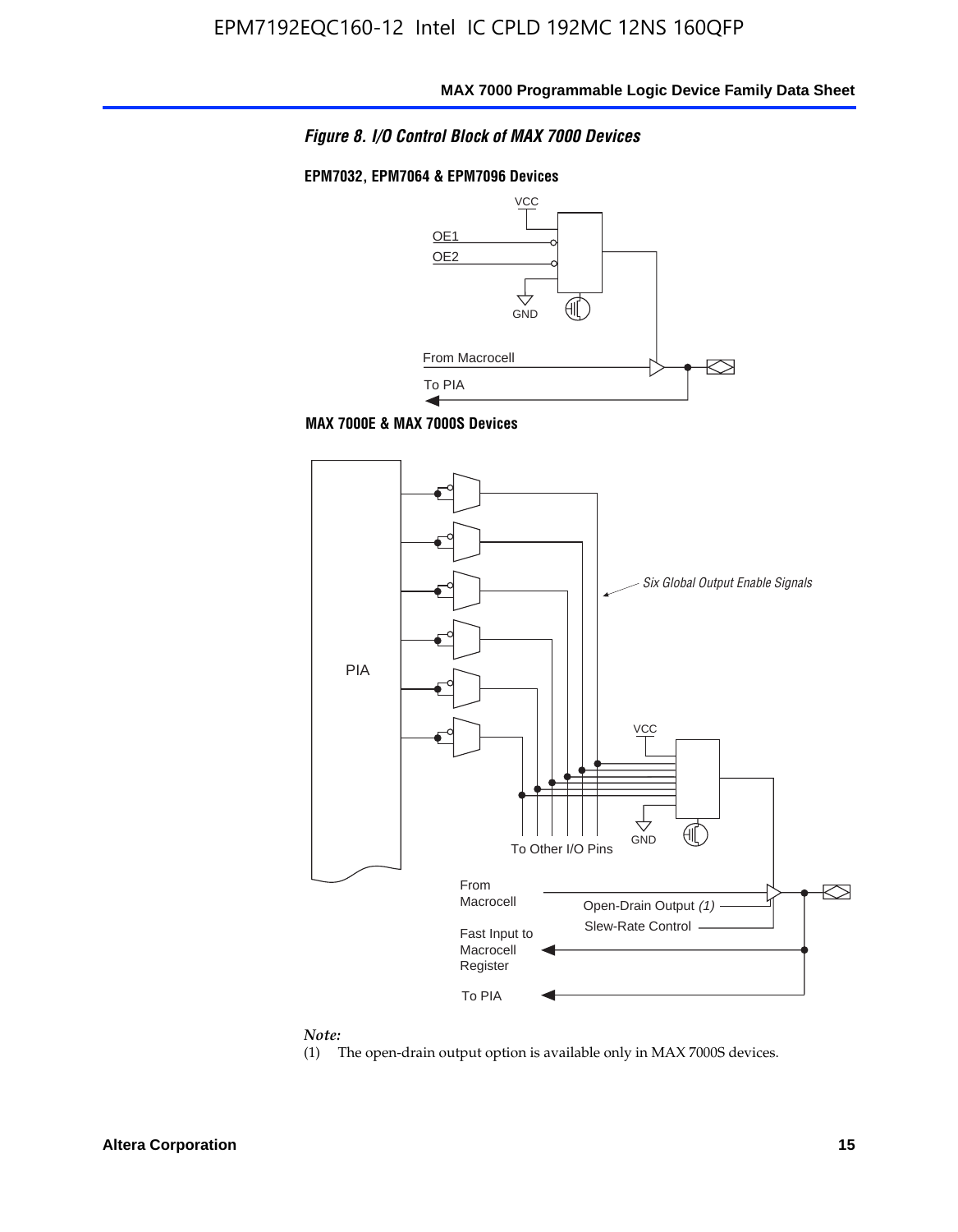When the tri-state buffer control is connected to ground, the output is tri-stated (high impedance) and the I/O pin can be used as a dedicated input. When the tri-state buffer control is connected to  $V_{CC}$ , the output is enabled.

The MAX 7000 architecture provides dual I/O feedback, in which macrocell and pin feedbacks are independent. When an I/O pin is configured as an input, the associated macrocell can be used for buried logic.

### **In-System Programmability (ISP)**

MAX 7000S devices are in-system programmable via an industry-standard 4-pin Joint Test Action Group (JTAG) interface (IEEE Std. 1149.1-1990). ISP allows quick, efficient iterations during design development and debugging cycles. The MAX 7000S architecture internally generates the high programming voltage required to program EEPROM cells, allowing in-system programming with only a single 5.0 V power supply. During in-system programming, the I/O pins are tri-stated and pulled-up to eliminate board conflicts. The pull-up value is nominally 50 k¾.

ISP simplifies the manufacturing flow by allowing devices to be mounted on a printed circuit board with standard in-circuit test equipment before they are programmed. MAX 7000S devices can be programmed by downloading the information via in-circuit testers (ICT), embedded processors, or the Altera MasterBlaster, ByteBlasterMV, ByteBlaster, BitBlaster download cables. (The ByteBlaster cable is obsolete and is replaced by the ByteBlasterMV cable, which can program and configure 2.5-V, 3.3-V, and 5.0-V devices.) Programming the devices after they are placed on the board eliminates lead damage on high-pin-count packages (e.g., QFP packages) due to device handling and allows devices to be reprogrammed after a system has already shipped to the field. For example, product upgrades can be performed in the field via software or modem.

In-system programming can be accomplished with either an adaptive or constant algorithm. An adaptive algorithm reads information from the unit and adapts subsequent programming steps to achieve the fastest possible programming time for that unit. Because some in-circuit testers cannot support an adaptive algorithm, Altera offers devices tested with a constant algorithm. Devices tested to the constant algorithm have an "F" suffix in the ordering code.

The Jam™ Standard Test and Programming Language (STAPL) can be used to program MAX 7000S devices with in-circuit testers, PCs, or embedded processor.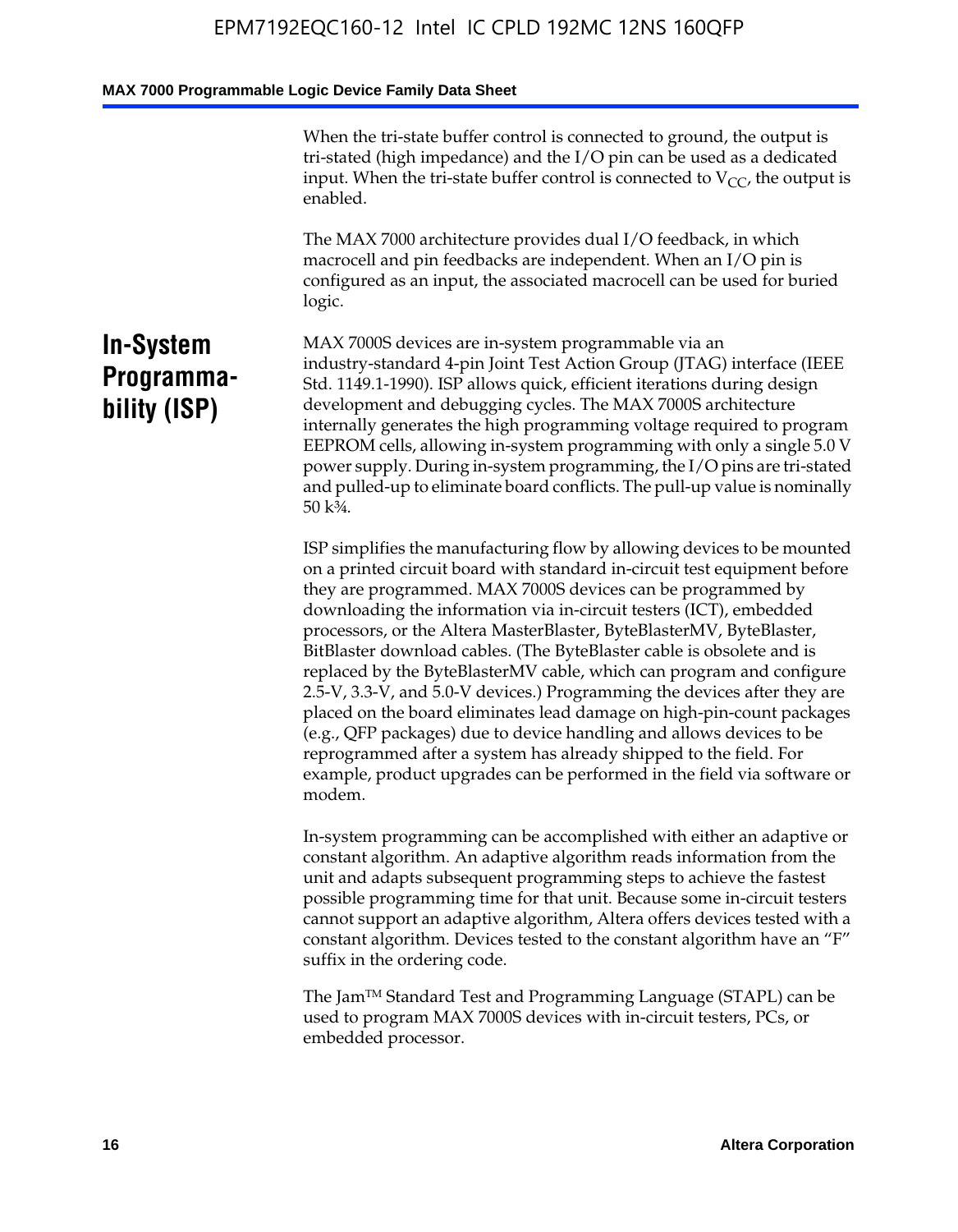For more information on using the Jam language, refer to *AN* 122: Using *Jam STAPL for ISP & ICR via an Embedded Processor*.

The ISP circuitry in MAX 7000S devices is compatible with IEEE Std. 1532 specification. The IEEE Std. 1532 is a standard developed to allow concurrent ISP between multiple PLD vendors.

### **Programming Sequence**

During in-system programming, instructions, addresses, and data are shifted into the MAX 7000S device through the TDI input pin. Data is shifted out through the TDO output pin and compared against the expected data.

Programming a pattern into the device requires the following six ISP stages. A stand-alone verification of a programmed pattern involves only stages 1, 2, 5, and 6.

- 1. *Enter ISP*. The enter ISP stage ensures that the I/O pins transition smoothly from user mode to ISP mode. The enter ISP stage requires 1 ms.
- 2. *Check ID*. Before any program or verify process, the silicon ID is checked. The time required to read this silicon ID is relatively small compared to the overall programming time.
- 3. *Bulk Erase*. Erasing the device in-system involves shifting in the instructions to erase the device and applying one erase pulse of 100 ms.
- 4. *Program*. Programming the device in-system involves shifting in the address and data and then applying the programming pulse to program the EEPROM cells. This process is repeated for each EEPROM address.
- 5. *Verify*. Verifying an Altera device in-system involves shifting in addresses, applying the read pulse to verify the EEPROM cells, and shifting out the data for comparison. This process is repeated for each EEPROM address.
- 6. *Exit ISP*. An exit ISP stage ensures that the I/O pins transition smoothly from ISP mode to user mode. The exit ISP stage requires 1 ms.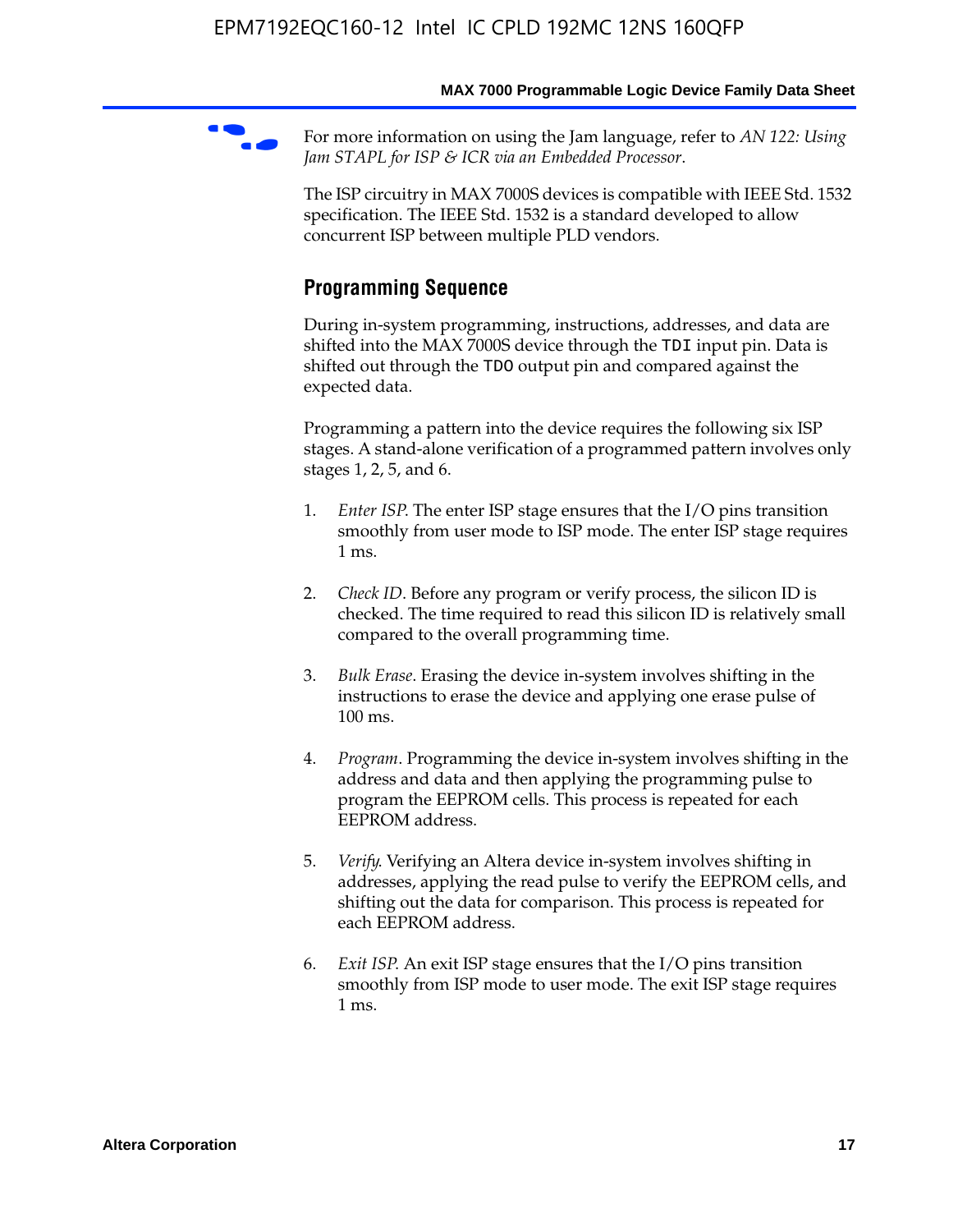#### **Programming Times**

The time required to implement each of the six programming stages can be broken into the following two elements:

- A pulse time to erase, program, or read the EEPROM cells.
- A shifting time based on the test clock (TCK) frequency and the number of TCK cycles to shift instructions, address, and data into the device.

By combining the pulse and shift times for each of the programming stages, the program or verify time can be derived as a function of the TCK frequency, the number of devices, and specific target device(s). Because different ISP-capable devices have a different number of EEPROM cells, both the total fixed and total variable times are unique for a single device.

#### *Programming a Single MAX 7000S Device*

The time required to program a single MAX 7000S device in-system can be calculated from the following formula:

$$
t_{PROG} = t_{PPULSE} + \frac{C_{ycle_{PTCK}}}{f_{TCK}}
$$
  
where:  $t_{PROG}$  = Programming time  
 $t_{PPULSE}$  = Sum of the fixed times to erase, program, and  
verify the EEPROM cells  
 $C_{ycle_{PTCK}}$  = Number of TCK cycles to program a device  
 $f_{TCK}$  = TCK frequency

The ISP times for a stand-alone verification of a single MAX 7000S device can be calculated from the following formula:

|                  | $t_{VER} = t_{VPULSE} + \frac{Cycle_{VTCK}}{f_{TCK}}$ |                                                                                                                                    |
|------------------|-------------------------------------------------------|------------------------------------------------------------------------------------------------------------------------------------|
| where: $t_{VFR}$ | $t_{VPULSE}$                                          | $=$ Verify time<br>= Sum of the fixed times to verify the EEPROM cells<br>$Cycle_{VTCK}$ = Number of TCK cycles to verify a device |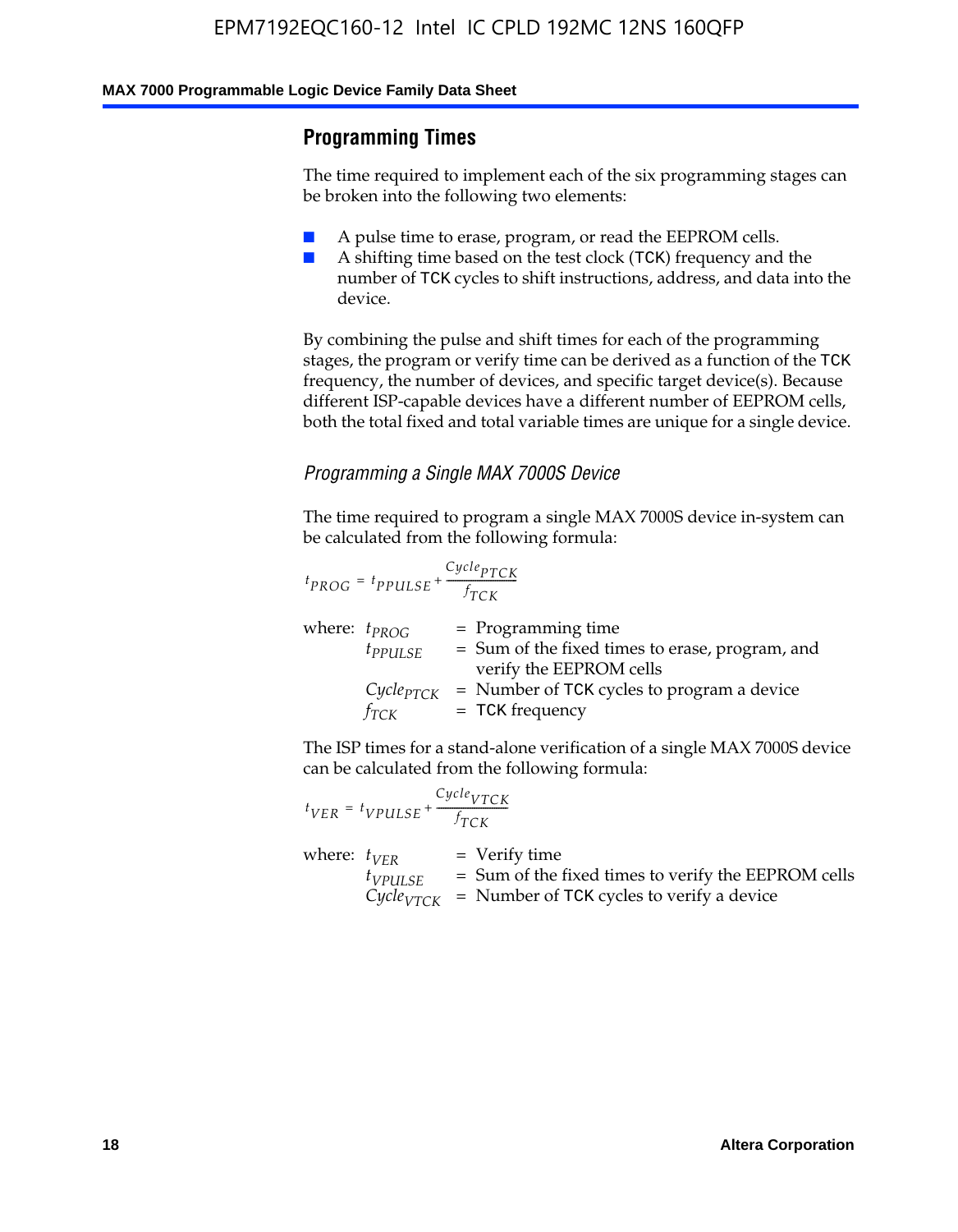#### **MAX 7000 Programmable Logic Device Family Data Sheet**

The programming times described in Tables 6 through 8 are associated with the worst-case method using the enhanced ISP algorithm.

| Table 6. MAX 7000S t <sub>PULSE</sub> & Cycle <sub>TCK</sub> Values |                               |                       |                 |                                 |  |  |  |
|---------------------------------------------------------------------|-------------------------------|-----------------------|-----------------|---------------------------------|--|--|--|
| <b>Device</b>                                                       |                               | <b>Programming</b>    |                 | <b>Stand-Alone Verification</b> |  |  |  |
|                                                                     | <i>t<sub>PPULSE</sub></i> (S) | Cycle <sub>PTCK</sub> | $t_{VPULSE}(s)$ | Cycle <sub>VTCK</sub>           |  |  |  |
| EPM7032S                                                            | 4.02                          | 342,000               | 0.03            | 200,000                         |  |  |  |
| <b>EPM7064S</b>                                                     | 4.50                          | 504.000               | 0.03            | 308,000                         |  |  |  |
| <b>EPM7128S</b>                                                     | 5.11                          | 832,000               | 0.03            | 528,000                         |  |  |  |
| <b>EPM7160S</b>                                                     | 5.35                          | 1,001,000             | 0.03            | 640,000                         |  |  |  |
| <b>EPM7192S</b>                                                     | 5.71                          | 1,192,000             | 0.03            | 764,000                         |  |  |  |
| <b>EPM7256S</b>                                                     | 6.43                          | 1,603,000             | 0.03            | 1,024,000                       |  |  |  |

Tables 7 and 8 show the in-system programming and stand alone verification times for several common test clock frequencies.

| Table 7. MAX 7000S In-System Programming Times for Different Test Clock Frequencies |               |       |       |       |                    |                |                |               |              |
|-------------------------------------------------------------------------------------|---------------|-------|-------|-------|--------------------|----------------|----------------|---------------|--------------|
| <b>Device</b>                                                                       |               |       |       |       | $t_{\textit{TCK}}$ |                |                |               | <b>Units</b> |
|                                                                                     | <b>10 MHz</b> | 5 MHz | 2 MHz | 1 MHz | <b>500 kHz</b>     | <b>200 kHz</b> | <b>100 kHz</b> | <b>50 kHz</b> |              |
| <b>EPM7032S</b>                                                                     | 4.06          | 4.09  | 4.19  | 4.36  | 4.71               | 5.73           | 7.44           | 10.86         | s            |
| <b>EPM7064S</b>                                                                     | 4.55          | 4.60  | 4.76  | 5.01  | 5.51               | 7.02           | 9.54           | 14.58         | s            |
| <b>EPM7128S</b>                                                                     | 5.19          | 5.27  | 5.52  | 5.94  | 6.77               | 9.27           | 13.43          | 21.75         | s            |
| <b>EPM7160S</b>                                                                     | 5.45          | 5.55  | 5.85  | 6.35  | 7.35               | 10.35          | 15.36          | 25.37         | s            |
| <b>EPM7192S</b>                                                                     | 5.83          | 5.95  | 6.30  | 6.90  | 8.09               | 11.67          | 17.63          | 29.55         | s            |
| <b>EPM7256S</b>                                                                     | 6.59          | 6.75  | 7.23  | 8.03  | 9.64               | 14.45          | 22.46          | 38.49         | s            |

| Table 8. MAX 7000S Stand-Alone Verification Times for Different Test Clock Frequencies |               |       |       |       |                  |                |                |               |              |
|----------------------------------------------------------------------------------------|---------------|-------|-------|-------|------------------|----------------|----------------|---------------|--------------|
| <b>Device</b>                                                                          |               |       |       |       | f <sub>тск</sub> |                |                |               | <b>Units</b> |
|                                                                                        | <b>10 MHz</b> | 5 MHz | 2 MHz | 1 MHz | <b>500 kHz</b>   | <b>200 kHz</b> | <b>100 kHz</b> | <b>50 kHz</b> |              |
| EPM7032S                                                                               | 0.05          | 0.07  | 0.13  | 0.23  | 0.43             | 1.03           | 2.03           | 4.03          | s            |
| <b>EPM7064S</b>                                                                        | 0.06          | 0.09  | 0.18  | 0.34  | 0.64             | 1.57           | 3.11           | 6.19          | s            |
| <b>EPM7128S</b>                                                                        | 0.08          | 0.14  | 0.29  | 0.56  | 1.09             | 2.67           | 5.31           | 10.59         | s            |
| <b>EPM7160S</b>                                                                        | 0.09          | 0.16  | 0.35  | 0.67  | 1.31             | 3.23           | 6.43           | 12.83         | s            |
| <b>EPM7192S</b>                                                                        | 0.11          | 0.18  | 0.41  | 0.79  | 1.56             | 3.85           | 7.67           | 15.31         | s            |
| <b>EPM7256S</b>                                                                        | 0.13          | 0.24  | 0.54  | 1.06  | 2.08             | 5.15           | 10.27          | 20.51         | s            |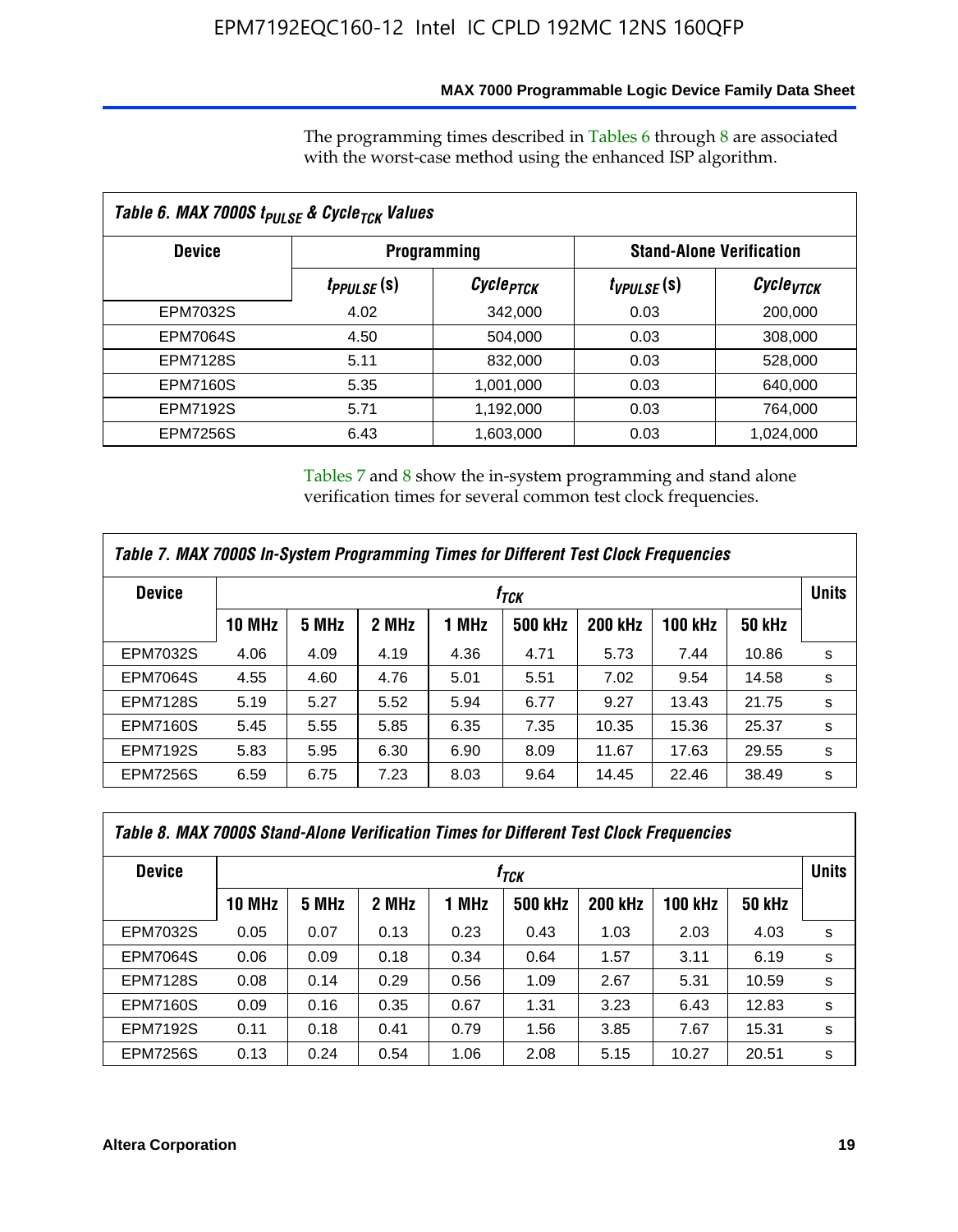### **Programmable Speed/Power Control**

MAX 7000 devices offer a power-saving mode that supports low-power operation across user-defined signal paths or the entire device. This feature allows total power dissipation to be reduced by 50% or more, because most logic applications require only a small fraction of all gates to operate at maximum frequency.

The designer can program each individual macrocell in a MAX 7000 device for either high-speed (i.e., with the Turbo  $Bit^{TM}$  option turned on) or low-power (i.e., with the Turbo Bit option turned off) operation. As a result, speed-critical paths in the design can run at high speed, while the remaining paths can operate at reduced power. Macrocells that run at low power incur a nominal timing delay adder  $(t_{LPA})$  for the  $t_{LAD}$ ,  $t_{LAC}$ ,  $t_{IC}$ ,  $t_{EN}$ , and  $t_{SEXP}$ ,  $t_{ACL}$ , and  $t_{CPPW}$  parameters.

### **Output Configuration**

MAX 7000 device outputs can be programmed to meet a variety of system-level requirements.

### **MultiVolt I/O Interface**

MAX 7000 devices—except 44-pin devices—support the MultiVolt I/O interface feature, which allows MAX 7000 devices to interface with systems that have differing supply voltages. The 5.0-V devices in all packages can be set for 3.3-V or 5.0-V I/O pin operation. These devices have one set of VCC pins for internal operation and input buffers (VCCINT), and another set for I/O output drivers (VCCIO).

The VCCINT pins must always be connected to a 5.0-V power supply. With a 5.0-V  $V_{\text{CCINT}}$  level, input voltage thresholds are at TTL levels, and are therefore compatible with both 3.3-V and 5.0-V inputs.

The VCCIO pins can be connected to either a 3.3-V or a 5.0-V power supply, depending on the output requirements. When the VCCIO pins are connected to a 5.0-V supply, the output levels are compatible with 5.0-V systems. When  $V_{\text{CGO}}$  is connected to a 3.3-V supply, the output high is 3.3 V and is therefore compatible with 3.3-V or 5.0-V systems. Devices operating with  $V_{\text{CCIO}}$  levels lower than 4.75 V incur a nominally greater timing delay of  $t_{OD2}$  instead of  $t_{OD1}$ .

### **Open-Drain Output Option (MAX 7000S Devices Only)**

MAX 7000S devices provide an optional open-drain (functionally equivalent to open-collector) output for each I/O pin. This open-drain output enables the device to provide system-level control signals (e.g., interrupt and write enable signals) that can be asserted by any of several devices. It can also provide an additional wired-OR plane.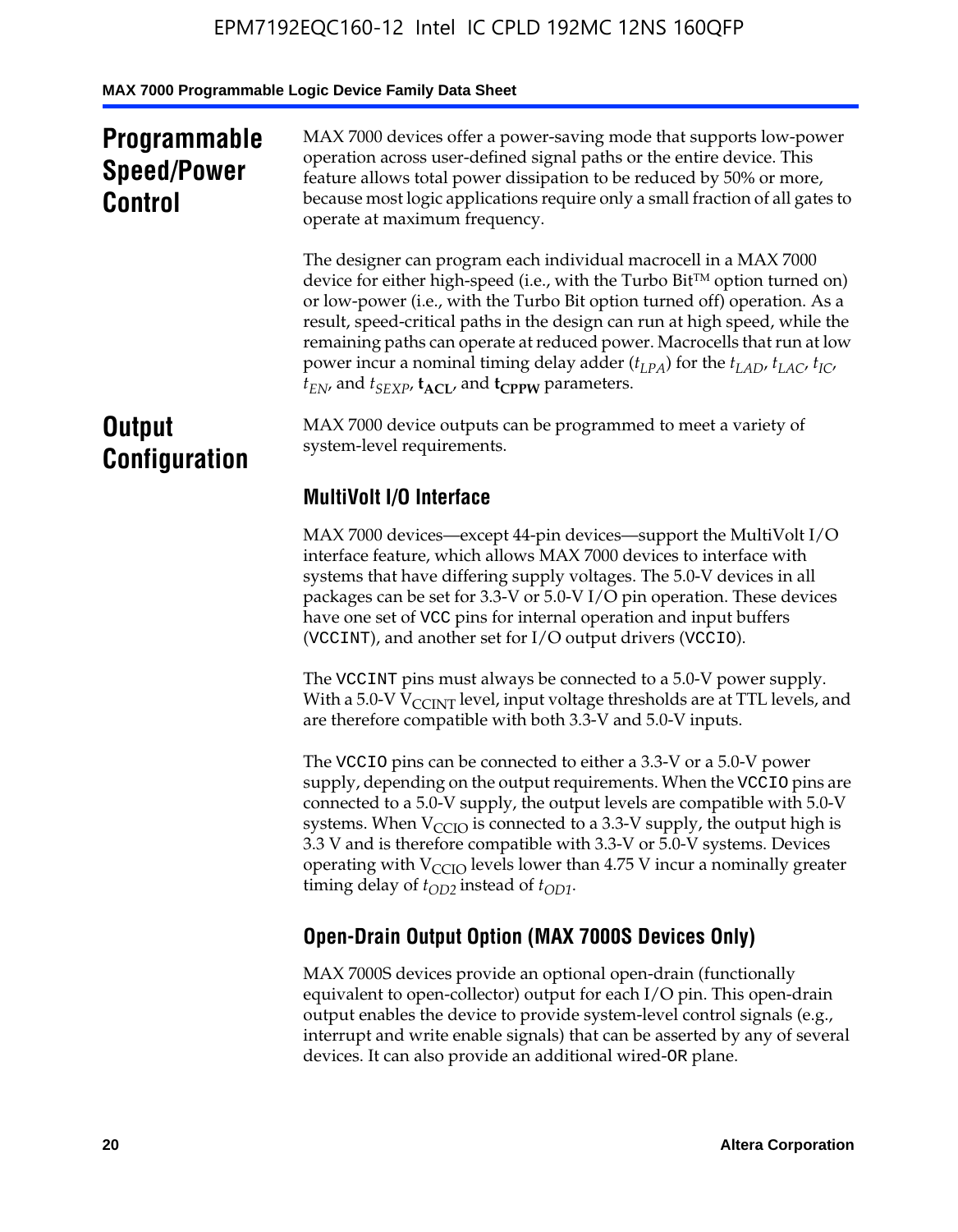By using an external 5.0-V pull-up resistor, output pins on MAX 7000S devices can be set to meet 5.0-V CMOS input voltages. When  $V_{\text{CCIO}}$  is 3.3 V, setting the open drain option will turn off the output pull-up transistor, allowing the external pull-up resistor to pull the output high enough to meet 5.0-V CMOS input voltages. When  $V_{\text{CCIO}}$  is 5.0 V, setting the output drain option is not necessary because the pull-up transistor will already turn off when the pin exceeds approximately 3.8 V, allowing the external pull-up resistor to pull the output high enough to meet 5.0-V CMOS input voltages.

#### **Slew-Rate Control**

The output buffer for each MAX 7000E and MAX 7000S I/O pin has an adjustable output slew rate that can be configured for low-noise or high-speed performance. A faster slew rate provides high-speed transitions for high-performance systems. However, these fast transitions may introduce noise transients into the system. A slow slew rate reduces system noise, but adds a nominal delay of 4 to 5 ns. In MAX 7000E devices, when the Turbo Bit is turned off, the slew rate is set for low noise performance. For MAX 7000S devices, each I/O pin has an individual EEPROM bit that controls the slew rate, allowing designers to specify the slew rate on a pin-by-pin basis.

### **Programming with External Hardware**

[MAX](http://www.altera.com/literature/ds/dspghd.pdf) 7000 devices can be prog[rammed on Windows-based PCs with](http://www.altera.com/literature/ds/dspghd.pdf)  the Altera Logic Programmer card, the Master Programming Unit (MPU), and the appropriate device adapter. The MPU performs a continuity check to ensure adequate electrical contact between the adapter and the device.



For more information, see the *Altera Programming Hardware Data Sheet*.

The Altera development system can use text- or waveform-format test vectors created with the Text Editor or Waveform Editor to test the programmed device. For added design verification, designers can perform functional testing to compare the functional behavior of a MAX 7000 device with the results of simulation. Moreover, Data I/O, BP Microsystems, and other programming hardware manufacturers also provide programming support for Altera devices.



For more information, see the *Programming Hardware Manufacturers*.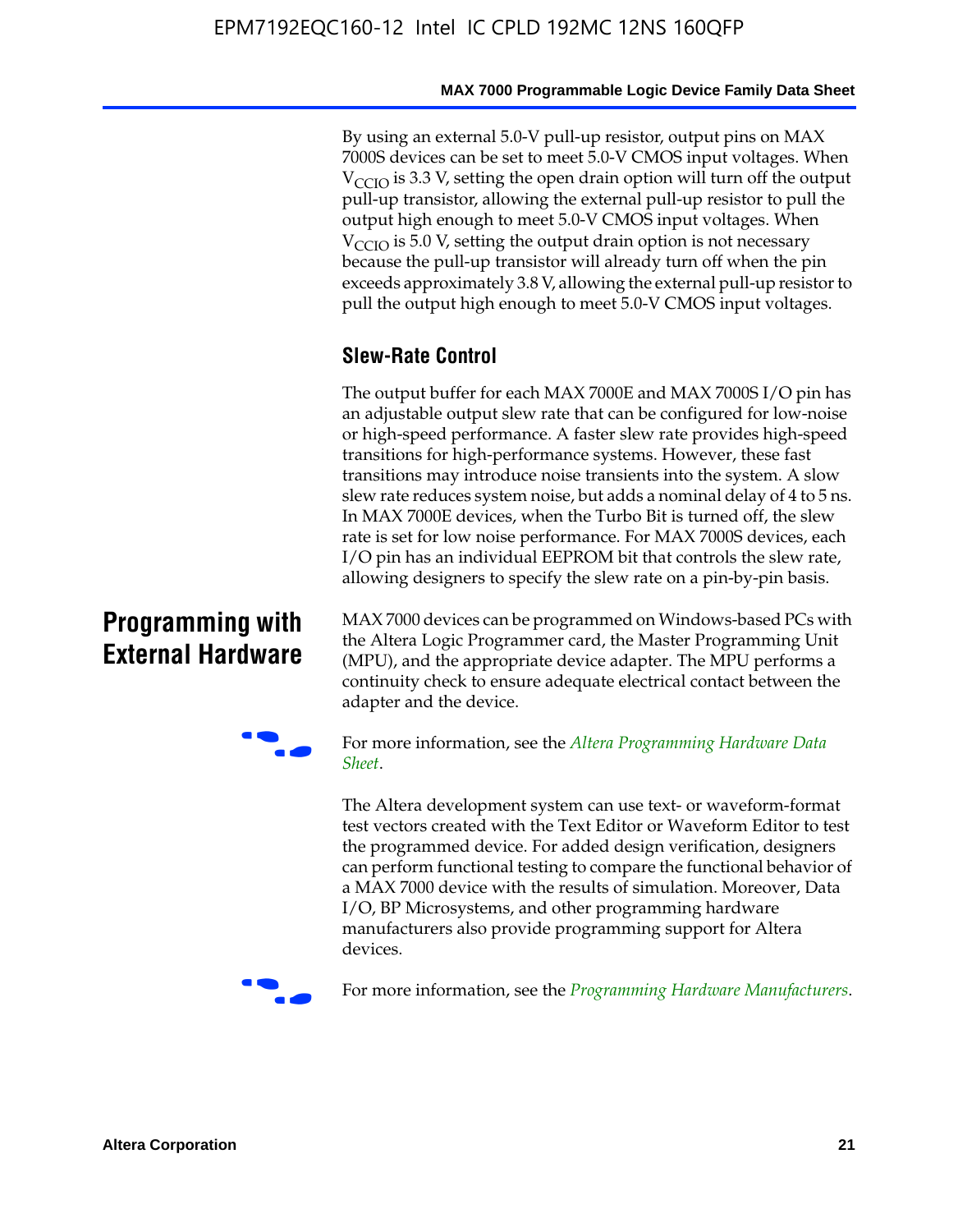#### **MAX 7000 Programmable Logic Device Family Data Sheet**

## **IEEE Std. 1149.1 (JTAG) Boundary-Scan Support**

 $\mathsf{r}$ 

MAX 7000 devices support JTAG BST circuitry as specified by IEEE Std. 1149.1-1990. Table 9 describes the JTAG instructions supported by the MAX 7000 family. The pin-out tables (see the Altera web site (**http://www.altera.com**) or the *Altera Digital Library* for pin-out information) show the location of the JTAG control pins for each device. If the JTAG interface is not required, the JTAG pins are available as user I/O pins.

| <b>Table 9. MAX 7000 JTAG Instructions</b> |                 |                                                                        |
|--------------------------------------------|-----------------|------------------------------------------------------------------------|
| <b>JTAG Instruction</b>                    | <b>Devices</b>  | <b>Description</b>                                                     |
| SAMPLE/PRELOAD                             | <b>EPM7128S</b> | Allows a snapshot of signals at the device pins to be captured and     |
|                                            | <b>EPM7160S</b> | examined during normal device operation, and permits an initial data   |
|                                            | <b>EPM7192S</b> | pattern output at the device pins.                                     |
|                                            | <b>EPM7256S</b> |                                                                        |
| <b>EXTEST</b>                              | <b>EPM7128S</b> | Allows the external circuitry and board-level interconnections to be   |
|                                            | <b>EPM7160S</b> | tested by forcing a test pattern at the output pins and capturing test |
|                                            | <b>EPM7192S</b> | results at the input pins.                                             |
|                                            | <b>EPM7256S</b> |                                                                        |
| <b>BYPASS</b>                              | EPM7032S        | Places the 1-bit bypass register between the TDI and TDO pins, which   |
|                                            | <b>EPM7064S</b> | allows the BST data to pass synchronously through a selected device    |
|                                            | <b>EPM7128S</b> | to adjacent devices during normal device operation.                    |
|                                            | <b>EPM7160S</b> |                                                                        |
|                                            | <b>EPM7192S</b> |                                                                        |
|                                            | <b>EPM7256S</b> |                                                                        |
| <b>IDCODE</b>                              | <b>EPM7032S</b> | Selects the IDCODE register and places it between TDI and TDO,         |
|                                            | <b>EPM7064S</b> | allowing the IDCODE to be serially shifted out of TDO.                 |
|                                            | <b>EPM7128S</b> |                                                                        |
|                                            | <b>EPM7160S</b> |                                                                        |
|                                            | <b>EPM7192S</b> |                                                                        |
|                                            | <b>EPM7256S</b> |                                                                        |
| <b>ISP Instructions</b>                    | EPM7032S        | These instructions are used when programming MAX 7000S devices         |
|                                            | <b>EPM7064S</b> | via the JTAG ports with the MasterBlaster, ByteBlasterMV, BitBlaster   |
|                                            | <b>EPM7128S</b> | download cable, or using a Jam File (.jam), Jam Byte-Code file (.jbc), |
|                                            | <b>EPM7160S</b> | or Serial Vector Format file (.svf) via an embedded processor or test  |
|                                            | <b>EPM7192S</b> | equipment.                                                             |
|                                            | <b>EPM7256S</b> |                                                                        |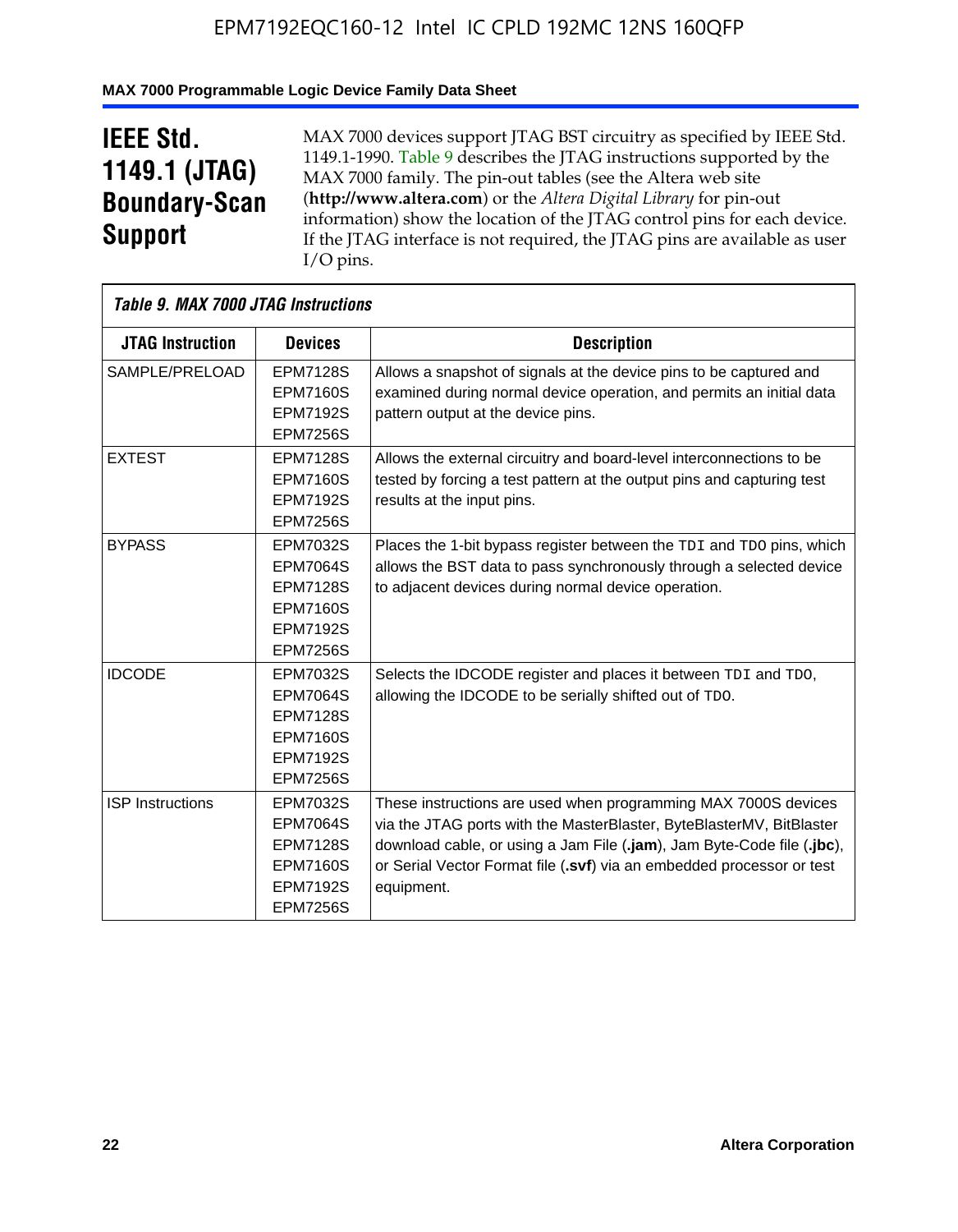The instruction register length of MAX 7000S devices is 10 bits. Tables 10 and 11 show the boundary-scan register length and device IDCODE information for MAX 7000S devices.

| Table 10. MAX 7000S Boundary-Scan Register Length |                                      |  |  |  |  |  |
|---------------------------------------------------|--------------------------------------|--|--|--|--|--|
| <b>Device</b>                                     | <b>Boundary-Scan Register Length</b> |  |  |  |  |  |
| <b>EPM7032S</b>                                   | 1 $(1)$                              |  |  |  |  |  |
| <b>EPM7064S</b>                                   | 1 $(1)$                              |  |  |  |  |  |
| <b>EPM7128S</b>                                   | 288                                  |  |  |  |  |  |
| <b>EPM7160S</b>                                   | 312                                  |  |  |  |  |  |
| <b>EPM7192S</b>                                   | 360                                  |  |  |  |  |  |
| <b>EPM7256S</b>                                   | 480                                  |  |  |  |  |  |

*Note:*

(1) This device does not support JTAG boundary-scan testing. Selecting either the EXTEST or SAMPLE/PRELOAD instruction will select the one-bit bypass register.

|                 |                            | Table 11, 32-Bit MAX 7000 Device IDCODE | Note (1)                                           |                  |  |  |  |
|-----------------|----------------------------|-----------------------------------------|----------------------------------------------------|------------------|--|--|--|
| <b>Device</b>   |                            | <b>IDCODE (32 Bits)</b>                 |                                                    |                  |  |  |  |
|                 | <b>Version</b><br>(4 Bits) | Part Number (16 Bits)                   | <b>Manufacturer's</b><br><b>Identity (11 Bits)</b> | 1 (1 Bit)<br>(2) |  |  |  |
| EPM7032S        | 0000                       | 0010<br>0111<br>0000<br>0011            | 00001101110                                        | 1                |  |  |  |
| <b>EPM7064S</b> | 0000                       | 0000<br>0110<br>0100<br>0111            | 00001101110                                        | 1                |  |  |  |
| <b>EPM7128S</b> | 0000                       | 0001 0010<br>1000<br>0111               | 00001101110                                        | 1                |  |  |  |
| <b>EPM7160S</b> | 0000                       | 0001<br>0110<br>0000<br>0111            | 00001101110                                        | $\mathbf{1}$     |  |  |  |
| <b>EPM7192S</b> | 0000                       | 1001<br>0010<br>0111<br>0001            | 00001101110                                        | 1                |  |  |  |
| EPM7256S        | 0000                       | 0111<br>0010<br>0101<br>0110            | 00001101110                                        | 1                |  |  |  |

*Notes:*

(1) The most significant bit (MSB) is on the left.

(2) The least significant bit (LSB) for all JTAG IDCODEs is 1.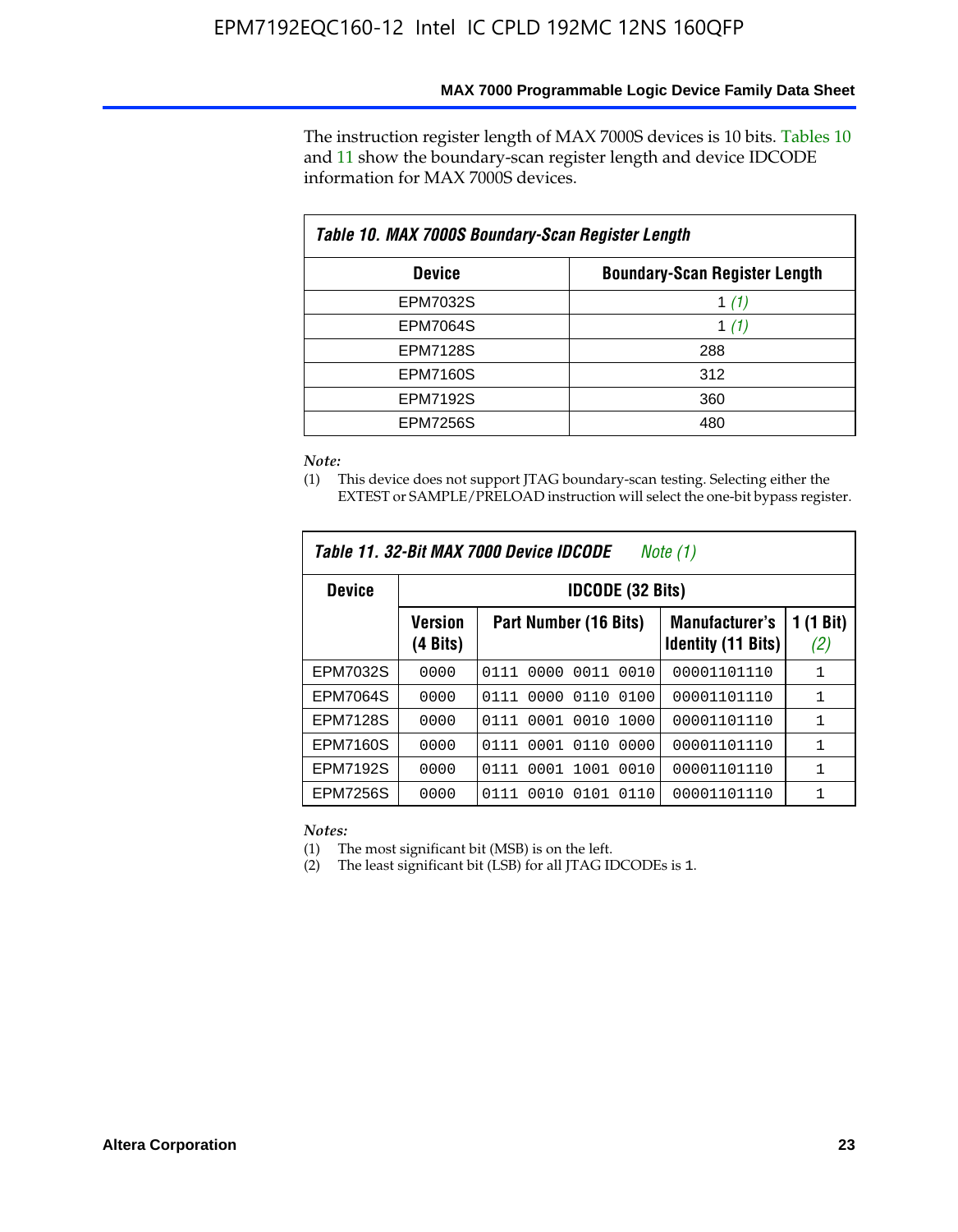#### **MAX 7000 Programmable Logic Device Family Data Sheet**

Figure 9 shows the timing requirements for the JTAG signals.



Table 12 shows the JTAG timing parameters and values for MAX 7000S devices.

|                   | Table 12. JTAG Timing Parameters & Values for MAX 7000S Devices |     |     |             |
|-------------------|-----------------------------------------------------------------|-----|-----|-------------|
| <b>Symbol</b>     | Parameter                                                       | Min | Max | <b>Unit</b> |
| t <sub>JCP</sub>  | TCK clock period                                                | 100 |     | ns          |
| t <sub>JCH</sub>  | TCK clock high time                                             | 50  |     | ns          |
| $t_{\sf JCL}$     | <b>TCK clock low time</b>                                       | 50  |     | ns          |
| tjpsu             | JTAG port setup time                                            | 20  |     | ns          |
| t <sub>JPH</sub>  | JTAG port hold time                                             | 45  |     | ns          |
| tjpco             | JTAG port clock to output                                       |     | 25  | ns          |
| t <sub>JPZX</sub> | JTAG port high impedance to valid output                        |     | 25  | ns          |
| t <sub>JPXZ</sub> | JTAG port valid output to high impedance                        |     | 25  | ns          |
| t <sub>JSSU</sub> | Capture register setup time                                     | 20  |     | ns          |
| t <sub>JSH</sub>  | Capture register hold time                                      | 45  |     | ns          |
| tjsco             | Update register clock to output                                 |     | 25  | ns          |
| t <sub>JSZX</sub> | Update register high impedance to valid output                  |     | 25  | ns          |
| tjsxz             | Update register valid output to high impedance                  |     | 25  | ns          |



For more information, see *Application Note 39 (IEEE 1149.1 (JTAG) Boundary-Scan Testing in Altera Devices)*.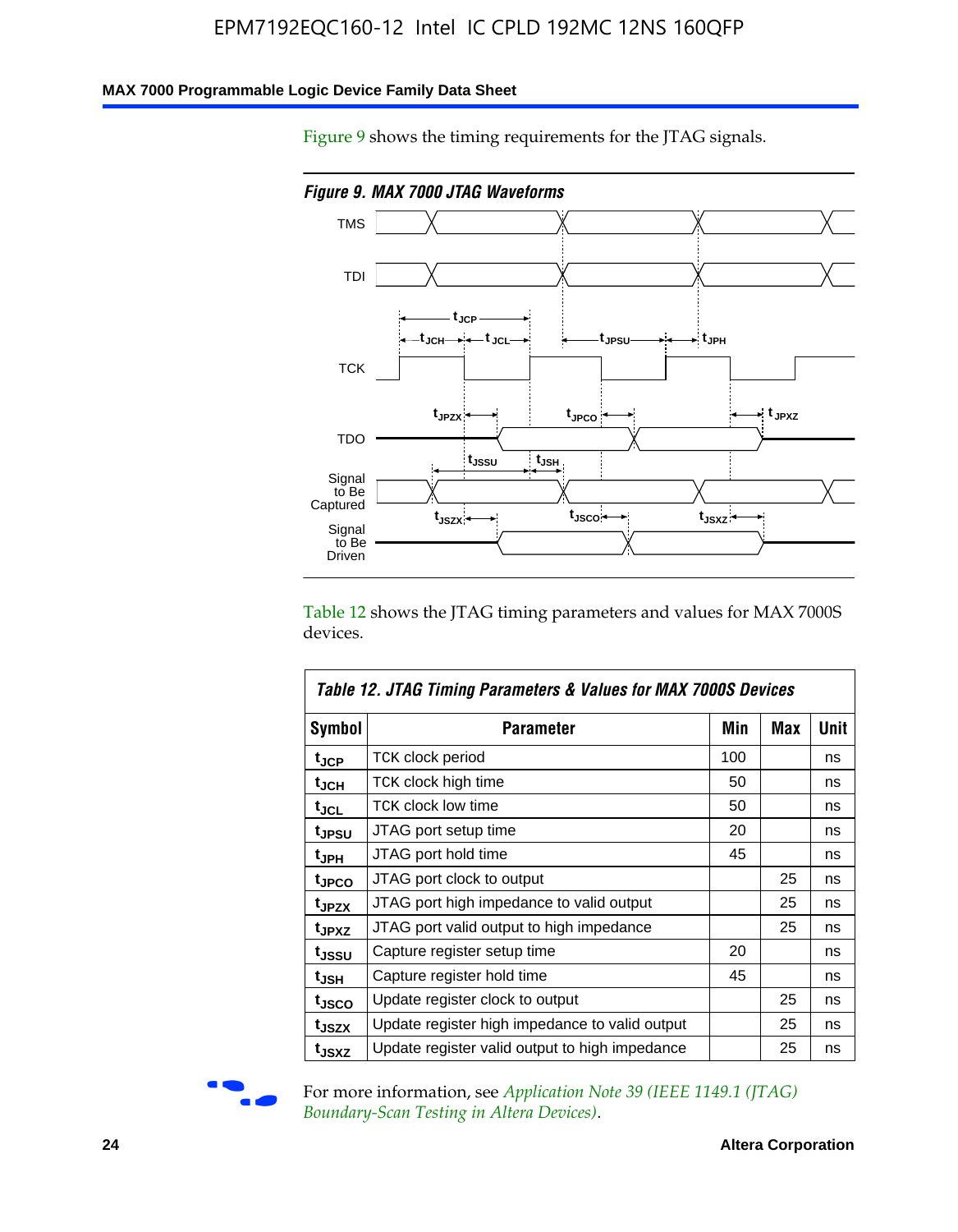#### **MAX 7000 Programmable Logic Device Family Data Sheet**

**Design Security** All MAX 7000 devices contain a programmable security bit that controls access to the data programmed into the device. When this bit is programmed, a proprietary design implemented in the device cannot be copied or retrieved. This feature provides a high level of design security because programmed data within EEPROM cells is invisible. The security bit that controls this function, as well as all other programmed data, is reset only when the device is reprogrammed.

#### **Generic Testing** Each MAX 7000 device is functionally tested. Complete testing of each programmable EEPROM bit and all internal logic elements ensures 100% programming yield. AC test measurements are taken under conditions equivalent to those shown in Figure 10. Test patterns can be used and then erased during early stages of the production flow.

#### *Figure 10. MAX 7000 AC Test Conditions*

*Power supply transients can affect AC measurements. Simultaneous transitions of multiple outputs should be avoided for accurate measurement. Threshold tests must not be performed under AC conditions. Large-amplitude, fast ground-current transients normally occur as the device outputs discharge the load capacitances. When these transients flow through the parasitic inductance between the device ground pin and the test system ground, significant reductions in observable noise immunity can result. Numbers in brackets are for 2.5-V devices and outputs. Numbers without brackets are for 3.3-V devices and outputs.*



### **QFP Carrier & Development Socket**

MAX 7000 and MAX 7000E devices in QFP packages with 10[0 or more](http://www.altera.com/literature/ds/dsqfp.pdf)  [pins are shipped in special plas](http://www.altera.com/literature/ds/dsqfp.pdf)tic carriers to protect the QFP leads. The carrier is used with a prototype development socket and special programming hardware available from Altera. This carrier technology makes it possible to program, test, erase, and reprogram a device without exposing the leads to mechanical stress.

For detailed information and carrier dimensions, refer to the *QFP Carrier & Development Socket Data Sheet*.

MAX 7000S devices are not shipped in carriers.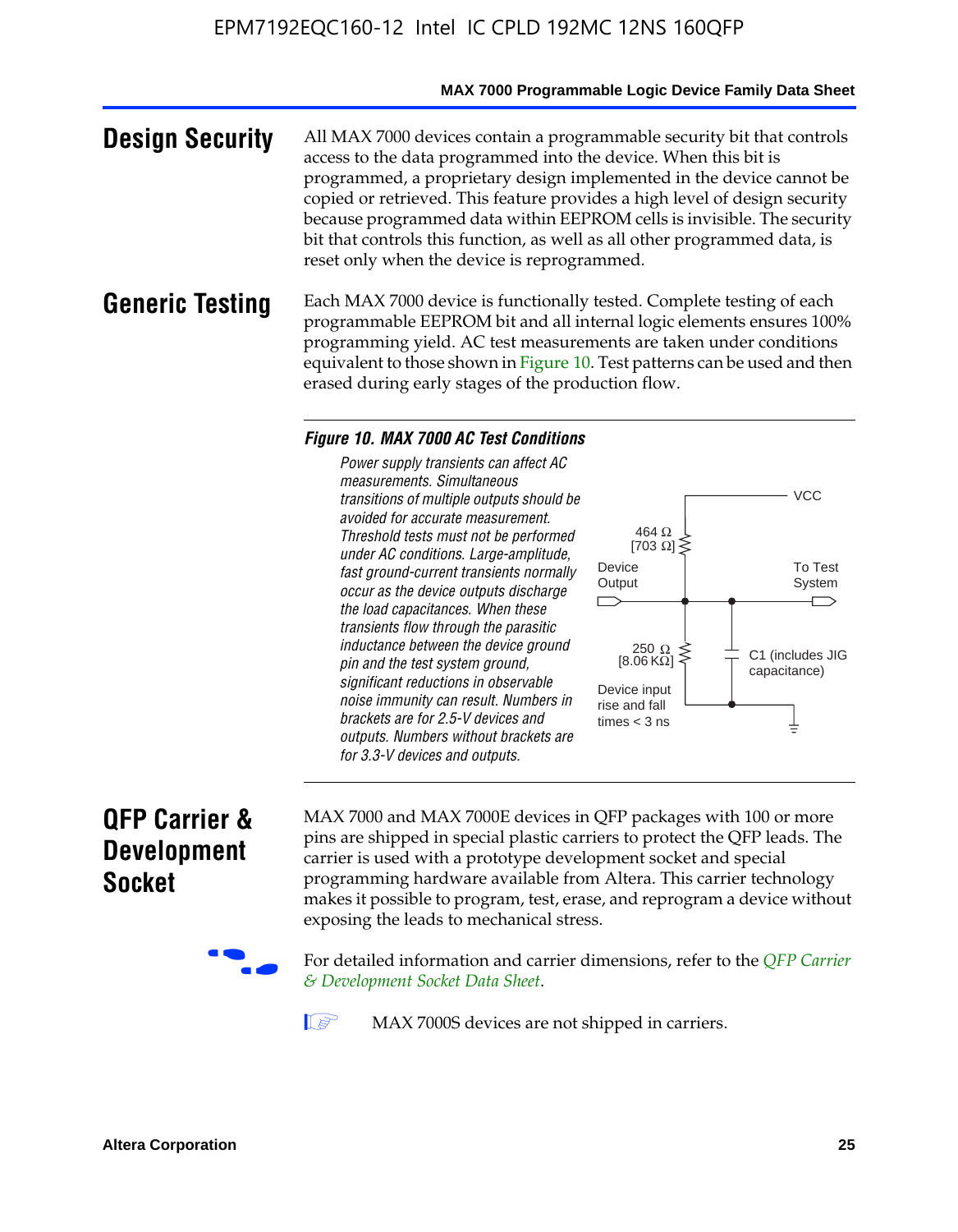#### **MAX 7000 Programmable Logic Device Family Data Sheet**

### **Operating Conditions**

Tables 13 through 18 provide information about absolute maximum ratings, recommended operating conditions, operating conditions, and capacitance for 5.0-V MAX 7000 devices.

| Table 13. MAX 7000 5.0-V Device Absolute Maximum Ratings<br>Note (1)<br>Unit<br>Symbol<br><b>Conditions</b><br><b>Parameter</b><br>Min<br>Max<br>V<br>$V_{\rm CC}$<br>Supply voltage<br>With respect to ground (2)<br>7.0<br>$-2.0$<br>$V_{1}$<br>V<br>DC input voltage<br>7.0<br>$-2.0$<br>DC output current, per pin<br>$-25$<br>25<br>mA<br>$I_{\text{OUT}}$<br>° C<br>No bias<br>$-65$<br>$\mathsf{T}_{\text{STG}}$<br>Storage temperature<br>150 |                      |                                    |       |     |     |
|-------------------------------------------------------------------------------------------------------------------------------------------------------------------------------------------------------------------------------------------------------------------------------------------------------------------------------------------------------------------------------------------------------------------------------------------------------|----------------------|------------------------------------|-------|-----|-----|
|                                                                                                                                                                                                                                                                                                                                                                                                                                                       |                      |                                    |       |     |     |
|                                                                                                                                                                                                                                                                                                                                                                                                                                                       |                      |                                    |       |     |     |
|                                                                                                                                                                                                                                                                                                                                                                                                                                                       |                      |                                    |       |     |     |
|                                                                                                                                                                                                                                                                                                                                                                                                                                                       |                      |                                    |       |     |     |
|                                                                                                                                                                                                                                                                                                                                                                                                                                                       |                      |                                    |       |     |     |
| $\mathsf{T}_{\mathsf{AMB}}$                                                                                                                                                                                                                                                                                                                                                                                                                           | Ambient temperature  | Under bias                         | $-65$ | 135 | ° C |
| $T_{\rm J}$                                                                                                                                                                                                                                                                                                                                                                                                                                           | Junction temperature | Ceramic packages, under bias       |       | 150 | ° C |
|                                                                                                                                                                                                                                                                                                                                                                                                                                                       |                      | PQFP and RQFP packages, under bias |       | 135 | ° C |

|                          | <b>Table 14. MAX 7000 5.0-V Device Recommended Operating Conditions</b> |                    |                |                       |              |  |  |  |
|--------------------------|-------------------------------------------------------------------------|--------------------|----------------|-----------------------|--------------|--|--|--|
| Symbol                   | <b>Parameter</b>                                                        | <b>Conditions</b>  | Min            | Max                   | <b>Unit</b>  |  |  |  |
| <b>V<sub>CCINT</sub></b> | Supply voltage for internal logic and<br>input buffers                  | (3), (4), (5)      | 4.75<br>(4.50) | 5.25<br>(5.50)        | $\vee$       |  |  |  |
| V <sub>CCIO</sub>        | Supply voltage for output drivers,<br>5.0-V operation                   | (3), (4)           | 4.75<br>(4.50) | 5.25<br>(5.50)        | $\vee$       |  |  |  |
|                          | Supply voltage for output drivers,<br>3.3-V operation                   | (3), (4), (6)      | 3.00<br>(3.00) | 3.60<br>(3.60)        | $\vee$       |  |  |  |
| V <sub>CCISP</sub>       | Supply voltage during ISP                                               | (7)                | 4.75           | 5.25                  | V            |  |  |  |
| $V_{1}$                  | Input voltage                                                           |                    | $-0.5(8)$      | $V_{\rm CCINT}$ + 0.5 | V            |  |  |  |
| $V_{\rm O}$              | Output voltage                                                          |                    | 0              | V <sub>CCIO</sub>     | V            |  |  |  |
| T <sub>A</sub>           | Ambient temperature                                                     | For commercial use | $\Omega$       | 70                    | $^{\circ}$ C |  |  |  |
|                          |                                                                         | For industrial use | $-40$          | 85                    | $^{\circ}$ C |  |  |  |
| $T_{\rm J}$              | Junction temperature                                                    | For commercial use | $\Omega$       | 90                    | ° C          |  |  |  |
|                          |                                                                         | For industrial use | $-40$          | 105                   | ° C          |  |  |  |
| $t_{\mathsf{R}}$         | Input rise time                                                         |                    |                | 40                    | ns           |  |  |  |
| $t_{\mathsf{F}}$         | Input fall time                                                         |                    |                | 40                    | ns           |  |  |  |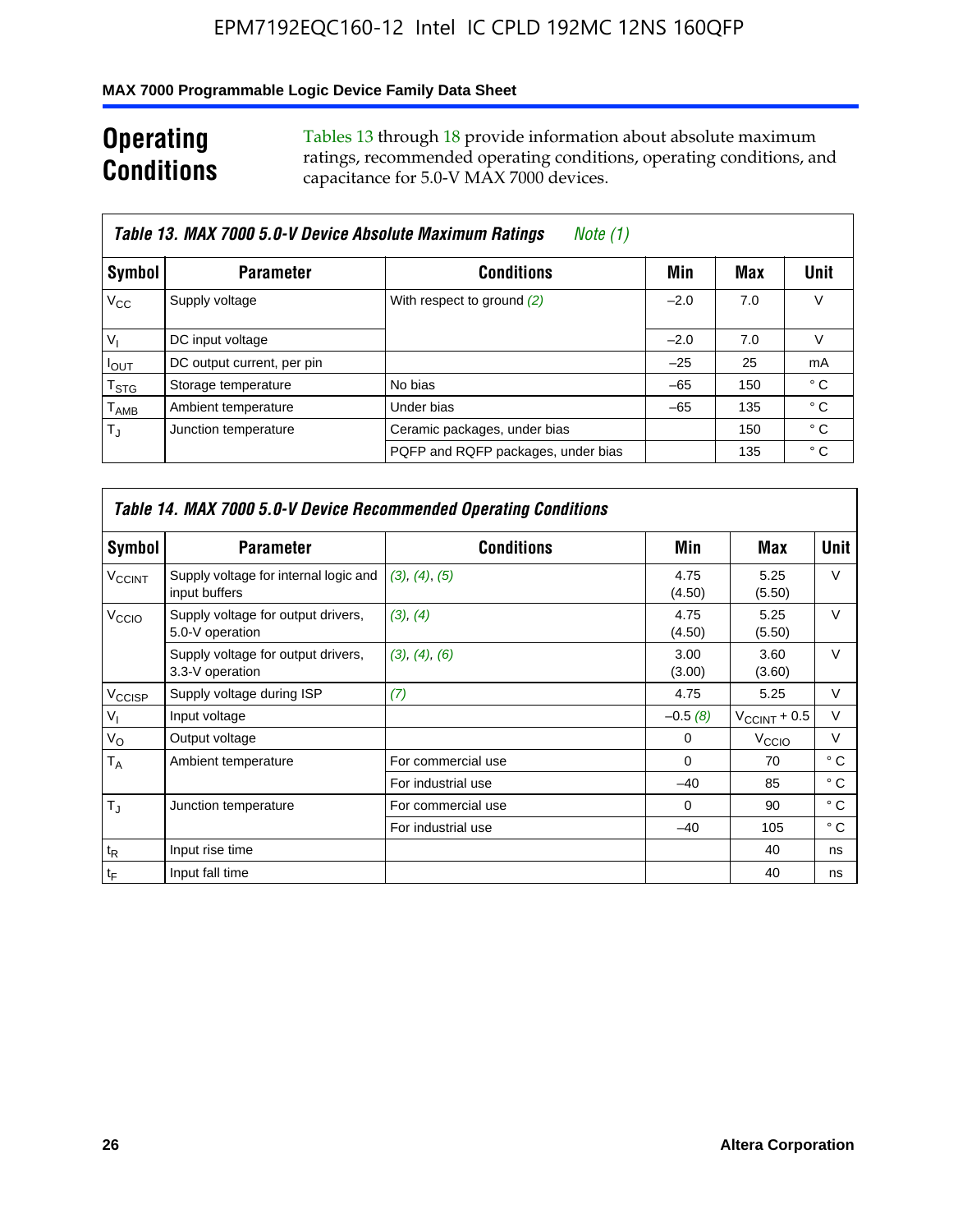|                 | Table 15. MAX 7000 5.0-V Device DC Operating Conditions<br>Note (9) |                                                                                                                                                                                                                                                                                                                                                                                                                                                                              |       |                       |        |  |  |  |
|-----------------|---------------------------------------------------------------------|------------------------------------------------------------------------------------------------------------------------------------------------------------------------------------------------------------------------------------------------------------------------------------------------------------------------------------------------------------------------------------------------------------------------------------------------------------------------------|-------|-----------------------|--------|--|--|--|
| Symbol          | <b>Parameter</b>                                                    | <b>Conditions</b><br>Min<br>Max<br>2.0<br>$-0.5(8)$<br>$I_{OH} = -4$ mA DC, $V_{CClO} = 4.75$ V (10)<br>2.4<br>2.4<br>$I_{OH} = -4$ mA DC, $V_{CClO} = 3.00$ V (10)<br>$I_{OH} = -0.1$ mA DC, $V_{CClO} = 3.0$ V (10)<br>$V_{CCD}$ – 0.2<br>$I_{\text{OI}}$ = 12 mA DC, $V_{\text{CCIO}}$ = 4.75 V (11)<br>$I_{OL}$ = 12 mA DC, $V_{CCIO}$ = 3.00 V (11)<br>$I_{\text{OI}} = 0.1 \text{ mA DC}, V_{\text{CCIO}} = 3.0 \text{ V} (11)$<br>$V_1 = -0.5$ to 5.5 V (11)<br>$-10$ |       |                       |        |  |  |  |
| V <sub>IH</sub> | High-level input voltage                                            |                                                                                                                                                                                                                                                                                                                                                                                                                                                                              |       | $V_{\rm CCINT}$ + 0.5 | V      |  |  |  |
| $V_{IL}$        | Low-level input voltage                                             |                                                                                                                                                                                                                                                                                                                                                                                                                                                                              |       | 0.8                   | V      |  |  |  |
| $V_{OH}$        | 5.0-V high-level TTL output voltage                                 |                                                                                                                                                                                                                                                                                                                                                                                                                                                                              |       |                       | V      |  |  |  |
|                 | 3.3-V high-level TTL output voltage                                 |                                                                                                                                                                                                                                                                                                                                                                                                                                                                              |       |                       | V      |  |  |  |
|                 | 3.3-V high-level CMOS output<br>voltage                             |                                                                                                                                                                                                                                                                                                                                                                                                                                                                              |       |                       | $\vee$ |  |  |  |
| $V_{OL}$        | 5.0-V low-level TTL output voltage                                  |                                                                                                                                                                                                                                                                                                                                                                                                                                                                              |       | 0.45                  | V      |  |  |  |
|                 | 3.3-V low-level TTL output voltage                                  |                                                                                                                                                                                                                                                                                                                                                                                                                                                                              |       | 0.45                  | $\vee$ |  |  |  |
|                 | 3.3-V low-level CMOS output<br>voltage                              |                                                                                                                                                                                                                                                                                                                                                                                                                                                                              |       | 0.2                   | $\vee$ |  |  |  |
| 4               | Leakage current of dedicated input<br>pins                          |                                                                                                                                                                                                                                                                                                                                                                                                                                                                              |       | 10                    | μA     |  |  |  |
| $I_{OZ}$        | I/O pin tri-state output off-state<br>current                       | $V_1 = -0.5$ to 5.5 V (11), (12)                                                                                                                                                                                                                                                                                                                                                                                                                                             | $-40$ | 40                    | μA     |  |  |  |

|                  | Table 16. MAX 7000 5.0-V Device Capacitance: EPM7032, EPM7064 & EPM7096 Devices<br><i>Note (13)</i> |                                     |  |    |             |
|------------------|-----------------------------------------------------------------------------------------------------|-------------------------------------|--|----|-------------|
| Symbol           | Min<br><b>Conditions</b><br><b>Parameter</b>                                                        |                                     |  |    | <b>Unit</b> |
| $C_{IN}$         | Input pin capacitance                                                                               | $V_{IN} = 0 V$ , f = 1.0 MHz        |  | 12 | рF          |
| C <sub>I/O</sub> | I/O pin capacitance                                                                                 | $V_{\text{OUT}} = 0$ V, f = 1.0 MHz |  | 12 | рF          |

|                  | Table 17. MAX 7000 5.0-V Device Capacitance: MAX 7000E Devices<br><i>Note (13)</i> |                                |     |     |        |  |
|------------------|------------------------------------------------------------------------------------|--------------------------------|-----|-----|--------|--|
| Symbol           | <b>Parameter</b>                                                                   | <b>Conditions</b>              | Min | Max | Unit I |  |
| $C_{IN}$         | Input pin capacitance                                                              | $V_{1N} = 0 V$ , f = 1.0 MHz   |     | 15  | pF     |  |
| C <sub>I/O</sub> | I/O pin capacitance                                                                | $V_{OIII} = 0 V$ , f = 1.0 MHz |     | 15  | pF     |  |

|                  | Table 18. MAX 7000 5.0-V Device Capacitance: MAX 7000S Devices | <i>Note (13)</i>                    |     |     |        |
|------------------|----------------------------------------------------------------|-------------------------------------|-----|-----|--------|
| Symbol           | <b>Parameter</b>                                               | <b>Conditions</b>                   | Min | Max | Unit I |
| $C_{IN}$         | Dedicated input pin capacitance                                | $V_{IN} = 0 V$ , f = 1.0 MHz        |     | 10  | pF     |
| C <sub>I/O</sub> | I/O pin capacitance                                            | $V_{\text{OUT}} = 0$ V, f = 1.0 MHz |     | 10  | pF     |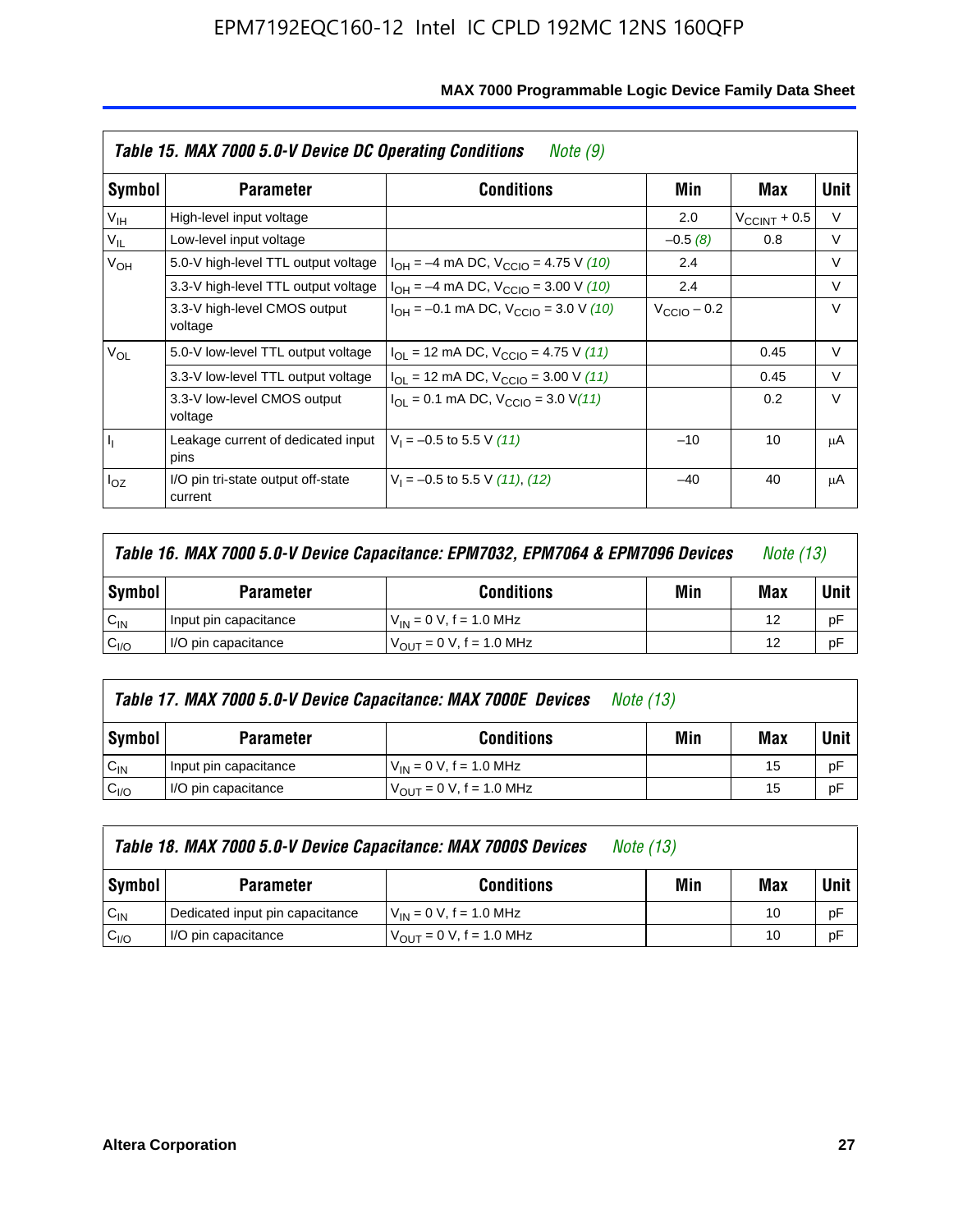#### **MAX 7000 Programmable Logic Device Family Data Sheet**

*Notes to tables:*

- (1) See the *Operating Requirements for Altera Devices Data Sheet*.
- (2) Minimum DC input voltage on I/O pins is –0.5 V and on 4 dedicated input pins is –0.3 V. During transitions, the inputs may undershoot to –2.0 V or overshoot to 7.0 V for input currents less than 100 mA and periods shorter than  $20$  ns.
- (3) Numbers in parentheses are for industrial-temperature-range devices.<br>(4)  $V_{CC}$  must rise monotonically.
- $V_{CC}$  must rise monotonically.
- (5) The POR time for all 7000S devices does not exceed 300 µs. The sufficient V<sub>CCINT</sub> voltage level for POR is 4.5 V. The device is fully initialized within the POR time after  $V_{\text{CCINT}}$  reaches the sufficient POR voltage level.
- (6) 3.3-V I/O operation is not available for 44-pin packages.
- (7) The  $V_{\text{CCISP}}$  parameter applies only to MAX 7000S devices.
- (8) During in-system programming, the minimum DC input voltage is –0.3 V.
- (9) These values are specified under the MAX 7000 recommended operating conditions in Table 14 on page 26.
- (10) The parameter is measured with 50% of the outputs each sourcing the specified current. The  $I_{OH}$  parameter refers to high-level TTL or CMOS output current.
- (11) The parameter is measured with 50% of the outputs each sinking the specified current. The  $I_{OL}$  parameter refers to low-level TTL, PCI, or CMOS output current.
- (12) When the JTAG interface is enabled in MAX 7000S devices, the input leakage current on the JTAG pins is typically –60 μA.
- (13) Capacitance is measured at 25° C and is sample-tested only. The OE1 pin has a maximum capacitance of 20 pF.

Figure 11 shows the typical output drive characteristics of MAX 7000 devices.

#### *Figure 11. Output Drive Characteristics of 5.0-V MAX 7000 Devices*



**Timing Model** MAX 7000 device timing can be analyzed with the Altera software, with a variety of popular industry-standard EDA simulators and timing analyzers, or with the timing model shown in Figure 12. MAX 7000 devices have fixed internal delays that enable the designer to determine the worst-case timing of any design. The Altera software provides timing simulation, point-to-point delay prediction, and detailed timing analysis for a device-wide performance evaluation.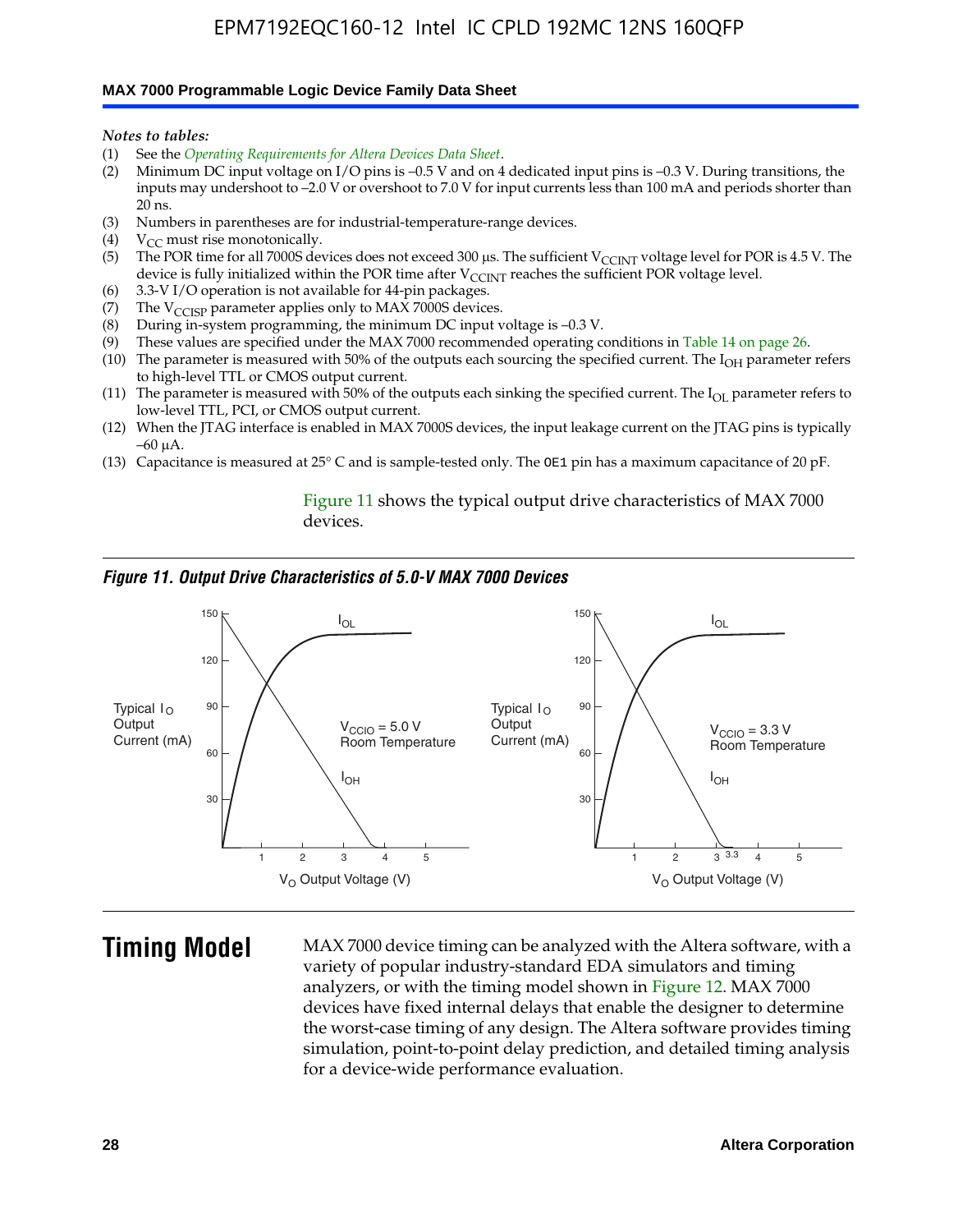

#### **MAX 7000 Programmable Logic Device Family Data Sheet**

#### *Notes:*

- (1) Only available in MAX 7000E and MAX 7000S devices.
- (2) Not available in 44-pin devices.

[The tim](http://www.altera.com/literature/an/an094.pdf)ing characteristics [of any signal path can be derived from the](http://www.altera.com/literature/an/an094.pdf)  timing model and parameters of a particular device. External timing parameters, which represent pin-to-pin timing delays, can be calculated as the sum of internal parameters. Figure 13 shows the internal timing relationship of internal and external delay parameters.



For more infomration, see *Application Note 94 (Understanding MAX 7000 Timing)*.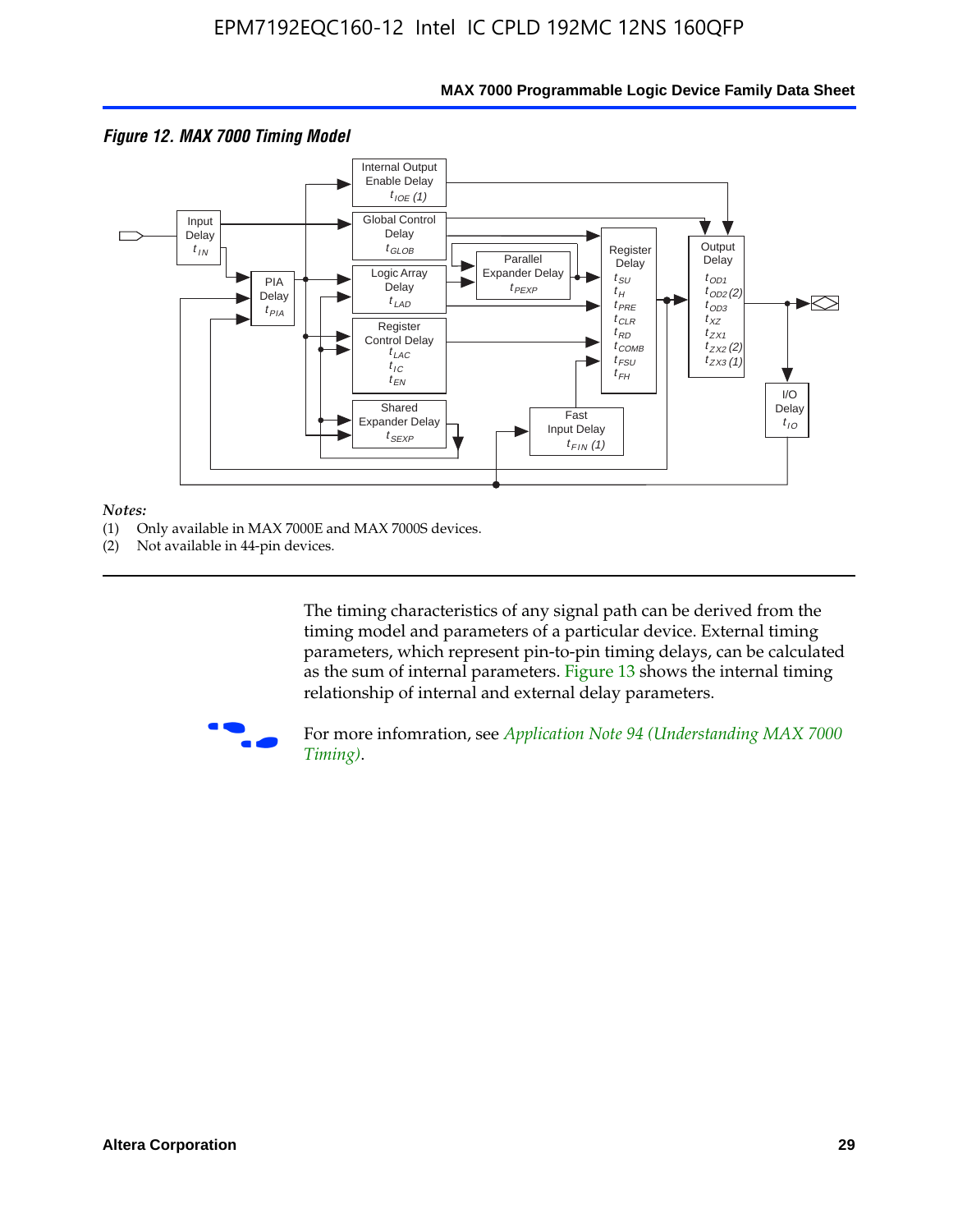#### *Figure 13. Switching Waveforms*

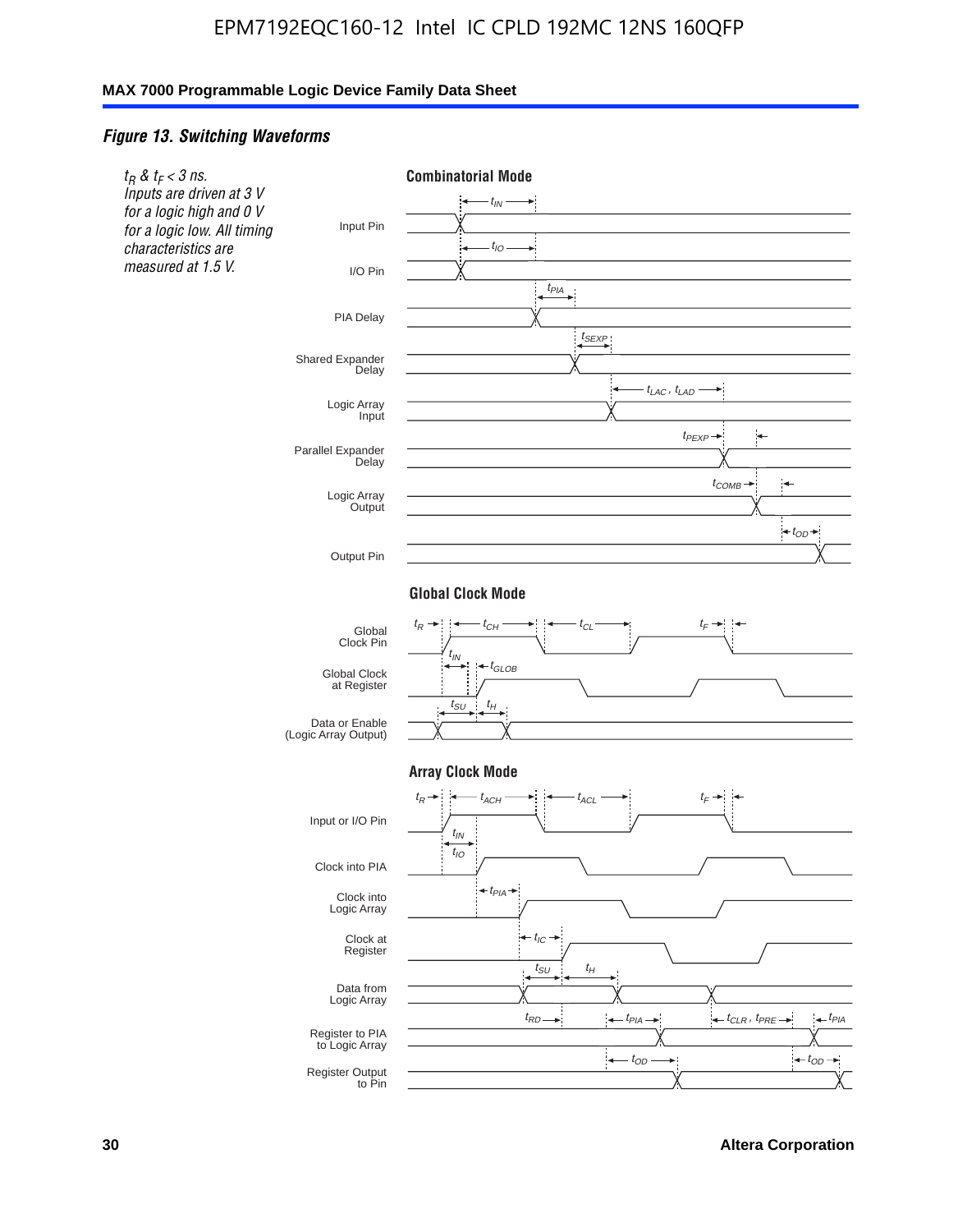operating conditions.

|                            | Table 19. MAX 7000 & MAX 7000E External Timing Parameters<br><i>Note</i> $(1)$ |                    |       |                                  |       |             |            |  |
|----------------------------|--------------------------------------------------------------------------------|--------------------|-------|----------------------------------|-------|-------------|------------|--|
| Symbol                     | <b>Parameter</b>                                                               | <b>Conditions</b>  |       | -7 Speed Grade<br>-6 Speed Grade |       | <b>Unit</b> |            |  |
|                            |                                                                                |                    | Min   | Max                              | Min   | Max         |            |  |
| t <sub>PD1</sub>           | Input to non-registered output                                                 | $C1 = 35 pF$       |       | 6.0                              |       | 7.5         | ns         |  |
| t <sub>PD2</sub>           | I/O input to non-registered output                                             | $C1 = 35 pF$       |       | 6.0                              |       | 7.5         | ns         |  |
| t <sub>su</sub>            | Global clock setup time                                                        |                    | 5.0   |                                  | 6.0   |             | ns         |  |
| tμ                         | Global clock hold time                                                         |                    | 0.0   |                                  | 0.0   |             | ns         |  |
| t <sub>FSU</sub>           | Global clock setup time of fast input                                          | (2)                | 2.5   |                                  | 3.0   |             | ns         |  |
| t <sub>FH</sub>            | Global clock hold time of fast input                                           | (2)                | 0.5   |                                  | 0.5   |             | ns         |  |
| t <sub>CO1</sub>           | Global clock to output delay                                                   | $C1 = 35 pF$       |       | 4.0                              |       | 4.5         | ns         |  |
| $t_{\mathsf{CH}}$          | Global clock high time                                                         |                    | 2.5   |                                  | 3.0   |             | ns         |  |
| $t_{CL}$                   | Global clock low time                                                          |                    | 2.5   |                                  | 3.0   |             | ns         |  |
| t <sub>ASU</sub>           | Array clock setup time                                                         |                    | 2.5   |                                  | 3.0   |             | ns         |  |
| $t_{\mathsf{A}\mathsf{H}}$ | Array clock hold time                                                          |                    | 2.0   |                                  | 2.0   |             | ns         |  |
| t <sub>ACO1</sub>          | Array clock to output delay                                                    | $C1 = 35 pF$       |       | 6.5                              |       | 7.5         | ns         |  |
| t <sub>АСН</sub>           | Array clock high time                                                          |                    | 3.0   |                                  | 3.0   |             | ns         |  |
| t <sub>ACL</sub>           | Array clock low time                                                           |                    | 3.0   |                                  | 3.0   |             | ns         |  |
| t <sub>CPPW</sub>          | Minimum pulse width for clear and<br>preset                                    | (3)                | 3.0   |                                  | 3.0   |             | ns         |  |
| t <sub>ODH</sub>           | Output data hold time after clock                                              | $C1 = 35$ pF $(4)$ | 1.0   |                                  | 1.0   |             | ns         |  |
| $t_{\mathsf{CNT}}$         | Minimum global clock period                                                    |                    |       | 6.6                              |       | 8.0         | ns         |  |
| $f_{\mathsf{CNT}}$         | Maximum internal global clock<br>frequency                                     | (5)                | 151.5 |                                  | 125.0 |             | <b>MHz</b> |  |
| <b>t<sub>ACNT</sub></b>    | Minimum array clock period                                                     |                    |       | 6.6                              |       | 8.0         | ns         |  |
| <b>f<sub>ACNT</sub></b>    | Maximum internal array clock<br>frequency                                      | (5)                | 151.5 |                                  | 125.0 |             | <b>MHz</b> |  |
| $f_{MAX}$                  | Maximum clock frequency                                                        | (6)                | 200   |                                  | 166.7 |             | <b>MHz</b> |  |

**MAX 7000 Programmable Logic Device Family Data Sheet**

Tables 19 through 26 show the MAX 7000 and MAX 7000E AC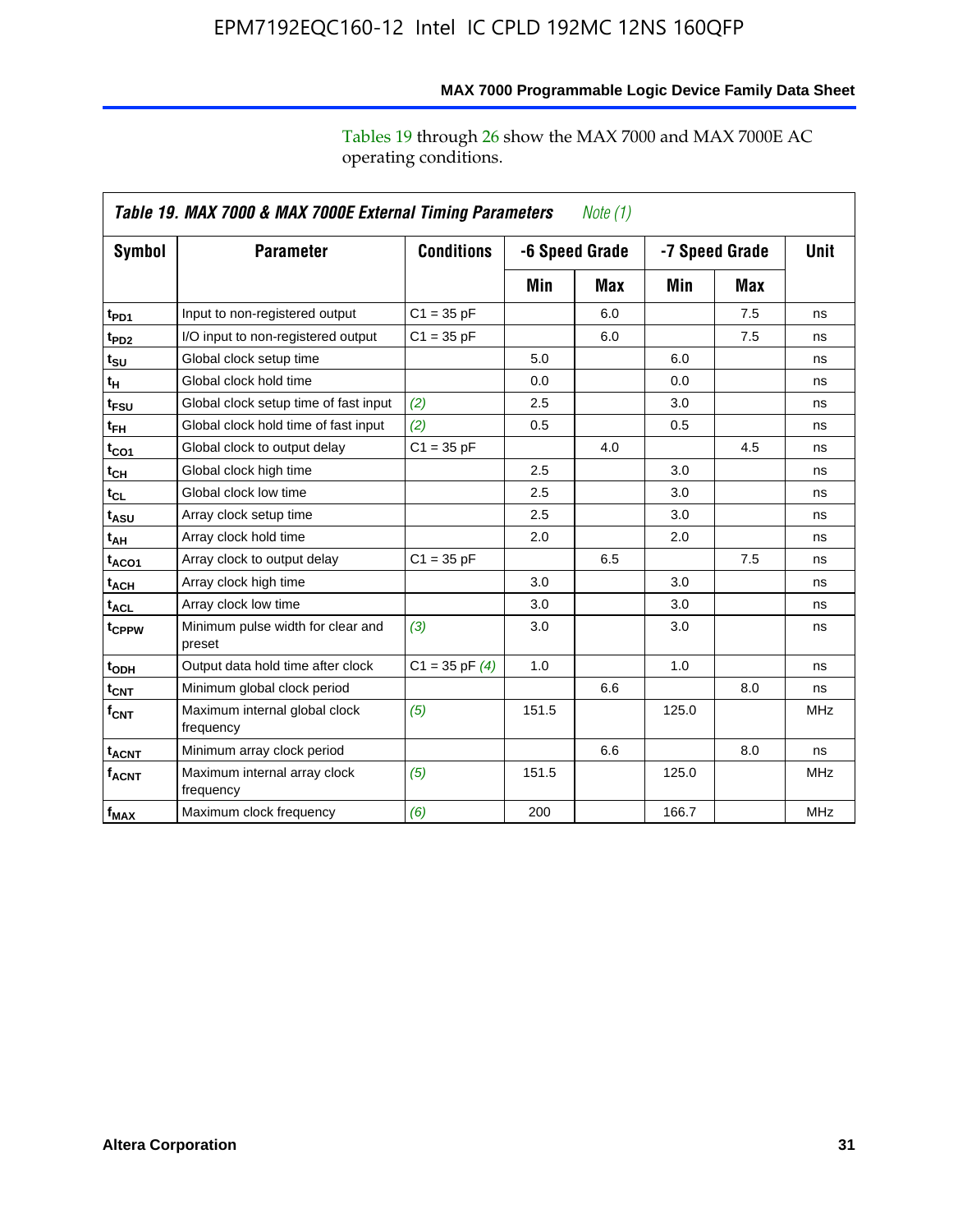| <b>Symbol</b>               | <b>Parameter</b>                                                                                             | <b>Conditions</b>  |     | Speed Grade -6 |            | Speed Grade -7 | Unit |
|-----------------------------|--------------------------------------------------------------------------------------------------------------|--------------------|-----|----------------|------------|----------------|------|
|                             |                                                                                                              |                    | Min | Max            | Min<br>Max |                |      |
| $t_{IN}$                    | Input pad and buffer delay                                                                                   |                    |     | 0.4            |            | 0.5            | ns   |
| $t_{IO}$                    | I/O input pad and buffer delay                                                                               |                    |     | 0.4            |            | 0.5            | ns   |
| $t_{FIN}$                   | Fast input delay                                                                                             | (2)                |     | 0.8            |            | 1.0            | ns   |
| <sup>t</sup> SEXP           | Shared expander delay                                                                                        |                    |     | 3.5            |            | 4.0            | ns   |
| t <sub>PEXP</sub>           | Parallel expander delay                                                                                      |                    |     | 0.8            |            | 0.8            | ns   |
| $t_{LAD}$                   | Logic array delay                                                                                            |                    |     | 2.0            |            | 3.0            | ns   |
| $t_{LAC}$                   | Logic control array delay                                                                                    |                    |     | 2.0            |            | 3.0            | ns   |
| $t_{IOE}$                   | Internal output enable delay                                                                                 | (2)                |     |                |            | 2.0            | ns   |
| $t_{OD1}$                   | Output buffer and pad delay<br>Slow slew rate = off, $V_{\text{CCIO}} = 5.0 V$                               | $C1 = 35 pF$       |     | 2.0            |            | 2.0            | ns   |
| $t_{OD2}$                   | Output buffer and pad delay<br>Slow slew rate = off, $V_{\text{CCIO}} = 3.3$ V                               | $C1 = 35$ pF $(7)$ |     | 2.5            |            | 2.5            | ns   |
| $t_{OD3}$                   | Output buffer and pad delay<br>Slow slew rate $=$ on,<br>$V_{\text{CCIO}} = 5.0 \text{ V or } 3.3 \text{ V}$ | $C1 = 35$ pF $(2)$ |     | 7.0            |            | 7.0            | ns   |
| $t_{ZX1}$                   | Output buffer enable delay<br>Slow slew rate = off, $V_{\text{CCIO}} = 5.0 V$                                | $C1 = 35 pF$       |     | 4.0            |            | 4.0            | ns   |
| $t_{ZX2}$                   | Output buffer enable delay<br>Slow slew rate = off, $V_{\text{CCIO}} = 3.3 \text{ V}$                        | $C1 = 35$ pF $(7)$ |     | 4.5            |            | 4.5            | ns   |
| t <sub>ZX3</sub>            | Output buffer enable delay<br>Slow slew rate $=$ on<br>$V_{\text{CCIO}} = 5.0 \text{ V or } 3.3 \text{ V}$   | $C1 = 35$ pF $(2)$ |     | 9.0            |            | 9.0            | ns   |
| $t_{XZ}$                    | Output buffer disable delay                                                                                  | $C1 = 5 pF$        |     | 4.0            |            | 4.0            | ns   |
| $t_{\scriptstyle\text{SU}}$ | Register setup time                                                                                          |                    | 3.0 |                | 3.0        |                | ns   |
| $t_H$                       | Register hold time                                                                                           |                    | 1.5 |                | 2.0        |                | ns   |
| t <sub>FSU</sub>            | Register setup time of fast input                                                                            | (2)                | 2.5 |                | 3.0        |                | ns   |
| $t_{FH}$                    | Register hold time of fast input                                                                             | (2)                | 0.5 |                | 0.5        |                | ns   |
| t <sub>RD</sub>             | Register delay                                                                                               |                    |     | 0.8            |            | 1.0            | ns   |
| $t_{\mathsf{COMB}}$         | Combinatorial delay                                                                                          |                    |     | 0.8            |            | 1.0            | ns   |
| $t_{IC}$                    | Array clock delay                                                                                            |                    |     | 2.5            |            | 3.0            | ns   |
| $t_{EN}$                    | Register enable time                                                                                         |                    |     | 2.0            |            | 3.0            | ns   |
| t <sub>GLOB</sub>           | Global control delay                                                                                         |                    |     | 0.8            |            | 1.0            | ns   |
| $t_{PRE}$                   | Register preset time                                                                                         |                    |     | 2.0            |            | 2.0            | ns   |
| $t_{\sf CLR}$               | Register clear time                                                                                          |                    |     | 2.0            |            | 2.0            | ns   |
| $t_{PIA}$                   | PIA delay                                                                                                    |                    |     | 0.8            |            | 1.0            | ns   |
| $t_{LPA}$                   | Low-power adder                                                                                              | (8)                |     | 10.0           |            | 10.0           | ns   |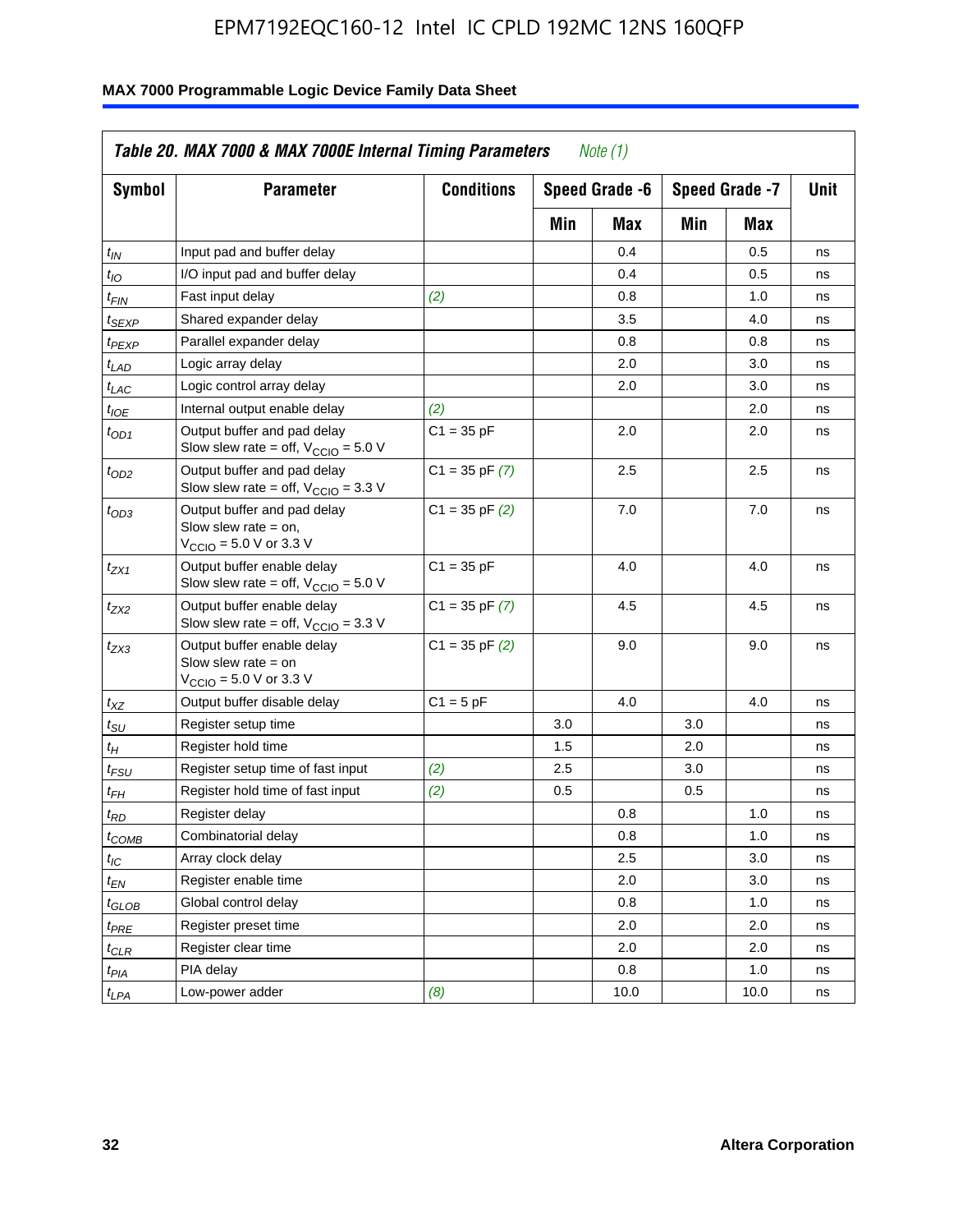| Symbol                  | <b>Parameter</b>                            | <b>Conditions</b>  |       | <b>Speed Grade</b>      |       |                                          | <b>Unit</b> |
|-------------------------|---------------------------------------------|--------------------|-------|-------------------------|-------|------------------------------------------|-------------|
|                         |                                             |                    |       | <b>MAX 7000E (-10P)</b> |       | MAX 7000 (-10)<br><b>MAX 7000E (-10)</b> |             |
|                         |                                             |                    | Min   | Max                     | Min   | Max                                      |             |
| t <sub>PD1</sub>        | Input to non-registered output              | $C1 = 35 pF$       |       | 10.0                    |       | 10.0                                     | ns          |
| t <sub>PD2</sub>        | I/O input to non-registered output          | $C1 = 35 pF$       |       | 10.0                    |       | 10.0                                     | ns          |
| t <sub>su</sub>         | Global clock setup time                     |                    | 7.0   |                         | 8.0   |                                          | ns          |
| tμ                      | Global clock hold time                      |                    | 0.0   |                         | 0.0   |                                          | ns          |
| t <sub>FSU</sub>        | Global clock setup time of fast input       | (2)                | 3.0   |                         | 3.0   |                                          | ns          |
| t <sub>FH</sub>         | Global clock hold time of fast input        | (2)                | 0.5   |                         | 0.5   |                                          | ns          |
| t <sub>CO1</sub>        | Global clock to output delay                | $C1 = 35 pF$       |       | 5.0                     |       | 5                                        | ns          |
| $t_{\mathsf{CH}}$       | Global clock high time                      |                    | 4.0   |                         | 4.0   |                                          | ns          |
| t <sub>CL</sub>         | Global clock low time                       |                    | 4.0   |                         | 4.0   |                                          | ns          |
| t <sub>ASU</sub>        | Array clock setup time                      |                    | 2.0   |                         | 3.0   |                                          | ns          |
| t <sub>АН</sub>         | Array clock hold time                       |                    | 3.0   |                         | 3.0   |                                          | ns          |
| t <sub>ACO1</sub>       | Array clock to output delay                 | $C1 = 35 pF$       |       | 10.0                    |       | 10.0                                     | ns          |
| t <sub>ACH</sub>        | Array clock high time                       |                    | 4.0   |                         | 4.0   |                                          | ns          |
| $t_{\sf ACL}$           | Array clock low time                        |                    | 4.0   |                         | 4.0   |                                          | ns          |
| t <sub>CPPW</sub>       | Minimum pulse width for clear and<br>preset | (3)                | 4.0   |                         | 4.0   |                                          | ns          |
| t <sub>ODH</sub>        | Output data hold time after clock           | $C1 = 35$ pF $(4)$ | 1.0   |                         | 1.0   |                                          | ns          |
| $t_{\mathsf{CNT}}$      | Minimum global clock period                 |                    |       | 10.0                    |       | 10.0                                     | ns          |
| $f_{\mathsf{CNT}}$      | Maximum internal global clock<br>frequency  | (5)                | 100.0 |                         | 100.0 |                                          | <b>MHz</b>  |
| <b>t<sub>ACNT</sub></b> | Minimum array clock period                  |                    |       | 10.0                    |       | 10.0                                     | ns          |
| f <sub>ACNT</sub>       | Maximum internal array clock<br>frequency   | (5)                | 100.0 |                         | 100.0 |                                          | <b>MHz</b>  |
| $f_{MAX}$               | Maximum clock frequency                     | (6)                | 125.0 |                         | 125.0 |                                          | <b>MHz</b>  |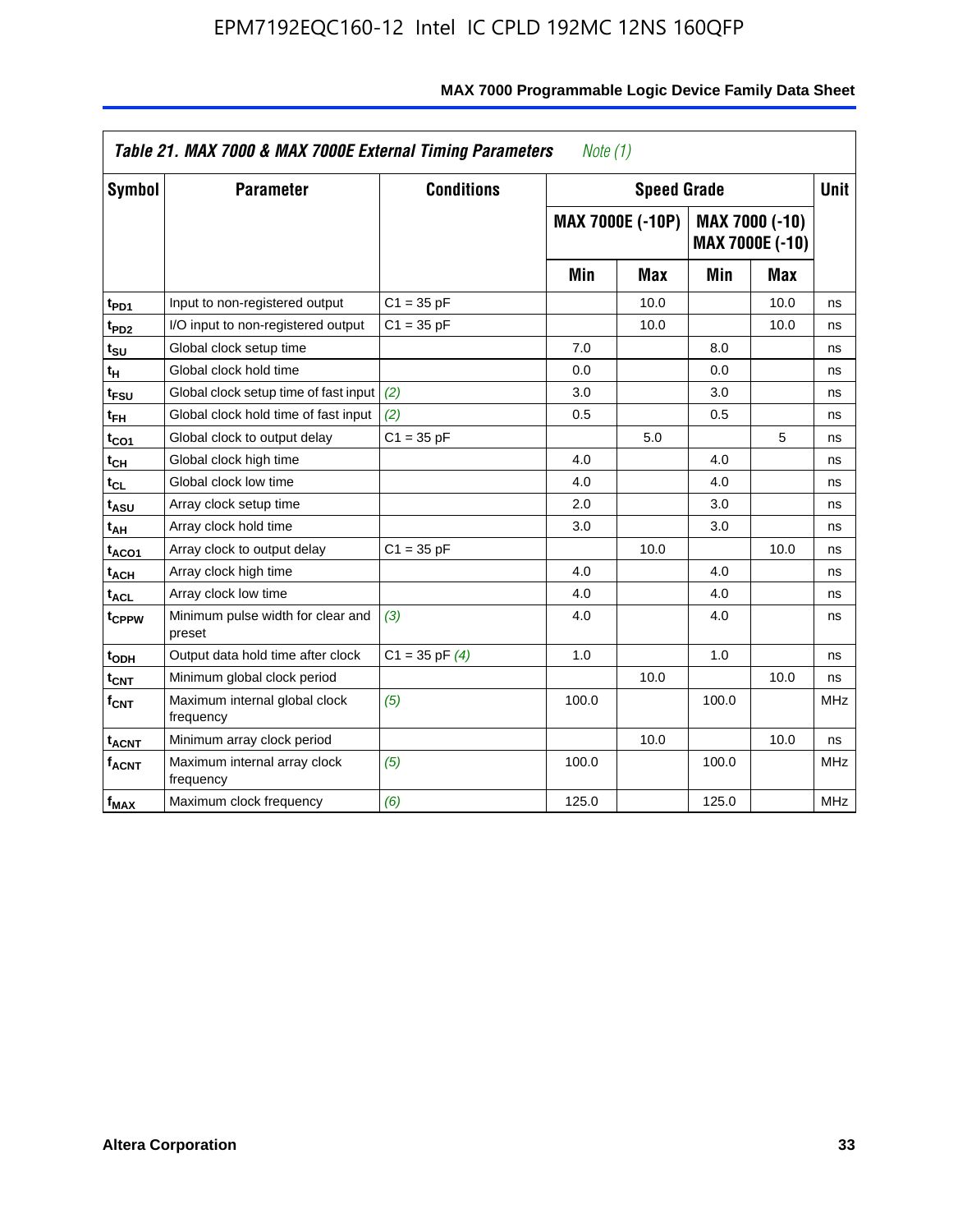| Symbol                      | <b>Parameter</b>                                                                                            | <b>Conditions</b>  |     | <b>Speed Grade</b>      |     |                                   | Unit |  |
|-----------------------------|-------------------------------------------------------------------------------------------------------------|--------------------|-----|-------------------------|-----|-----------------------------------|------|--|
|                             |                                                                                                             |                    |     | <b>MAX 7000E (-10P)</b> |     | MAX 7000 (-10)<br>MAX 7000E (-10) |      |  |
|                             |                                                                                                             |                    |     | Min                     | Max | Min                               | Max  |  |
| $t_{IN}$                    | Input pad and buffer delay                                                                                  |                    |     | 0.5                     |     | 1.0                               | ns   |  |
| $t_{IO}$                    | I/O input pad and buffer delay                                                                              |                    |     | 0.5                     |     | 1.0                               | ns   |  |
| t <sub>FIN</sub>            | Fast input delay                                                                                            | (2)                |     | 1.0                     |     | 1.0                               | ns   |  |
| $t_{SEXP}$                  | Shared expander delay                                                                                       |                    |     | 5.0                     |     | 5.0                               | ns   |  |
| $t_{PEXP}$                  | Parallel expander delay                                                                                     |                    |     | 0.8                     |     | 0.8                               | ns   |  |
| t <sub>LAD</sub>            | Logic array delay                                                                                           |                    |     | 5.0                     |     | 5.0                               | ns   |  |
| $t_{LAC}$                   | Logic control array delay                                                                                   |                    |     | 5.0                     |     | 5.0                               | ns   |  |
| $t_{IOE}$                   | Internal output enable delay                                                                                | (2)                |     | 2.0                     |     | 2.0                               | ns   |  |
| $t_{OD1}$                   | Output buffer and pad delay<br>Slow slew rate $=$ off<br>V <sub>CCIO</sub> = 5.0 V                          | $C1 = 35 pF$       |     | 1.5                     |     | 2.0                               | ns   |  |
| $t_{OD2}$                   | Output buffer and pad delay<br>Slow slew rate $=$ off<br>$V_{\text{CCIO}} = 3.3 \text{ V}$                  | $C1 = 35$ pF $(7)$ |     | 2.0                     |     | 2.5                               | ns   |  |
| $t_{OD3}$                   | Output buffer and pad delay<br>Slow slew rate $=$ on<br>$V_{\text{CCIO}} = 5.0 \text{ V or } 3.3 \text{ V}$ | $C1 = 35$ pF $(2)$ |     | 5.5                     |     | 6.0                               | ns   |  |
| t <sub>ZX1</sub>            | Output buffer enable delay<br>Slow slew rate $=$ off<br>$VCCIO = 5.0 V$                                     | $C1 = 35 pF$       |     | 5.0                     |     | 5.0                               | ns   |  |
| t <sub>ZX2</sub>            | Output buffer enable delay<br>Slow slew rate $=$ off<br>$VCCIO = 3.3 V$                                     | $C1 = 35$ pF $(7)$ |     | 5.5                     |     | 5.5                               | ns   |  |
| t <sub>ZX3</sub>            | Output buffer enable delay<br>Slow slew rate $=$ on<br>$V_{\text{CCIO}} = 5.0 \text{ V or } 3.3 \text{ V}$  | $C1 = 35$ pF $(2)$ |     | 9.0                     |     | 9.0                               | ns   |  |
| $t_{XZ}$                    | Output buffer disable delay                                                                                 | $C1 = 5 pF$        |     | 5.0                     |     | 5.0                               | ns   |  |
| $t_{\scriptstyle\text{SU}}$ | Register setup time                                                                                         |                    | 2.0 |                         | 3.0 |                                   | ns   |  |
| $t_H$                       | Register hold time                                                                                          |                    | 3.0 |                         | 3.0 |                                   | ns   |  |
| $t_{\it FSU}$               | Register setup time of fast input                                                                           | (2)                | 3.0 |                         | 3.0 |                                   | ns   |  |
| $t_{FH}$                    | Register hold time of fast input                                                                            | (2)                | 0.5 |                         | 0.5 |                                   | ns   |  |
| t <sub>RD</sub>             | Register delay                                                                                              |                    |     | 2.0                     |     | 1.0                               | ns   |  |
| $t_{COMB}$                  | Combinatorial delay                                                                                         |                    |     | 2.0                     |     | 1.0                               | ns   |  |
| ЧC                          | Array clock delay                                                                                           |                    |     | 5.0                     |     | 5.0                               | ns   |  |
| $t_{EN}$                    | Register enable time                                                                                        |                    |     | 5.0                     |     | 5.0                               | ns   |  |
| $t_{GLOB}$                  | Global control delay                                                                                        |                    |     | 1.0                     |     | 1.0                               | ns   |  |
| $t_{PRE}$                   | Register preset time                                                                                        |                    |     | 3.0                     |     | 3.0                               | ns   |  |
| $t_{CLR}$                   | Register clear time                                                                                         |                    |     | 3.0                     |     | 3.0                               | ns   |  |
| t <sub>PIA</sub>            | PIA delay                                                                                                   |                    |     | 1.0                     |     | 1.0                               | ns   |  |
| $t_{LPA}$                   | Low-power adder                                                                                             | (8)                |     | 11.0                    |     | 11.0                              | ns   |  |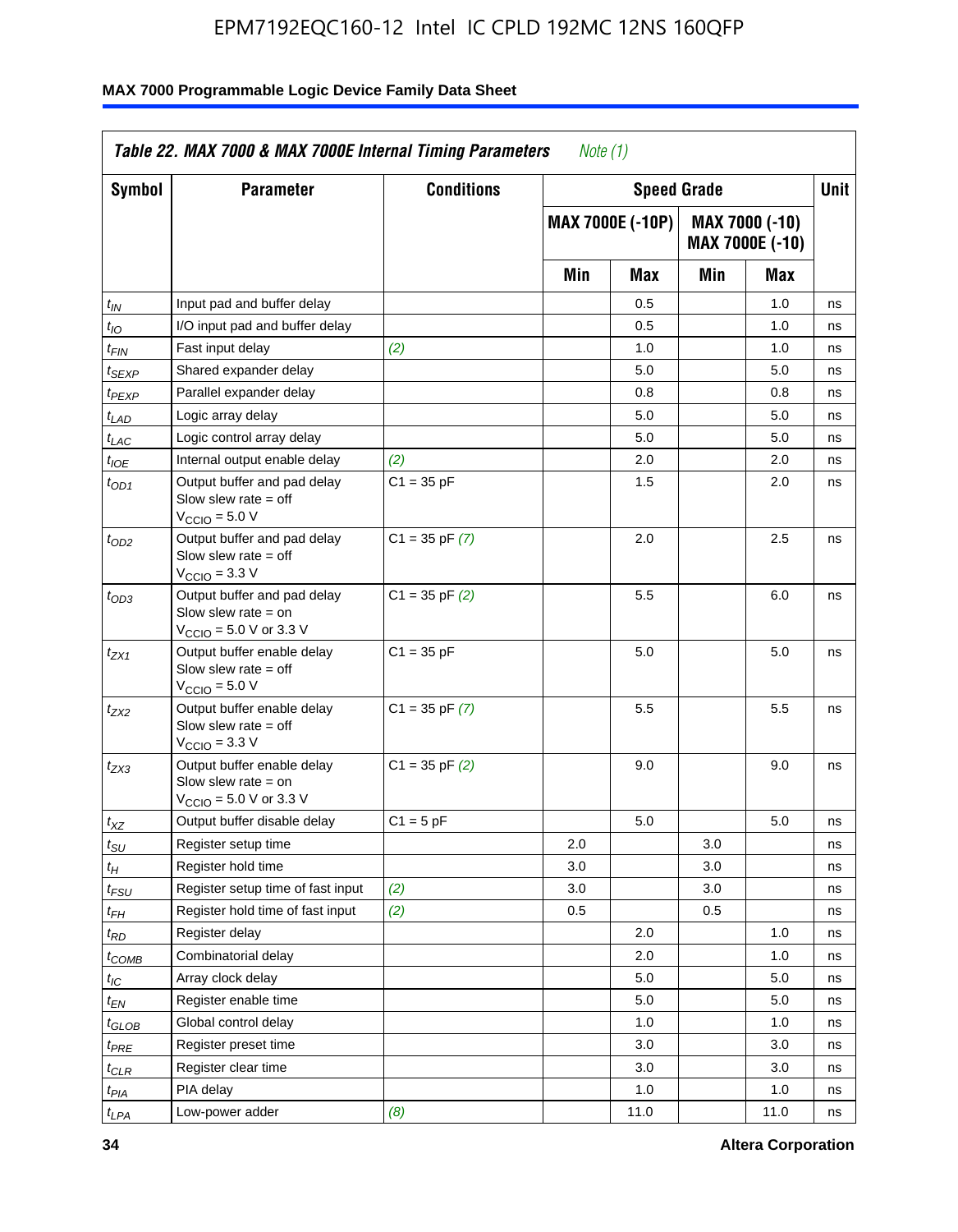| Symbol                       | <b>Parameter</b>                            | <b>Conditions</b>  |       | <b>Speed Grade</b>      |       |                                          | <b>Unit</b> |
|------------------------------|---------------------------------------------|--------------------|-------|-------------------------|-------|------------------------------------------|-------------|
|                              |                                             |                    |       | <b>MAX 7000E (-12P)</b> |       | MAX 7000 (-12)<br><b>MAX 7000E (-12)</b> |             |
|                              |                                             |                    | Min   | Max                     | Min   | <b>Max</b>                               |             |
| t <sub>PD1</sub>             | Input to non-registered output              | $C1 = 35 pF$       |       | 12.0                    |       | 12.0                                     | ns          |
| t <sub>PD2</sub>             | I/O input to non-registered output          | $C1 = 35 pF$       |       | 12.0                    |       | 12.0                                     | ns          |
| t <sub>su</sub>              | Global clock setup time                     |                    | 7.0   |                         | 10.0  |                                          | ns          |
| tμ                           | Global clock hold time                      |                    | 0.0   |                         | 0.0   |                                          | ns          |
| t <sub>FSU</sub>             | Global clock setup time of fast input       | (2)                | 3.0   |                         | 3.0   |                                          | ns          |
| $t_{FH}$                     | Global clock hold time of fast input        | (2)                | 0.0   |                         | 0.0   |                                          | ns          |
| t <sub>CO1</sub>             | Global clock to output delay                | $C1 = 35 pF$       |       | 6.0                     |       | 6.0                                      | ns          |
| $t_{\mathsf{CH}}$            | Global clock high time                      |                    | 4.0   |                         | 4.0   |                                          | ns          |
| $\mathfrak{t}_{\texttt{CL}}$ | Global clock low time                       |                    | 4.0   |                         | 4.0   |                                          | ns          |
| t <sub>ASU</sub>             | Array clock setup time                      |                    | 3.0   |                         | 4.0   |                                          | ns          |
| t <sub>АН</sub>              | Array clock hold time                       |                    | 4.0   |                         | 4.0   |                                          | ns          |
| t <sub>ACO1</sub>            | Array clock to output delay                 | $C1 = 35 pF$       |       | 12.0                    |       | 12.0                                     | ns          |
| t <sub>ACH</sub>             | Array clock high time                       |                    | 5.0   |                         | 5.0   |                                          | ns          |
| $t_{\sf ACL}$                | Array clock low time                        |                    | 5.0   |                         | 5.0   |                                          | ns          |
| t <sub>CPPW</sub>            | Minimum pulse width for clear and<br>preset | (3)                | 5.0   |                         | 5.0   |                                          | ns          |
| t <sub>ODH</sub>             | Output data hold time after clock           | $C1 = 35$ pF $(4)$ | 1.0   |                         | 1.0   |                                          | ns          |
| $t_{\mathsf{CNT}}$           | Minimum global clock period                 |                    |       | 11.0                    |       | 11.0                                     | ns          |
| $f_{\mathsf{CNT}}$           | Maximum internal global clock<br>frequency  | (5)                | 90.9  |                         | 90.9  |                                          | <b>MHz</b>  |
| <b>t<sub>ACNT</sub></b>      | Minimum array clock period                  |                    |       | 11.0                    |       | 11.0                                     | ns          |
| f <sub>ACNT</sub>            | Maximum internal array clock<br>frequency   | (5)                | 90.9  |                         | 90.9  |                                          | <b>MHz</b>  |
| f <sub>MAX</sub>             | Maximum clock frequency                     | (6)                | 125.0 |                         | 125.0 |                                          | MHz         |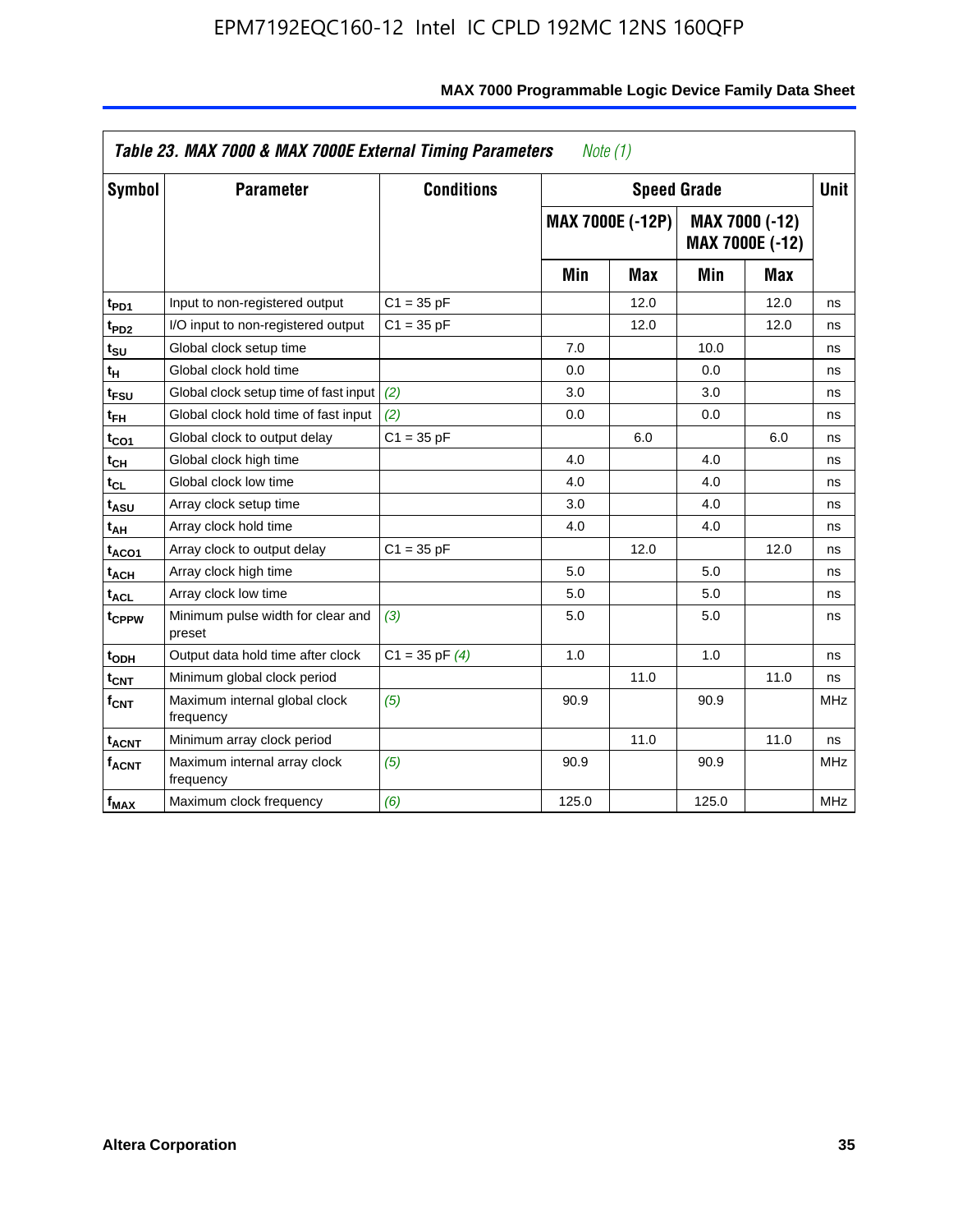| Symbol                      | <b>Parameter</b>                                                                                            | <b>Conditions</b>  |     | <b>Speed Grade</b>      |     |                                          | Unit |
|-----------------------------|-------------------------------------------------------------------------------------------------------------|--------------------|-----|-------------------------|-----|------------------------------------------|------|
|                             |                                                                                                             |                    |     | <b>MAX 7000E (-12P)</b> |     | MAX 7000 (-12)<br><b>MAX 7000E (-12)</b> |      |
|                             |                                                                                                             |                    | Min | <b>Max</b>              | Min | Max                                      |      |
| t <sub>IN</sub>             | Input pad and buffer delay                                                                                  |                    |     | 1.0                     |     | 2.0                                      | ns   |
| $t_{IO}$                    | I/O input pad and buffer delay                                                                              |                    |     | 1.0                     |     | 2.0                                      | ns   |
| $t_{\textit{FIN}}$          | Fast input delay                                                                                            | (2)                |     | 1.0                     |     | 1.0                                      | ns   |
| t <sub>SEXP</sub>           | Shared expander delay                                                                                       |                    |     | 7.0                     |     | 7.0                                      | ns   |
| t <sub>PEXP</sub>           | Parallel expander delay                                                                                     |                    |     | 1.0                     |     | 1.0                                      | ns   |
| $t_{LAD}$                   | Logic array delay                                                                                           |                    |     | 7.0                     |     | 5.0                                      | ns   |
| t <sub>LAC</sub>            | Logic control array delay                                                                                   |                    |     | 5.0                     |     | 5.0                                      | ns   |
| $t_{\text{IOE}}$            | Internal output enable delay                                                                                | (2)                |     | 2.0                     |     | 2.0                                      | ns   |
| $t_{OD1}$                   | Output buffer and pad delay<br>Slow slew rate $=$ off<br>$V_{\text{CCIO}} = 5.0 V$                          | $C1 = 35 pF$       |     | 1.0                     |     | 3.0                                      | ns   |
| $t_{OD2}$                   | Output buffer and pad delay<br>Slow slew rate $=$ off<br>$VCCIO = 3.3 V$                                    | $C1 = 35$ pF $(7)$ |     | 2.0                     |     | 4.0                                      | ns   |
| t <sub>OD3</sub>            | Output buffer and pad delay<br>Slow slew rate $=$ on<br>$V_{\text{CCIO}} = 5.0 \text{ V or } 3.3 \text{ V}$ | $C1 = 35$ pF $(2)$ |     | 5.0                     |     | 7.0                                      | ns   |
| $t_{ZX1}$                   | Output buffer enable delay<br>Slow slew rate $=$ off<br>$V_{\text{CCIO}} = 5.0 V$                           | $C1 = 35 pF$       |     | 6.0                     |     | 6.0                                      | ns   |
| tzx2                        | Output buffer enable delay<br>Slow slew rate $=$ off<br>$VCCIO = 3.3 V$                                     | $C1 = 35$ pF $(7)$ |     | 7.0                     |     | 7.0                                      | ns   |
| $t_{ZX3}$                   | Output buffer enable delay<br>Slow slew rate $=$ on<br>$V_{\text{CCIO}} = 5.0 \text{ V or } 3.3 \text{ V}$  | $C1 = 35$ pF $(2)$ |     | 10.0                    |     | 10.0                                     | ns   |
| $t_{XZ}$                    | Output buffer disable delay                                                                                 | $C1 = 5$ pF        |     | 6.0                     |     | 6.0                                      | ns   |
| $t_{\scriptstyle\text{SU}}$ | Register setup time                                                                                         |                    | 1.0 |                         | 4.0 |                                          | ns   |
| $t_H$                       | Register hold time                                                                                          |                    | 6.0 |                         | 4.0 |                                          | ns   |
| t <sub>FSU</sub>            | Register setup time of fast input                                                                           | (2)                | 4.0 |                         | 2.0 |                                          | ns   |
| t <sub>FH</sub>             | Register hold time of fast input                                                                            | (2)                | 0.0 |                         | 2.0 |                                          | ns   |
| $t_{RD}$                    | Register delay                                                                                              |                    |     | 2.0                     |     | 1.0                                      | ns   |
| $t_{COMB}$                  | Combinatorial delay                                                                                         |                    |     | 2.0                     |     | 1.0                                      | ns   |
| ЧC                          | Array clock delay                                                                                           |                    |     | 5.0                     |     | 5.0                                      | ns   |
| $t_{EN}$                    | Register enable time                                                                                        |                    |     | 7.0                     |     | 5.0                                      | ns   |
| $t_{GLOB}$                  | Global control delay                                                                                        |                    |     | 2.0                     |     | 0.0                                      | ns   |
| t <sub>PRE</sub>            | Register preset time                                                                                        |                    |     | 4.0                     |     | 3.0                                      | ns   |
| $t_{CLR}$                   | Register clear time                                                                                         |                    |     | 4.0                     |     | 3.0                                      | ns   |
| $t_{PIA}$                   | PIA delay                                                                                                   |                    |     | 1.0                     |     | 1.0                                      | ns   |
| t <sub>LPA</sub>            | Low-power adder                                                                                             | (8)                |     | 12.0                    |     | 12.0                                     | ns   |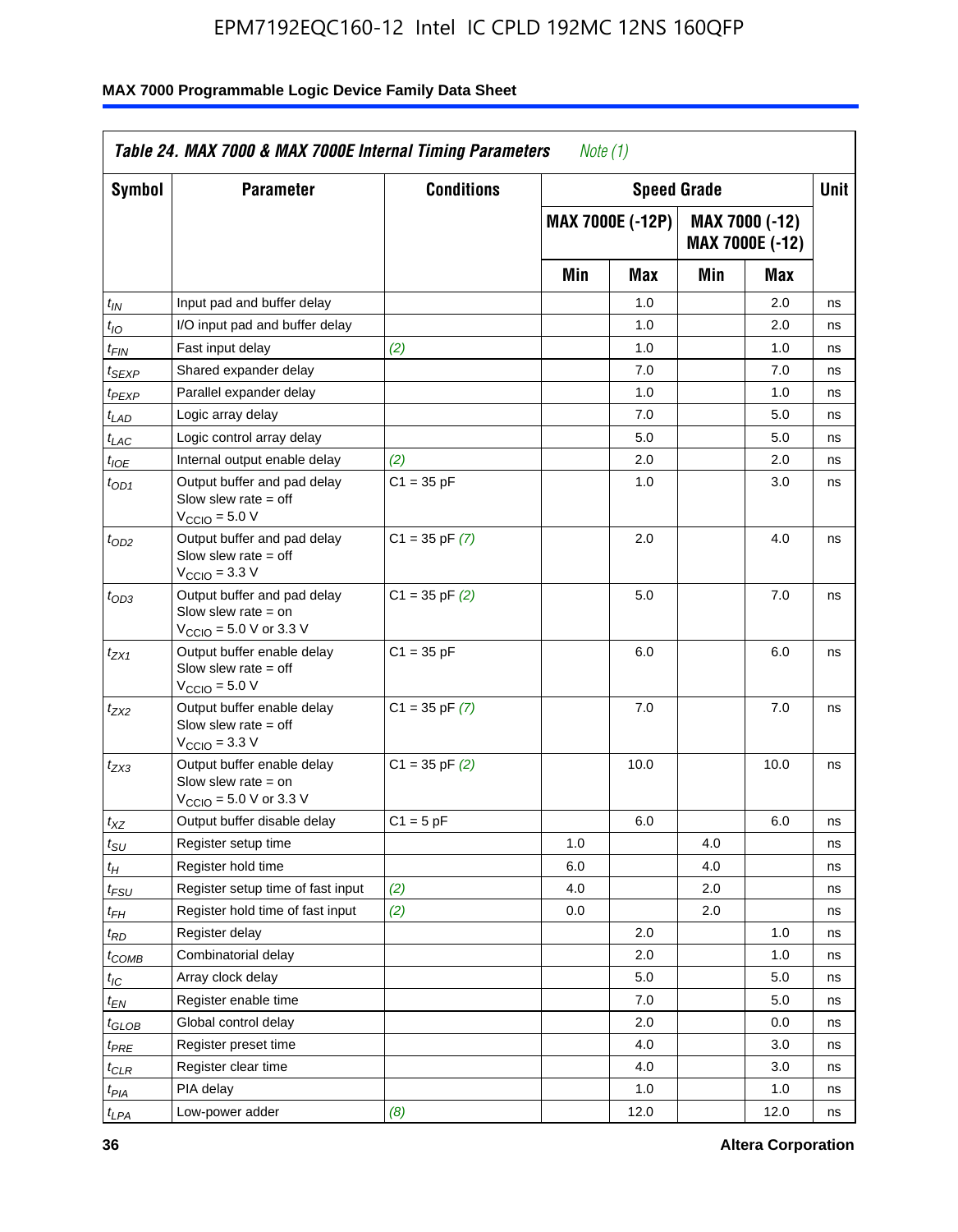| Symbol                  | <b>Parameter</b>                            | <b>Conditions</b>  |      |            |                          | <b>Speed Grade</b> |      |            | <b>Unit</b> |
|-------------------------|---------------------------------------------|--------------------|------|------------|--------------------------|--------------------|------|------------|-------------|
|                         |                                             |                    |      | $-15$      |                          | $-15T$             |      | $-20$      |             |
|                         |                                             |                    | Min  | <b>Max</b> | Min                      | Max                | Min  | <b>Max</b> |             |
| $t_{PD1}$               | Input to non-registered output              | $C1 = 35 pF$       |      | 15.0       |                          | 15.0               |      | 20.0       | ns          |
| $t_{PD2}$               | I/O input to non-registered<br>output       | $C1 = 35 pF$       |      | 15.0       |                          | 15.0               |      | 20.0       | ns          |
| tsu                     | Global clock setup time                     |                    | 11.0 |            | 11.0                     |                    | 12.0 |            | ns          |
| $t_H$                   | Global clock hold time                      |                    | 0.0  |            | 0.0                      |                    | 0.0  |            | ns          |
| t <sub>FSU</sub>        | Global clock setup time of fast<br>input    | (2)                | 3.0  |            |                          |                    | 5.0  |            | ns          |
| $t_{FH}$                | Global clock hold time of fast<br>input     | (2)                | 0.0  |            | $\overline{\phantom{0}}$ |                    | 0.0  |            | ns          |
| $t_{CO1}$               | Global clock to output delay                | $C1 = 35 pF$       |      | 8.0        |                          | 8.0                |      | 12.0       | ns          |
| $t_{CH}$                | Global clock high time                      |                    | 5.0  |            | 6.0                      |                    | 6.0  |            | ns          |
| $t_{CL}$                | Global clock low time                       |                    | 5.0  |            | 6.0                      |                    | 6.0  |            | ns          |
| t <sub>ASU</sub>        | Array clock setup time                      |                    | 4.0  |            | 4.0                      |                    | 5.0  |            | ns          |
| t <sub>АН</sub>         | Array clock hold time                       |                    | 4.0  |            | 4.0                      |                    | 5.0  |            | ns          |
| t <sub>ACO1</sub>       | Array clock to output delay                 | $C1 = 35 pF$       |      | 15.0       |                          | 15.0               |      | 20.0       | ns          |
| $t_{ACH}$               | Array clock high time                       |                    | 6.0  |            | 6.5                      |                    | 8.0  |            | ns          |
| <b>t<sub>ACL</sub></b>  | Array clock low time                        |                    | 6.0  |            | 6.5                      |                    | 8.0  |            | ns          |
| t <sub>CPPW</sub>       | Minimum pulse width for clear<br>and preset | (3)                | 6.0  |            | 6.5                      |                    | 8.0  |            | ns          |
| $t$ <sub>ODH</sub>      | Output data hold time after<br>clock        | $C1 = 35$ pF $(4)$ | 1.0  |            | 1.0                      |                    | 1.0  |            | ns          |
| $t_{\mathsf{CNT}}$      | Minimum global clock period                 |                    |      | 13.0       |                          | 13.0               |      | 16.0       | ns          |
| f <sub>CNT</sub>        | Maximum internal global clock<br>frequency  | (5)                | 76.9 |            | 76.9                     |                    | 62.5 |            | <b>MHz</b>  |
| <b>t<sub>ACNT</sub></b> | Minimum array clock period                  |                    |      | 13.0       |                          | 13.0               |      | 16.0       | ns          |
| $f_{ACNT}$              | Maximum internal array clock<br>frequency   | (5)                | 76.9 |            | 76.9                     |                    | 62.5 |            | <b>MHz</b>  |
| f <sub>MAX</sub>        | Maximum clock frequency                     | (6)                | 100  |            | 83.3                     |                    | 83.3 |            | MHz         |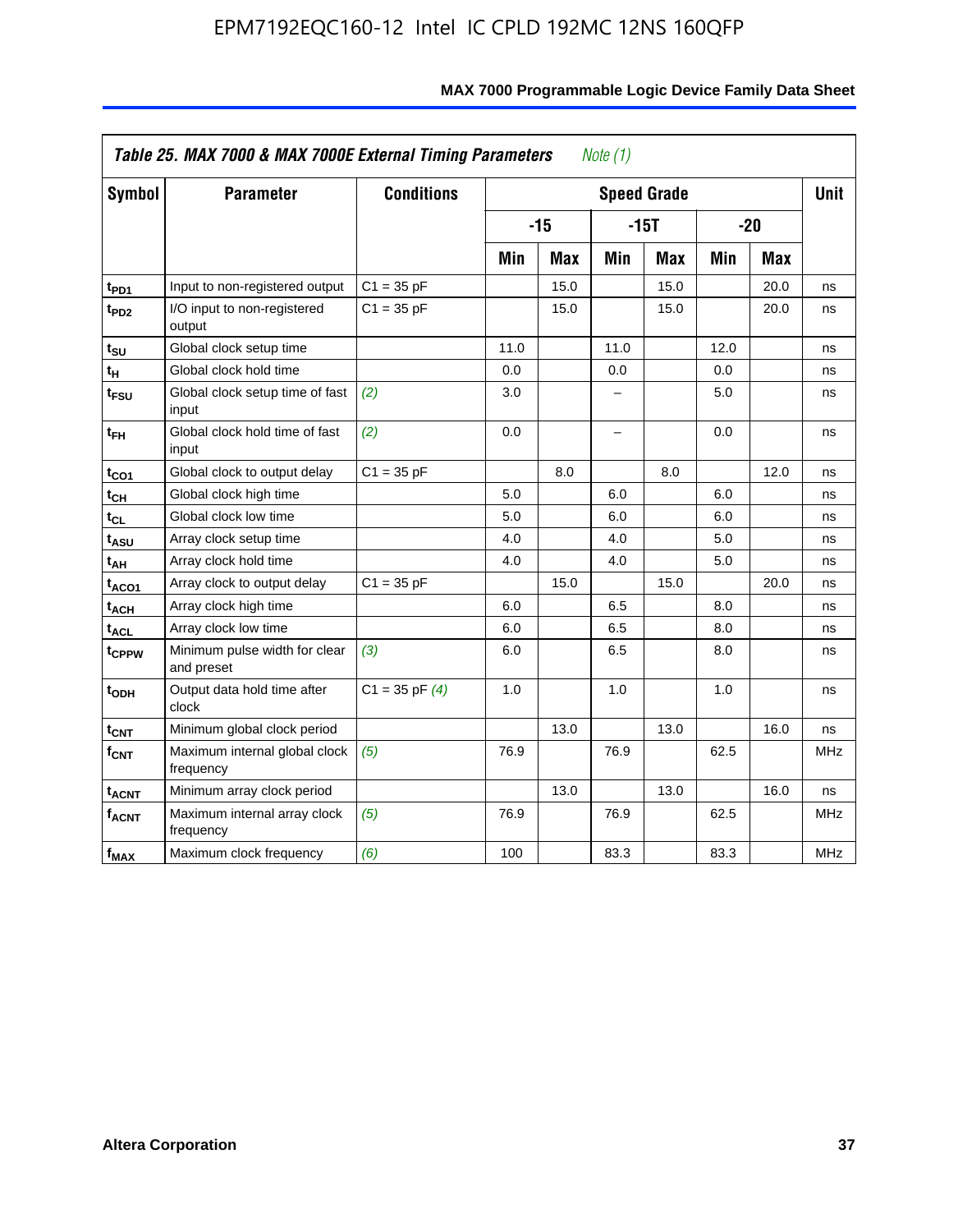| <b>Symbol</b>                 | <b>Parameter</b>                                                                                            | <b>Conditions</b>  |     |      |                          | <b>Speed Grade</b>       |     |      | <b>Unit</b> |
|-------------------------------|-------------------------------------------------------------------------------------------------------------|--------------------|-----|------|--------------------------|--------------------------|-----|------|-------------|
|                               |                                                                                                             |                    |     | -15  |                          | $-15T$                   |     | -20  |             |
|                               |                                                                                                             |                    | Min | Max  | Min                      | Max                      | Min | Max  |             |
| $t_{IN}$                      | Input pad and buffer delay                                                                                  |                    |     | 2.0  |                          | 2.0                      |     | 3.0  | ns          |
| $t_{IO}$                      | I/O input pad and buffer delay                                                                              |                    |     | 2.0  |                          | 2.0                      |     | 3.0  | ns          |
| $t_{\textit{FIN}}$            | Fast input delay                                                                                            | (2)                |     | 2.0  |                          | $\equiv$                 |     | 4.0  | ns          |
| $t_{SEXP}$                    | Shared expander delay                                                                                       |                    |     | 8.0  |                          | 10.0                     |     | 9.0  | ns          |
| t <sub>PEXP</sub>             | Parallel expander delay                                                                                     |                    |     | 1.0  |                          | 1.0                      |     | 2.0  | ns          |
| t <sub>LAD</sub>              | Logic array delay                                                                                           |                    |     | 6.0  |                          | 6.0                      |     | 8.0  | ns          |
| $t_{LAC}$                     | Logic control array delay                                                                                   |                    |     | 6.0  |                          | 6.0                      |     | 8.0  | ns          |
| $t_{IOE}$                     | Internal output enable delay                                                                                | (2)                |     | 3.0  |                          | $\overline{\phantom{0}}$ |     | 4.0  | ns          |
| $t_{OD1}$                     | Output buffer and pad delay<br>Slow slew rate $=$ off<br>$V_{\text{CCIO}} = 5.0 V$                          | $C1 = 35 pF$       |     | 4.0  |                          | 4.0                      |     | 5.0  | ns          |
| $t_{OD2}$                     | Output buffer and pad delay<br>Slow slew rate $=$ off<br>$V_{\text{CCIO}} = 3.3 \text{ V}$                  | $C1 = 35 pF(7)$    |     | 5.0  |                          | $\overline{\phantom{0}}$ |     | 6.0  | ns          |
| $t_{OD3}$                     | Output buffer and pad delay<br>Slow slew rate $=$ on<br>$V_{\text{CCIO}} = 5.0 \text{ V or } 3.3 \text{ V}$ | $C1 = 35$ pF $(2)$ |     | 8.0  |                          |                          |     | 9.0  | ns          |
| $t_{ZX1}$                     | Output buffer enable delay<br>Slow slew rate $=$ off<br>$V_{\text{CCIO}} = 5.0 V$                           | $C1 = 35 pF$       |     | 6.0  |                          | 6.0                      |     | 10.0 | ns          |
| t <sub>ZX2</sub>              | Output buffer enable delay<br>Slow slew rate $=$ off<br>$V_{\text{CCIO}} = 3.3 \text{ V}$                   | $C1 = 35$ pF $(7)$ |     | 7.0  |                          | L,                       |     | 11.0 | ns          |
| t <sub>ZX3</sub>              | Output buffer enable delay<br>Slow slew rate $=$ on<br>$V_{\text{CCIO}} = 5.0 \text{ V or } 3.3 \text{ V}$  | $C1 = 35$ pF $(2)$ |     | 10.0 |                          |                          |     | 14.0 | ns          |
| $t_{\mathsf{XZ}}$             | Output buffer disable delay                                                                                 | $C1 = 5pF$         |     | 6.0  |                          | 6.0                      |     | 10.0 | ns          |
| $t_{\scriptstyle\text{SU}}$   | Register setup time                                                                                         |                    | 4.0 |      | 4.0                      |                          | 4.0 |      | ns          |
| tμ                            | Register hold time                                                                                          |                    | 4.0 |      | 4.0                      |                          | 5.0 |      | ns          |
| t <sub>FSU</sub>              | Register setup time of fast input                                                                           | (2)                | 2.0 |      | $\overline{\phantom{0}}$ |                          | 4.0 |      | ns          |
| t <sub>FH</sub>               | Register hold time of fast input                                                                            | (2)                | 2.0 |      | L.                       |                          | 3.0 |      | ns          |
| $t_{RD}$                      | Register delay                                                                                              |                    |     | 1.0  |                          | 1.0                      |     | 1.0  | ns          |
| $t_{COMB}$                    | Combinatorial delay                                                                                         |                    |     | 1.0  |                          | 1.0                      |     | 1.0  | ns          |
| $t_{IC}$                      | Array clock delay                                                                                           |                    |     | 6.0  |                          | 6.0                      |     | 8.0  | ns          |
| $t_{EN}$                      | Register enable time                                                                                        |                    |     | 6.0  |                          | 6.0                      |     | 8.0  | ns          |
| $t_{\scriptstyle\text{GLOB}}$ | Global control delay                                                                                        |                    |     | 1.0  |                          | 1.0                      |     | 3.0  | ns          |
| $t_{PRE}$                     | Register preset time                                                                                        |                    |     | 4.0  |                          | 4.0                      |     | 4.0  | ns          |
| $t_{\sf CLR}$                 | Register clear time                                                                                         |                    |     | 4.0  |                          | 4.0                      |     | 4.0  | ns          |
| $t_{PIA}$                     | PIA delay                                                                                                   |                    |     | 2.0  |                          | 2.0                      |     | 3.0  | ns          |
| $t_{LPA}$                     | Low-power adder                                                                                             | (8)                |     | 13.0 |                          | 15.0                     |     | 15.0 | ns          |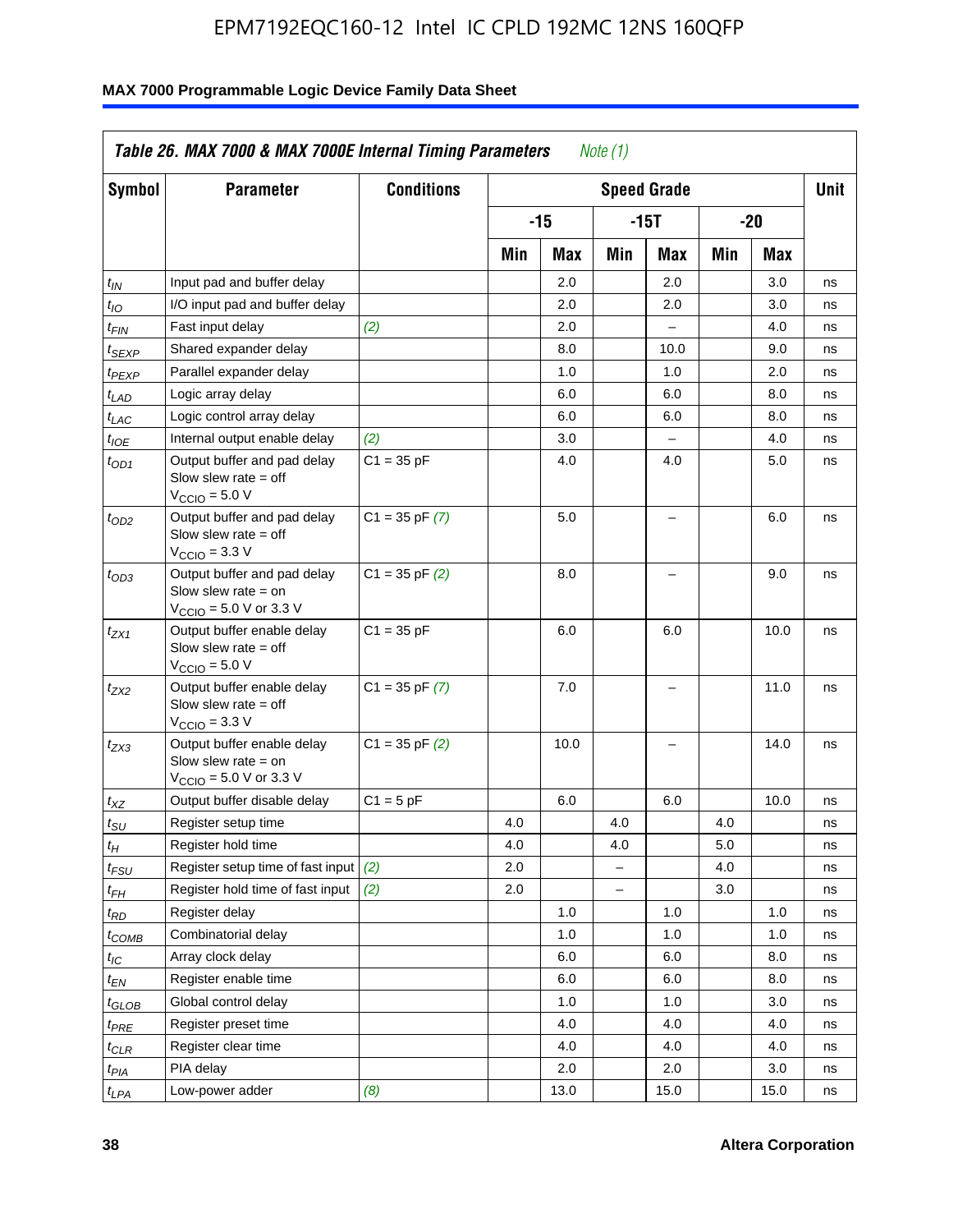**MAX 7000 Programmable Logic Device Family Data Sheet**

#### *Notes to tables:*

- (1) These values are specified under the recommended operating conditions shown in Table 14. See Figure 13 for more information on switching waveforms.
- (2) This parameter applies to MAX 7000E devices only.
- (3) This minimum pulse width for preset and clear applies for both global clear and array controls. The *tLPA* parameter must be added to this minimum width if the clear or reset signal incorporates the *tLAD* parameter into the signal path.
- (4) This parameter is a guideline that is sample-tested only and is based on extensive device characterization. This parameter applies for both global and array clocking.
- (5) These parameters are measured with a 16-bit loadable, enabled, up/down counter programmed into each LAB.
- (6) The  $f_{MAX}$  values represent the highest frequency for pipelined data.
- (7) Operating conditions:  $V_{\text{CCIO}} = 3.3 \text{ V} \pm 10\%$  for commercial and industrial use.
- (8) The  $t_{LPA}$  parameter must be added to the  $t_{LAD}$ ,  $t_{LAC}$ ,  $t_{IC}$ ,  $t_{EN}$ ,  $t_{SEXP}$ ,  $t_{ACL}$ , and  $t_{CPPW}$  parameters for macrocells running in the low-power mode.

|                         | Table 27. EPM7032S External Timing Parameters (Part 1 of 2) |                    |       |            |       | Note $(1)$ |                    |            |       |       |      |
|-------------------------|-------------------------------------------------------------|--------------------|-------|------------|-------|------------|--------------------|------------|-------|-------|------|
| Symbol                  | <b>Parameter</b>                                            | <b>Conditions</b>  |       |            |       |            | <b>Speed Grade</b> |            |       |       | Unit |
|                         |                                                             |                    |       | $-5$       |       | -6         |                    | $-7$       |       | $-10$ |      |
|                         |                                                             |                    | Min   | <b>Max</b> | Min   | Max        | Min                | <b>Max</b> | Min   | Max   |      |
| t <sub>PD1</sub>        | Input to non-registered output                              | $C1 = 35 pF$       |       | 5.0        |       | 6.0        |                    | 7.5        |       | 10.0  | ns   |
| $t_{PD2}$               | I/O input to non-registered<br>output                       | $C1 = 35 pF$       |       | 5.0        |       | 6.0        |                    | 7.5        |       | 10.0  | ns   |
| tsu                     | Global clock setup time                                     |                    | 2.9   |            | 4.0   |            | 5.0                |            | 7.0   |       | ns   |
| $t_H$                   | Global clock hold time                                      |                    | 0.0   |            | 0.0   |            | 0.0                |            | 0.0   |       | ns   |
| t <sub>FSU</sub>        | Global clock setup time of fast<br>input                    |                    | 2.5   |            | 2.5   |            | 2.5                |            | 3.0   |       | ns   |
| $t_{FH}$                | Global clock hold time of fast<br>input                     |                    | 0.0   |            | 0.0   |            | 0.0                |            | 0.5   |       | ns   |
| t <sub>CO1</sub>        | Global clock to output delay                                | $C1 = 35 pF$       |       | 3.2        |       | 3.5        |                    | 4.3        |       | 5.0   | ns   |
| $t_{CH}$                | Global clock high time                                      |                    | 2.0   |            | 2.5   |            | 3.0                |            | 4.0   |       | ns   |
| $t_{CL}$                | Global clock low time                                       |                    | 2.0   |            | 2.5   |            | 3.0                |            | 4.0   |       | ns   |
| t <sub>ASU</sub>        | Array clock setup time                                      |                    | 0.7   |            | 0.9   |            | 1.1                |            | 2.0   |       | ns   |
| t <sub>АН</sub>         | Array clock hold time                                       |                    | 1.8   |            | 2.1   |            | 2.7                |            | 3.0   |       | ns   |
| t <sub>ACO1</sub>       | Array clock to output delay                                 | $C1 = 35 pF$       |       | 5.4        |       | 6.6        |                    | 8.2        |       | 10.0  | ns   |
| <b>t<sub>ACH</sub></b>  | Array clock high time                                       |                    | 2.5   |            | 2.5   |            | 3.0                |            | 4.0   |       | ns   |
| $t_{\sf ACL}$           | Array clock low time                                        |                    | 2.5   |            | 2.5   |            | 3.0                |            | 4.0   |       | ns   |
| tcppw                   | Minimum pulse width for clear<br>and preset                 | (2)                | 2.5   |            | 2.5   |            | 3.0                |            | 4.0   |       | ns   |
| t <sub>ODH</sub>        | Output data hold time after<br>clock                        | $C1 = 35$ pF $(3)$ | 1.0   |            | 1.0   |            | 1.0                |            | 1.0   |       | ns   |
| $t_{\text{CNT}}$        | Minimum global clock period                                 |                    |       | 5.7        |       | 7.0        |                    | 8.6        |       | 10.0  | ns   |
| $f_{\mathsf{CNT}}$      | Maximum internal global clock<br>frequency                  | (4)                | 175.4 |            | 142.9 |            | 116.3              |            | 100.0 |       | MHz  |
| <b>t<sub>ACNT</sub></b> | Minimum array clock period                                  |                    |       | 5.7        |       | 7.0        |                    | 8.6        |       | 10.0  | ns   |

#### Tables 27 and 28 show the EPM7032S AC operating conditions.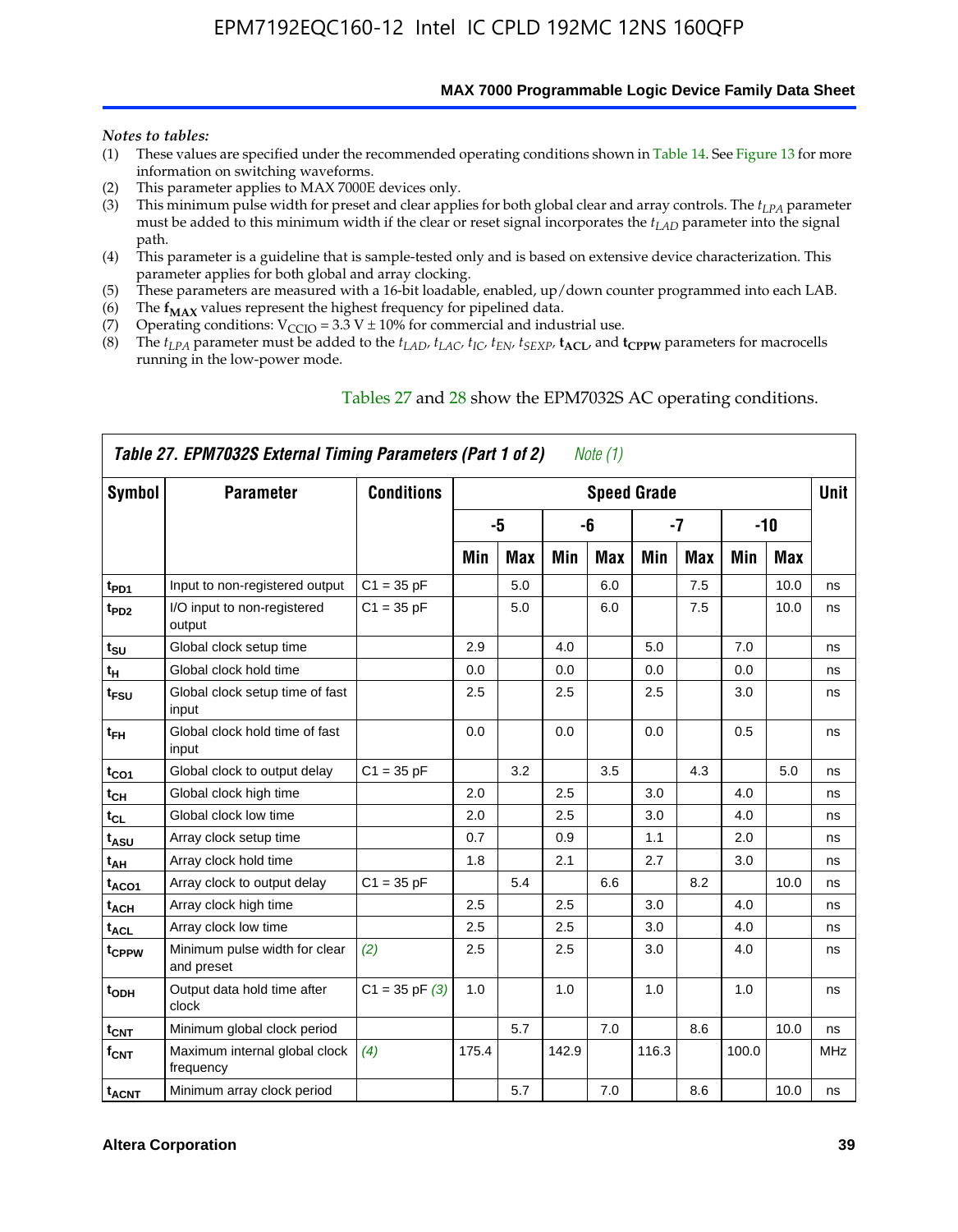| Table 27. EPM7032S External Timing Parameters (Part 2 of 2)<br>Note (1) |                                           |                   |       |                       |       |                    |       |     |       |            |            |  |  |
|-------------------------------------------------------------------------|-------------------------------------------|-------------------|-------|-----------------------|-------|--------------------|-------|-----|-------|------------|------------|--|--|
| Symbol                                                                  | <b>Parameter</b>                          | <b>Conditions</b> |       |                       |       | <b>Speed Grade</b> |       |     |       |            | Unit       |  |  |
|                                                                         |                                           |                   |       | -7<br>-10<br>-6<br>-5 |       |                    |       |     |       |            |            |  |  |
|                                                                         |                                           |                   | Min   | <b>Max</b>            | Min   | <b>Max</b>         | Min   | Max | Min   | <b>Max</b> |            |  |  |
| <b>fACNT</b>                                                            | Maximum internal array clock<br>frequency | (4)               | 175.4 |                       | 142.9 |                    | 116.3 |     | 100.0 |            | <b>MHz</b> |  |  |
| f <sub>MAX</sub>                                                        | Maximum clock frequency                   | (5)               | 250.0 |                       | 200.0 |                    | 166.7 |     | 125.0 |            | <b>MHz</b> |  |  |

| Symbol                        | <b>Parameter</b>                     | <b>Conditions</b>  |     |            |     |            | <b>Speed Grade</b> |            |     |            | <b>Unit</b> |
|-------------------------------|--------------------------------------|--------------------|-----|------------|-----|------------|--------------------|------------|-----|------------|-------------|
|                               |                                      |                    |     | -5         |     | -6         |                    | $-7$       |     | $-10$      |             |
|                               |                                      |                    | Min | <b>Max</b> | Min | <b>Max</b> | Min                | <b>Max</b> | Min | <b>Max</b> |             |
| $t_{IN}$                      | Input pad and buffer delay           |                    |     | 0.2        |     | 0.2        |                    | 0.3        |     | 0.5        | ns          |
| $t_{IO}$                      | I/O input pad and buffer delay       |                    |     | 0.2        |     | 0.2        |                    | 0.3        |     | 0.5        | ns          |
| $t_{\text{FIN}}$              | Fast input delay                     |                    |     | 2.2        |     | 2.1        |                    | 2.5        |     | 1.0        | ns          |
| t <sub>SEXP</sub>             | Shared expander delay                |                    |     | 3.1        |     | 3.8        |                    | 4.6        |     | 5.0        | ns          |
| <sup>t</sup> PEXP             | Parallel expander delay              |                    |     | 0.9        |     | 1.1        |                    | 1.4        |     | 0.8        | ns          |
| $t_{LAD}$                     | Logic array delay                    |                    |     | 2.6        |     | 3.3        |                    | 4.0        |     | 5.0        | ns          |
| $t_{LAC}$                     | Logic control array delay            |                    |     | 2.5        |     | 3.3        |                    | 4.0        |     | 5.0        | ns          |
| $t_{IOE}$                     | Internal output enable delay         |                    |     | 0.7        |     | 0.8        |                    | 1.0        |     | 2.0        | ns          |
| $t_{OD1}$                     | Output buffer and pad delay          | $C1 = 35 pF$       |     | 0.2        |     | 0.3        |                    | 0.4        |     | 1.5        | ns          |
| $t_{OD2}$                     | Output buffer and pad delay          | $C1 = 35$ pF $(6)$ |     | 0.7        |     | 0.8        |                    | 0.9        |     | 2.0        | ns          |
| $t_{OD3}$                     | Output buffer and pad delay          | $C1 = 35 pF$       |     | 5.2        |     | 5.3        |                    | 5.4        |     | 5.5        | ns          |
| $t_{ZX1}$                     | Output buffer enable delay           | $C1 = 35 pF$       |     | 4.0        |     | 4.0        |                    | 4.0        |     | 5.0        | ns          |
| t <sub>ZX2</sub>              | Output buffer enable delay           | $C1 = 35$ pF $(6)$ |     | 4.5        |     | 4.5        |                    | 4.5        |     | 5.5        | ns          |
| $t_{ZX3}$                     | Output buffer enable delay           | $C1 = 35 pF$       |     | 9.0        |     | 9.0        |                    | 9.0        |     | 9.0        | ns          |
| $t_{XZ}$                      | Output buffer disable delay          | $C1 = 5pF$         |     | 4.0        |     | 4.0        |                    | 4.0        |     | 5.0        | ns          |
| $t_{\scriptstyle\text{SU}}$   | Register setup time                  |                    | 0.8 |            | 1.0 |            | 1.3                |            | 2.0 |            | ns          |
| $t_H$                         | Register hold time                   |                    | 1.7 |            | 2.0 |            | 2.5                |            | 3.0 |            | ns          |
| $t_{\mathit{FSU}}$            | Register setup time of fast<br>input |                    | 1.9 |            | 1.8 |            | 1.7                |            | 3.0 |            | ns          |
| t <sub>FH</sub>               | Register hold time of fast<br>input  |                    | 0.6 |            | 0.7 |            | 0.8                |            | 0.5 |            | ns          |
| $t_{RD}$                      | Register delay                       |                    |     | 1.2        |     | 1.6        |                    | 1.9        |     | 2.0        | ns          |
| $t_{COMB}$                    | Combinatorial delay                  |                    |     | 0.9        |     | 1.1        |                    | 1.4        |     | 2.0        | ns          |
| $t_{IC}$                      | Array clock delay                    |                    |     | 2.7        |     | 3.4        |                    | 4.2        |     | 5.0        | ns          |
| $t_{EN}$                      | Register enable time                 |                    |     | 2.6        |     | 3.3        |                    | 4.0        |     | 5.0        | ns          |
| $t_{\scriptstyle\text{GLOB}}$ | Global control delay                 |                    |     | 1.6        |     | 1.4        |                    | 1.7        |     | 1.0        | ns          |
| $t_{PRE}$                     | Register preset time                 |                    |     | 2.0        |     | 2.4        |                    | 3.0        |     | 3.0        | ns          |
| $t_{CLR}$                     | Register clear time                  |                    |     | 2.0        |     | 2.4        |                    | 3.0        |     | 3.0        | ns          |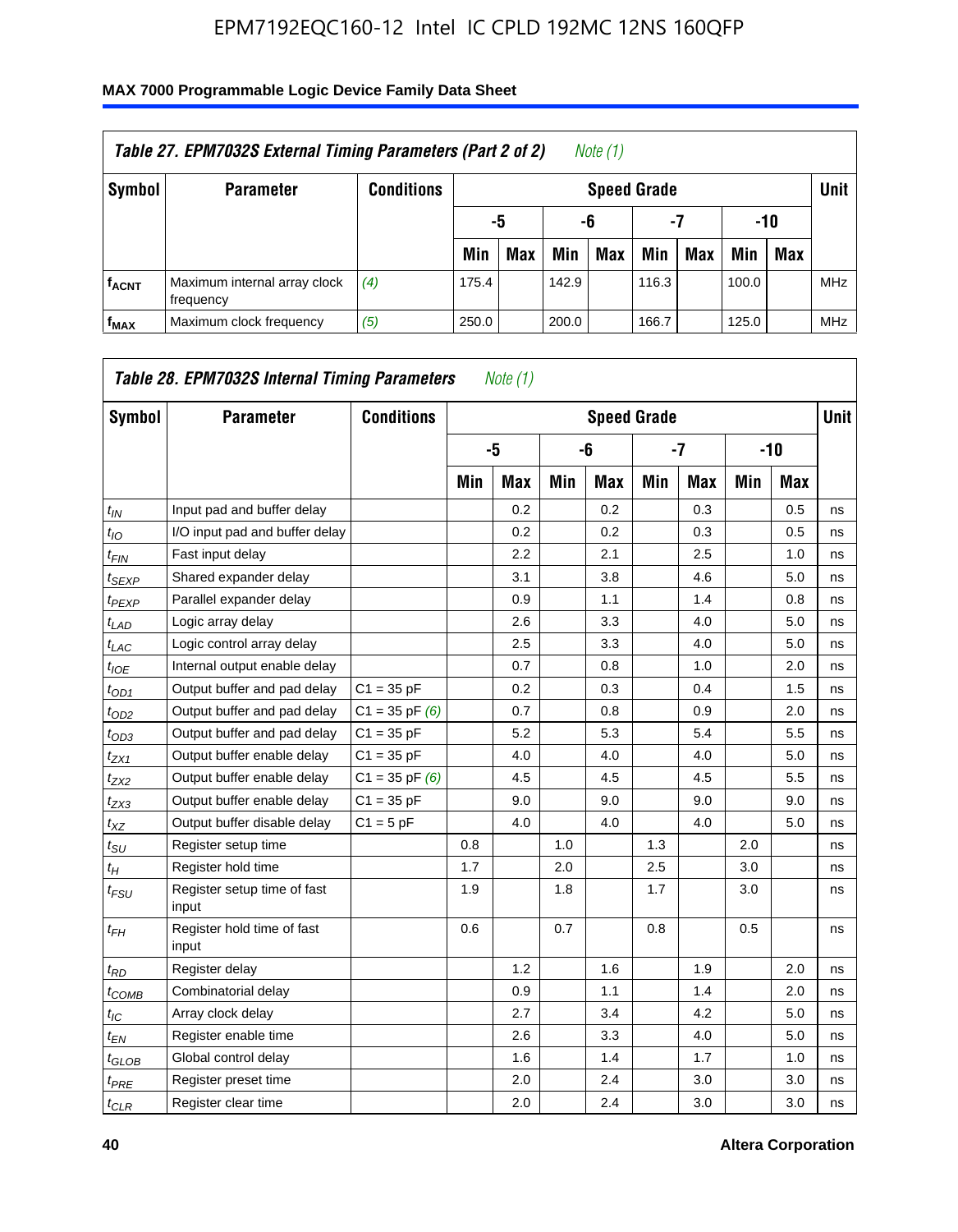| <b>Table 28. EPM7032S Internal Timing Parameters</b><br>Note $(1)$ |                  |                   |     |                       |     |                    |     |            |     |            |             |  |
|--------------------------------------------------------------------|------------------|-------------------|-----|-----------------------|-----|--------------------|-----|------------|-----|------------|-------------|--|
| Symbol                                                             | <b>Parameter</b> | <b>Conditions</b> |     |                       |     | <b>Speed Grade</b> |     |            |     |            | <b>Unit</b> |  |
|                                                                    |                  |                   |     | -5<br>-10<br>-6<br>-7 |     |                    |     |            |     |            |             |  |
|                                                                    |                  |                   | Min | Max                   | Min | <b>Max</b>         | Min | <b>Max</b> | Min | <b>Max</b> |             |  |
| $t_{PIA}$                                                          | PIA delay        |                   |     | 1.1                   |     | 1.1                |     | 1.4        |     | 1.0        | ns          |  |
| $t_{LPA}$                                                          | Low-power adder  | (8)               |     | 12.0                  |     | 10.0               |     | 10.0       |     | 11.0       | ns          |  |

#### **MAX 7000 Programmable Logic Device Family Data Sheet**

*Notes to tables:*

(1) These values are specified under the recommended operating conditions shown in Table 14. See Figure 13 for more information on switching waveforms.

(2) This minimum pulse width for preset and clear applies for both global clear and array controls. The  $t_{LPA}$  parameter must be added to this minimum width if the clear or reset signal incorporates the *tLAD* parameter into the signal path.

(3) This parameter is a guideline that is sample-tested only and is based on extensive device characterization. This parameter applies for both global and array clocking.

(4) These parameters are measured with a 16-bit loadable, enabled, up/down counter programmed into each LAB.

(5) The  $f_{MAX}$  values represent the highest frequency for pipelined data.

(6) Operating conditions:  $V_{\text{CCIO}} = 3.3 \text{ V} \pm 10\%$  for commercial and industrial use.

(7) For EPM7064S-5, EPM7064S-6, EPM7128S-6, EPM7160S-6, EPM7160S-7, EPM7192S-7, and EPM7256S-7 devices, these values are specified for a PIA fan-out of one LAB (16 macrocells). For each additional LAB fan-out in these devices, add an additional 0.1 ns to the PIA timing value.

(8) The  $t_{LPA}$  parameter must be added to the  $t_{LAD}$ ,  $t_{LAC}$ ,  $t_{IC}$ ,  $t_{EN}$ ,  $t_{SEXP}$ ,  $t_{ACL}$ , and  $t_{CPPW}$  parameters for macrocells running in the low-power mode.

|                  | Table 29. EPM7064S External Timing Parameters (Part 1 of 2) |                   |     |     |     | Note (1)           |     |     |     |      |      |
|------------------|-------------------------------------------------------------|-------------------|-----|-----|-----|--------------------|-----|-----|-----|------|------|
| Symbol           | <b>Parameter</b>                                            | <b>Conditions</b> |     |     |     | <b>Speed Grade</b> |     |     |     |      | Unit |
|                  |                                                             |                   |     | -5  |     | -6                 |     | -7  |     | -10  |      |
|                  |                                                             |                   | Min | Max | Min | Max                | Min | Max | Min | Max  |      |
| t <sub>PD1</sub> | Input to non-registered output                              | $C1 = 35 pF$      |     | 5.0 |     | 6.0                |     | 7.5 |     | 10.0 | ns   |
| t <sub>PD2</sub> | I/O input to non-registered<br>output                       | $C1 = 35 pF$      |     | 5.0 |     | 6.0                |     | 7.5 |     | 10.0 | ns   |
| $t_{\text{SU}}$  | Global clock setup time                                     |                   | 2.9 |     | 3.6 |                    | 6.0 |     | 7.0 |      | ns   |
| $t_H$            | Global clock hold time                                      |                   | 0.0 |     | 0.0 |                    | 0.0 |     | 0.0 |      | ns   |
| t <sub>FSU</sub> | Global clock setup time of fast<br>input                    |                   | 2.5 |     | 2.5 |                    | 3.0 |     | 3.0 |      | ns   |
| $t_{FH}$         | Global clock hold time of fast<br>input                     |                   | 0.0 |     | 0.0 |                    | 0.5 |     | 0.5 |      | ns   |
| $t_{CO1}$        | Global clock to output delay                                | $C1 = 35 pF$      |     | 3.2 |     | 4.0                |     | 4.5 |     | 5.0  | ns   |
| $t_{CH}$         | Global clock high time                                      |                   | 2.0 |     | 2.5 |                    | 3.0 |     | 4.0 |      | ns   |
| $t_{CL}$         | Global clock low time                                       |                   | 2.0 |     | 2.5 |                    | 3.0 |     | 4.0 |      | ns   |
| t <sub>ASU</sub> | Array clock setup time                                      |                   | 0.7 |     | 0.9 |                    | 3.0 |     | 2.0 |      | ns   |
| $t_{AH}$         | Array clock hold time                                       |                   | 1.8 |     | 2.1 |                    | 2.0 |     | 3.0 |      | ns   |

Tables 29 and 30 show the EPM7064S AC operating conditions.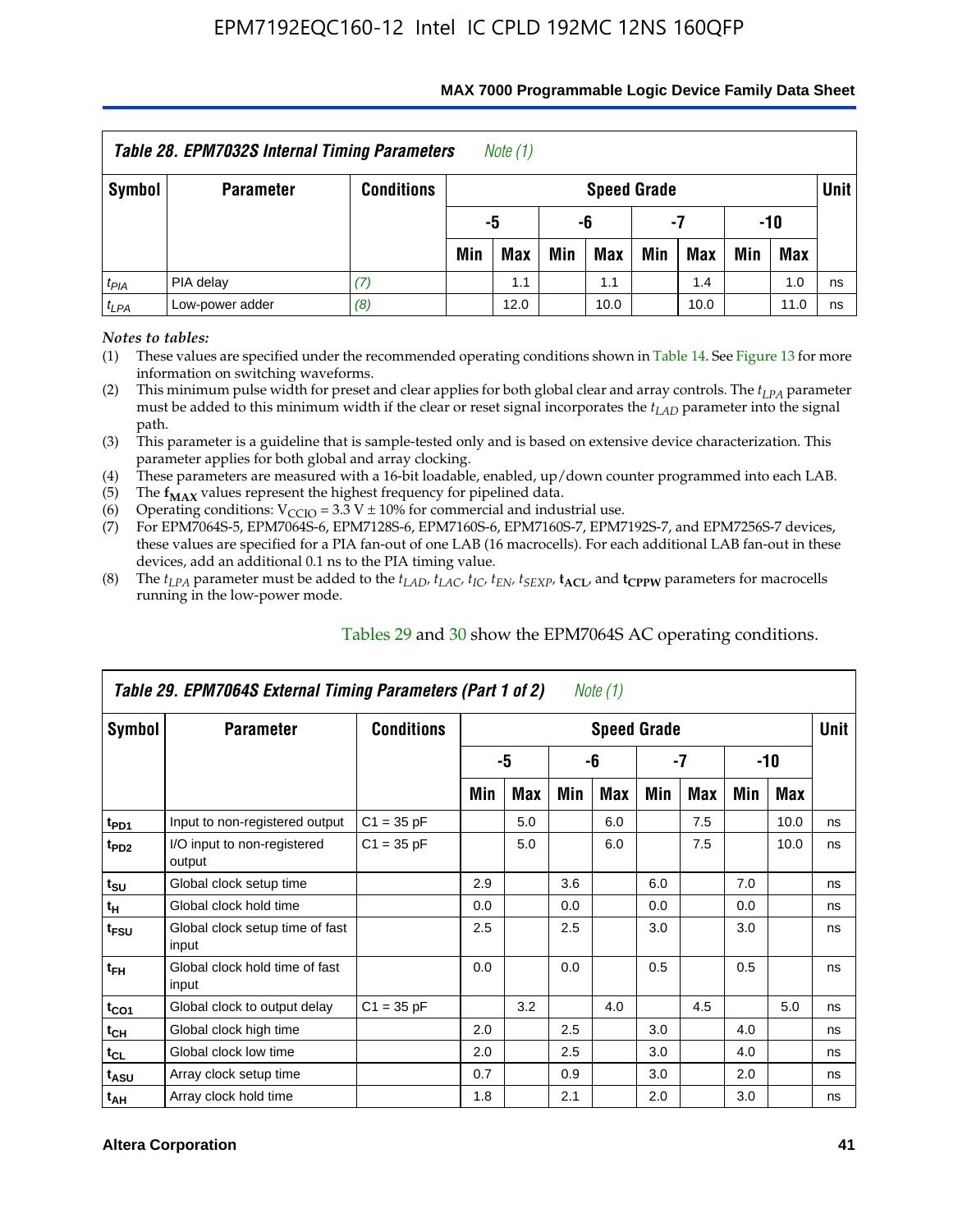|                              | Table 29. EPM7064S External Timing Parameters (Part 2 of 2) |                    |       |     |       | Note $(1)$ |                    |            |       |      |            |
|------------------------------|-------------------------------------------------------------|--------------------|-------|-----|-------|------------|--------------------|------------|-------|------|------------|
| Symbol                       | <b>Parameter</b>                                            | <b>Conditions</b>  |       |     |       |            | <b>Speed Grade</b> |            |       |      | Unit       |
|                              |                                                             |                    |       | -5  |       | -6         |                    | -7         |       | -10  |            |
|                              |                                                             |                    | Min   | Max | Min   | Max        | Min                | <b>Max</b> | Min   | Max  |            |
| t <sub>ACO1</sub>            | Array clock to output delay                                 | $C1 = 35 pF$       |       | 5.4 |       | 6.7        |                    | 7.5        |       | 10.0 | ns         |
| t <sub>АСН</sub>             | Array clock high time                                       |                    | 2.5   |     | 2.5   |            | 3.0                |            | 4.0   |      | ns         |
| <sup>t</sup> ACL             | Array clock low time                                        |                    | 2.5   |     | 2.5   |            | 3.0                |            | 4.0   |      | ns         |
| t <sub>CPPW</sub>            | Minimum pulse width for clear<br>and preset                 | (2)                | 2.5   |     | 2.5   |            | 3.0                |            | 4.0   |      | ns         |
| t <sub>ODH</sub>             | Output data hold time after<br>clock                        | $C1 = 35$ pF $(3)$ | 1.0   |     | 1.0   |            | 1.0                |            | 1.0   |      | ns         |
| $t_{\text{CNT}}$             | Minimum global clock period                                 |                    |       | 5.7 |       | 7.1        |                    | 8.0        |       | 10.0 | ns         |
| $f_{\text{CNT}}$             | Maximum internal global clock<br>frequency                  | (4)                | 175.4 |     | 140.8 |            | 125.0              |            | 100.0 |      | <b>MHz</b> |
| $\mathsf{t}_{\mathsf{ACNT}}$ | Minimum array clock period                                  |                    |       | 5.7 |       | 7.1        |                    | 8.0        |       | 10.0 | ns         |
| <b>f<sub>ACNT</sub></b>      | Maximum internal array clock<br>frequency                   | (4)                | 175.4 |     | 140.8 |            | 125.0              |            | 100.0 |      | <b>MHz</b> |
| f <sub>MAX</sub>             | Maximum clock frequency                                     | (5)                | 250.0 |     | 200.0 |            | 166.7              |            | 125.0 |      | MHz        |

| Symbol           | <b>Parameter</b>               | <b>Conditions</b>  |     |            |     | <b>Speed Grade</b> |     |            |     |     | <b>Unit</b> |
|------------------|--------------------------------|--------------------|-----|------------|-----|--------------------|-----|------------|-----|-----|-------------|
|                  |                                |                    |     | -5         |     | -6                 |     | -7         |     | -10 |             |
|                  |                                |                    | Min | <b>Max</b> | Min | Max                | Min | <b>Max</b> | Min | Max |             |
| $t_{IN}$         | Input pad and buffer delay     |                    |     | 0.2        |     | 0.2                |     | 0.5        |     | 0.5 | ns          |
| $t_{IO}$         | I/O input pad and buffer delay |                    |     | 0.2        |     | 0.2                |     | 0.5        |     | 0.5 | ns          |
| t <sub>FIN</sub> | Fast input delay               |                    |     | 2.2        |     | 2.6                |     | 1.0        |     | 1.0 | ns          |
| $t_{SEXP}$       | Shared expander delay          |                    |     | 3.1        |     | 3.8                |     | 4.0        |     | 5.0 | ns          |
| $t_{PEXP}$       | Parallel expander delay        |                    |     | 0.9        |     | 1.1                |     | 0.8        |     | 0.8 | ns          |
| $t_{LAD}$        | Logic array delay              |                    |     | 2.6        |     | 3.2                |     | 3.0        |     | 5.0 | ns          |
| $t_{LAC}$        | Logic control array delay      |                    |     | 2.5        |     | 3.2                |     | 3.0        |     | 5.0 | ns          |
| $t_{IOE}$        | Internal output enable delay   |                    |     | 0.7        |     | 0.8                |     | 2.0        |     | 2.0 | ns          |
| $t_{OD1}$        | Output buffer and pad delay    | $C1 = 35 pF$       |     | 0.2        |     | 0.3                |     | 2.0        |     | 1.5 | ns          |
| $t_{OD2}$        | Output buffer and pad delay    | $C1 = 35 pF(6)$    |     | 0.7        |     | 0.8                |     | 2.5        |     | 2.0 | ns          |
| $t_{OD3}$        | Output buffer and pad delay    | $C1 = 35 pF$       |     | 5.2        |     | 5.3                |     | 7.0        |     | 5.5 | ns          |
| $t_{ZX1}$        | Output buffer enable delay     | $C1 = 35 pF$       |     | 4.0        |     | 4.0                |     | 4.0        |     | 5.0 | ns          |
| $t_{ZX2}$        | Output buffer enable delay     | $C1 = 35$ pF $(6)$ |     | 4.5        |     | 4.5                |     | 4.5        |     | 5.5 | ns          |
| $t_{ZX3}$        | Output buffer enable delay     | $C1 = 35 pF$       |     | 9.0        |     | 9.0                |     | 9.0        |     | 9.0 | ns          |
| $t_{XZ}$         | Output buffer disable delay    | $C1 = 5pF$         |     | 4.0        |     | 4.0                |     | 4.0        |     | 5.0 | ns          |
| $t_{\text{SU}}$  | Register setup time            |                    | 0.8 |            | 1.0 |                    | 3.0 |            | 2.0 |     | ns          |
| $t_H$            | Register hold time             |                    | 1.7 |            | 2.0 |                    | 2.0 |            | 3.0 |     | ns          |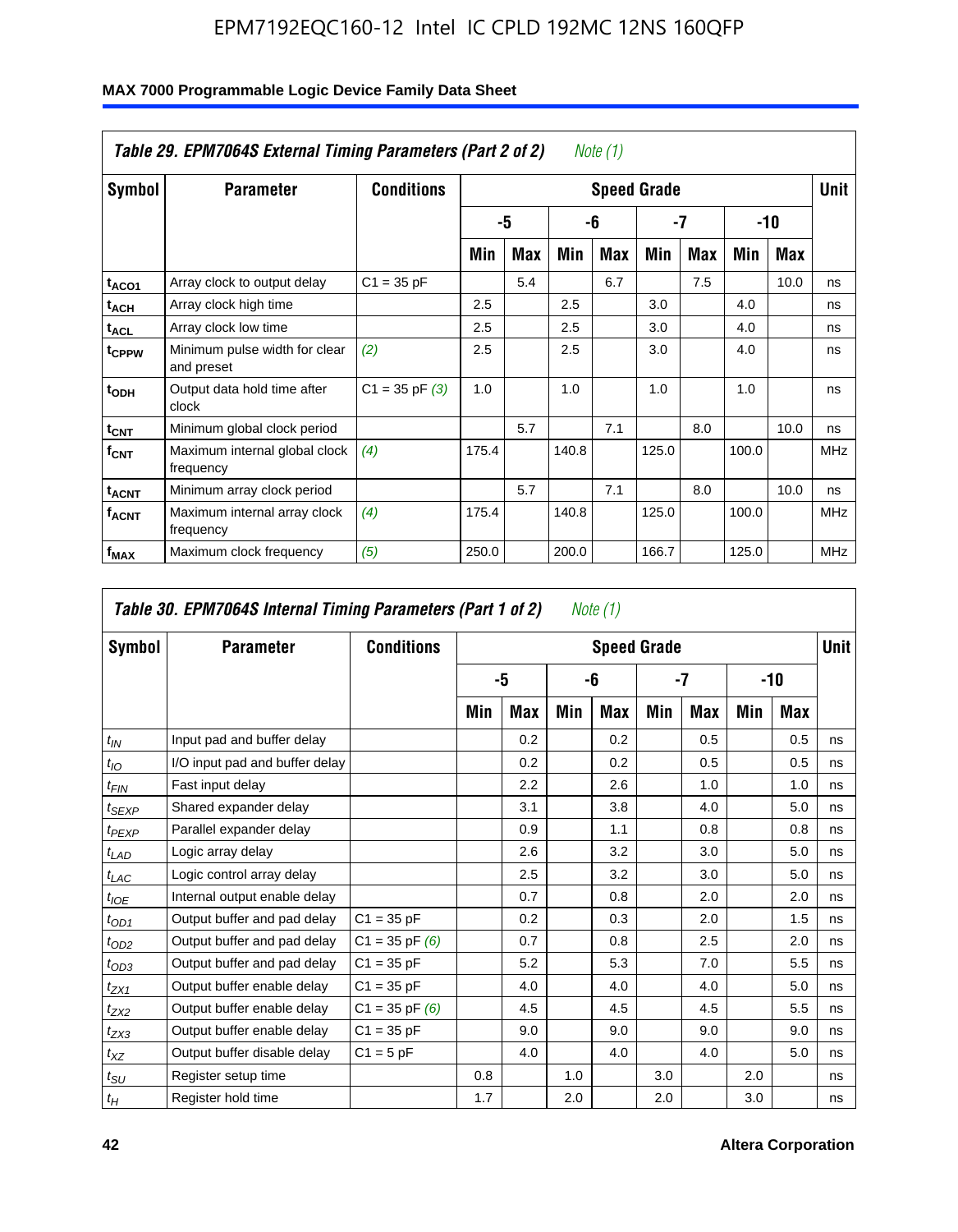|                   | Table 30. EPM7064S Internal Timing Parameters (Part 2 of 2) |                   |     |      |     | Note $(1)$         |     |      |     |       |             |
|-------------------|-------------------------------------------------------------|-------------------|-----|------|-----|--------------------|-----|------|-----|-------|-------------|
| Symbol            | <b>Parameter</b>                                            | <b>Conditions</b> |     |      |     | <b>Speed Grade</b> |     |      |     |       | <b>Unit</b> |
|                   |                                                             |                   |     | -5   |     | -6                 |     | -7   |     | $-10$ |             |
|                   |                                                             |                   | Min | Max  | Min | Max                | Min | Max  | Min | Max   |             |
| $t_{FSU}$         | Register setup time of fast<br>input                        |                   | 1.9 |      | 1.8 |                    | 3.0 |      | 3.0 |       | ns          |
| $t_{FH}$          | Register hold time of fast<br>input                         |                   | 0.6 |      | 0.7 |                    | 0.5 |      | 0.5 |       | ns          |
| $t_{RD}$          | Register delay                                              |                   |     | 1.2  |     | 1.6                |     | 1.0  |     | 2.0   | ns          |
| $t_{COMB}$        | Combinatorial delay                                         |                   |     | 0.9  |     | 1.0                |     | 1.0  |     | 2.0   | ns          |
| $t_{IC}$          | Array clock delay                                           |                   |     | 2.7  |     | 3.3                |     | 3.0  |     | 5.0   | ns          |
| $t_{EN}$          | Register enable time                                        |                   |     | 2.6  |     | 3.2                |     | 3.0  |     | 5.0   | ns          |
| $t_{\text{GLOB}}$ | Global control delay                                        |                   |     | 1.6  |     | 1.9                |     | 1.0  |     | 1.0   | ns          |
| $t_{PRE}$         | Register preset time                                        |                   |     | 2.0  |     | 2.4                |     | 2.0  |     | 3.0   | ns          |
| $t_{CLR}$         | Register clear time                                         |                   |     | 2.0  |     | 2.4                |     | 2.0  |     | 3.0   | ns          |
| $t_{PIA}$         | PIA delay                                                   | (7)               |     | 1.1  |     | 1.3                |     | 1.0  |     | 1.0   | ns          |
| $t_{LPA}$         | Low-power adder                                             | (8)               |     | 12.0 |     | 11.0               |     | 10.0 |     | 11.0  | ns          |

#### **MAX 7000 Programmable Logic Device Family Data Sheet**

#### *Notes to tables:*

- (1) These values are specified under the recommended operating conditions shown in Table 14. See Figure 13 for more information on switching waveforms.
- (2) This minimum pulse width for preset and clear applies for both global clear and array controls. The  $t_{LPA}$  parameter must be added to this minimum width if the clear or reset signal incorporates the *t<sub>LAD</sub>* parameter into the signal path.
- (3) This parameter is a guideline that is sample-tested only and is based on extensive device characterization. This parameter applies for both global and array clocking.
- (4) These parameters are measured with a 16-bit loadable, enabled, up/down counter programmed into each LAB.
- (5) The  $f_{MAX}$  values represent the highest frequency for pipelined data.
- (6) Operating conditions:  $V_{\text{CCIO}} = 3.3 \text{ V} \pm 10\%$  for commercial and industrial use.
- (7) For EPM7064S-5, EPM7064S-6, EPM7128S-6, EPM7160S-6, EPM7160S-7, EPM7192S-7, and EPM7256S-7 devices, these values are specified for a PIA fan-out of one LAB (16 macrocells). For each additional LAB fan-out in these devices, add an additional 0.1 ns to the PIA timing value.
- (8) The  $t_{LPA}$  parameter must be added to the  $t_{LAD}$ ,  $t_{LAC}$ ,  $t_{IC}$ ,  $t_{EN}$ ,  $t_{SEXP}$ ,  $t_{ACL}$ , and  $t_{CPPW}$  parameters for macrocells running in the low-power mode.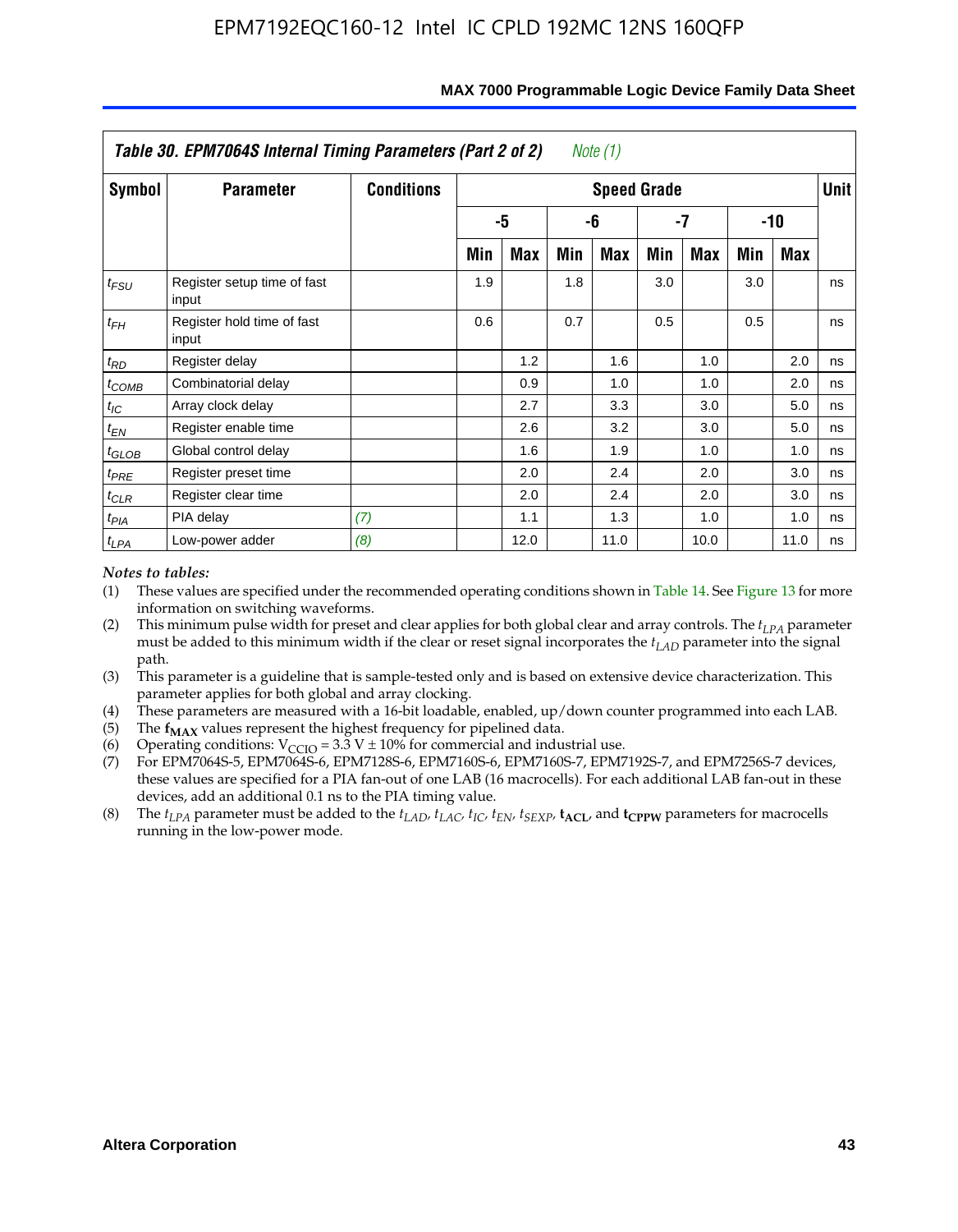#### **MAX 7000 Programmable Logic Device Family Data Sheet**

|                         | Table 31. EPM7128S External Timing Parameters |                    |       | Note (1)   |       |            |                    |       |       |       |             |
|-------------------------|-----------------------------------------------|--------------------|-------|------------|-------|------------|--------------------|-------|-------|-------|-------------|
| Symbol                  | <b>Parameter</b>                              | <b>Conditions</b>  |       |            |       |            | <b>Speed Grade</b> |       |       |       | <b>Unit</b> |
|                         |                                               |                    |       | -6         |       | -7         |                    | $-10$ |       | $-15$ |             |
|                         |                                               |                    | Min   | <b>Max</b> | Min   | <b>Max</b> | Min                | Max   | Min   | Max   |             |
| t <sub>PD1</sub>        | Input to non-registered output                | $C1 = 35 pF$       |       | 6.0        |       | 7.5        |                    | 10.0  |       | 15.0  | ns          |
| $t_{PD2}$               | I/O input to non-registered<br>output         | $C1 = 35 pF$       |       | 6.0        |       | 7.5        |                    | 10.0  |       | 15.0  | ns          |
| t <sub>SU</sub>         | Global clock setup time                       |                    | 3.4   |            | 6.0   |            | 7.0                |       | 11.0  |       | ns          |
| t <sub>H</sub>          | Global clock hold time                        |                    | 0.0   |            | 0.0   |            | 0.0                |       | 0.0   |       | ns          |
| t <sub>FSU</sub>        | Global clock setup time of fast<br>input      |                    | 2.5   |            | 3.0   |            | 3.0                |       | 3.0   |       | ns          |
| t <sub>ЕН</sub>         | Global clock hold time of fast<br>input       |                    | 0.0   |            | 0.5   |            | 0.5                |       | 0.0   |       | ns          |
| t <sub>CO1</sub>        | Global clock to output delay                  | $C1 = 35 pF$       |       | 4.0        |       | 4.5        |                    | 5.0   |       | 8.0   | ns          |
| $t_{\mathsf{CH}}$       | Global clock high time                        |                    | 3.0   |            | 3.0   |            | 4.0                |       | 5.0   |       | ns          |
| $t_{CL}$                | Global clock low time                         |                    | 3.0   |            | 3.0   |            | 4.0                |       | 5.0   |       | ns          |
| $t_{ASU}$               | Array clock setup time                        |                    | 0.9   |            | 3.0   |            | 2.0                |       | 4.0   |       | ns          |
| t <sub>АН</sub>         | Array clock hold time                         |                    | 1.8   |            | 2.0   |            | 5.0                |       | 4.0   |       | ns          |
| t <sub>ACO1</sub>       | Array clock to output delay                   | $C1 = 35 pF$       |       | 6.5        |       | 7.5        |                    | 10.0  |       | 15.0  | ns          |
| t <sub>АСН</sub>        | Array clock high time                         |                    | 3.0   |            | 3.0   |            | 4.0                |       | 6.0   |       | ns          |
| t <sub>ACL</sub>        | Array clock low time                          |                    | 3.0   |            | 3.0   |            | 4.0                |       | 6.0   |       | ns          |
| tcppw                   | Minimum pulse width for clear<br>and preset   | (2)                | 3.0   |            | 3.0   |            | 4.0                |       | 6.0   |       | ns          |
| t <sub>ODH</sub>        | Output data hold time after<br>clock          | $C1 = 35$ pF $(3)$ | 1.0   |            | 1.0   |            | 1.0                |       | 1.0   |       | ns          |
| $t_{\mathsf{CNT}}$      | Minimum global clock period                   |                    |       | 6.8        |       | 8.0        |                    | 10.0  |       | 13.0  | ns          |
| $f_{\text{CNT}}$        | Maximum internal global clock<br>frequency    | (4)                | 147.1 |            | 125.0 |            | 100.0              |       | 76.9  |       | MHz         |
| t <sub>ACNT</sub>       | Minimum array clock period                    |                    |       | 6.8        |       | 8.0        |                    | 10.0  |       | 13.0  | ns          |
| <b>f<sub>ACNT</sub></b> | Maximum internal array clock<br>frequency     | (4)                | 147.1 |            | 125.0 |            | 100.0              |       | 76.9  |       | <b>MHz</b>  |
| f <sub>MAX</sub>        | Maximum clock frequency                       | (5)                | 166.7 |            | 166.7 |            | 125.0              |       | 100.0 |       | <b>MHz</b>  |

### Tables 31 and 32 show the EPM7128S AC operating conditions.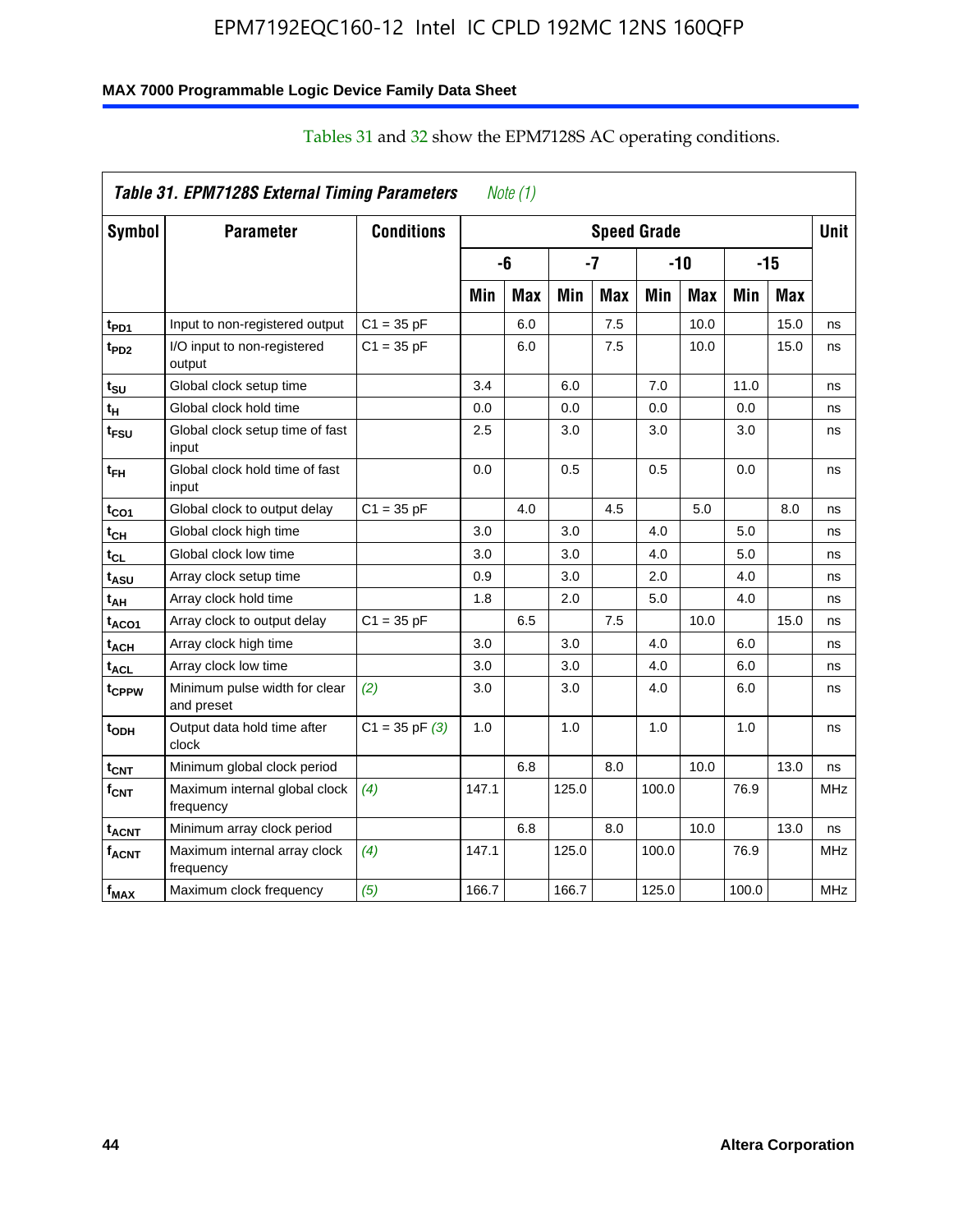|                            | Table 32. EPM7128S Internal Timing Parameters |                    |     | Note $(1)$ |     |                    |     |            |     |            |             |
|----------------------------|-----------------------------------------------|--------------------|-----|------------|-----|--------------------|-----|------------|-----|------------|-------------|
| Symbol                     | <b>Parameter</b>                              | <b>Conditions</b>  |     |            |     | <b>Speed Grade</b> |     |            |     |            | <b>Unit</b> |
|                            |                                               |                    |     | -6         |     | $-7$               |     | $-10$      |     | $-15$      |             |
|                            |                                               |                    | Min | <b>Max</b> | Min | <b>Max</b>         | Min | <b>Max</b> | Min | <b>Max</b> |             |
| $t_{IN}$                   | Input pad and buffer delay                    |                    |     | 0.2        |     | 0.5                |     | 0.5        |     | 2.0        | ns          |
| $t_{IO}$                   | I/O input pad and buffer delay                |                    |     | 0.2        |     | 0.5                |     | 0.5        |     | 2.0        | ns          |
| $t_{\textit{FIN}}$         | Fast input delay                              |                    |     | 2.6        |     | 1.0                |     | 1.0        |     | 2.0        | ns          |
| <sup>t</sup> SEXP          | Shared expander delay                         |                    |     | 3.7        |     | 4.0                |     | 5.0        |     | 8.0        | ns          |
| t <sub>PEXP</sub>          | Parallel expander delay                       |                    |     | 1.1        |     | 0.8                |     | 0.8        |     | 1.0        | ns          |
| $t_{LAD}$                  | Logic array delay                             |                    |     | 3.0        |     | 3.0                |     | 5.0        |     | 6.0        | ns          |
| $t_{LAC}$                  | Logic control array delay                     |                    |     | 3.0        |     | 3.0                |     | 5.0        |     | 6.0        | ns          |
| $t_{IOE}$                  | Internal output enable delay                  |                    |     | 0.7        |     | 2.0                |     | 2.0        |     | 3.0        | ns          |
| $t_{OD1}$                  | Output buffer and pad delay                   | $C1 = 35 pF$       |     | 0.4        |     | 2.0                |     | 1.5        |     | 4.0        | ns          |
| $t_{OD2}$                  | Output buffer and pad delay                   | $C1 = 35$ pF $(6)$ |     | 0.9        |     | 2.5                |     | 2.0        |     | 5.0        | ns          |
| $t_{OD3}$                  | Output buffer and pad delay                   | $C1 = 35 pF$       |     | 5.4        |     | 7.0                |     | 5.5        |     | 8.0        | ns          |
| $t_{ZX1}$                  | Output buffer enable delay                    | $C1 = 35 pF$       |     | 4.0        |     | 4.0                |     | 5.0        |     | 6.0        | ns          |
| $t_{ZX2}$                  | Output buffer enable delay                    | $C1 = 35$ pF $(6)$ |     | 4.5        |     | 4.5                |     | 5.5        |     | 7.0        | ns          |
| t <sub>ZX3</sub>           | Output buffer enable delay                    | $C1 = 35 pF$       |     | 9.0        |     | 9.0                |     | 9.0        |     | 10.0       | ns          |
| $t_{XZ}$                   | Output buffer disable delay                   | $C1 = 5pF$         |     | 4.0        |     | 4.0                |     | 5.0        |     | 6.0        | ns          |
| $t_{\text{SU}}$            | Register setup time                           |                    | 1.0 |            | 3.0 |                    | 2.0 |            | 4.0 |            | ns          |
| $t_H$                      | Register hold time                            |                    | 1.7 |            | 2.0 |                    | 5.0 |            | 4.0 |            | ns          |
| $t_{\it FSU}$              | Register setup time of fast<br>input          |                    | 1.9 |            | 3.0 |                    | 3.0 |            | 2.0 |            | ns          |
| t <sub>FH</sub>            | Register hold time of fast<br>input           |                    | 0.6 |            | 0.5 |                    | 0.5 |            | 1.0 |            | ns          |
| $t_{RD}$                   | Register delay                                |                    |     | 1.4        |     | 1.0                |     | 2.0        |     | 1.0        | ns          |
| $t_{\mathsf{COMB}}$        | Combinatorial delay                           |                    |     | 1.0        |     | 1.0                |     | 2.0        |     | 1.0        | ns          |
| $t_{IC}$                   | Array clock delay                             |                    |     | 3.1        |     | 3.0                |     | 5.0        |     | 6.0        | ns          |
| $t_{EN}$                   | Register enable time                          |                    |     | 3.0        |     | 3.0                |     | 5.0        |     | 6.0        | ns          |
| $t_{\scriptstyle\rm GLOB}$ | Global control delay                          |                    |     | 2.0        |     | 1.0                |     | 1.0        |     | 1.0        | ns          |
| $t_{PRE}$                  | Register preset time                          |                    |     | 2.4        |     | 2.0                |     | 3.0        |     | 4.0        | ns          |
| $t_{\sf CLR}$              | Register clear time                           |                    |     | 2.4        |     | 2.0                |     | 3.0        |     | 4.0        | ns          |
| $t_{PIA}$                  | PIA delay                                     | (7)                |     | 1.4        |     | 1.0                |     | 1.0        |     | 2.0        | ns          |
| t <sub>LPA</sub>           | Low-power adder                               | (8)                |     | 11.0       |     | 10.0               |     | 11.0       |     | 13.0       | ns          |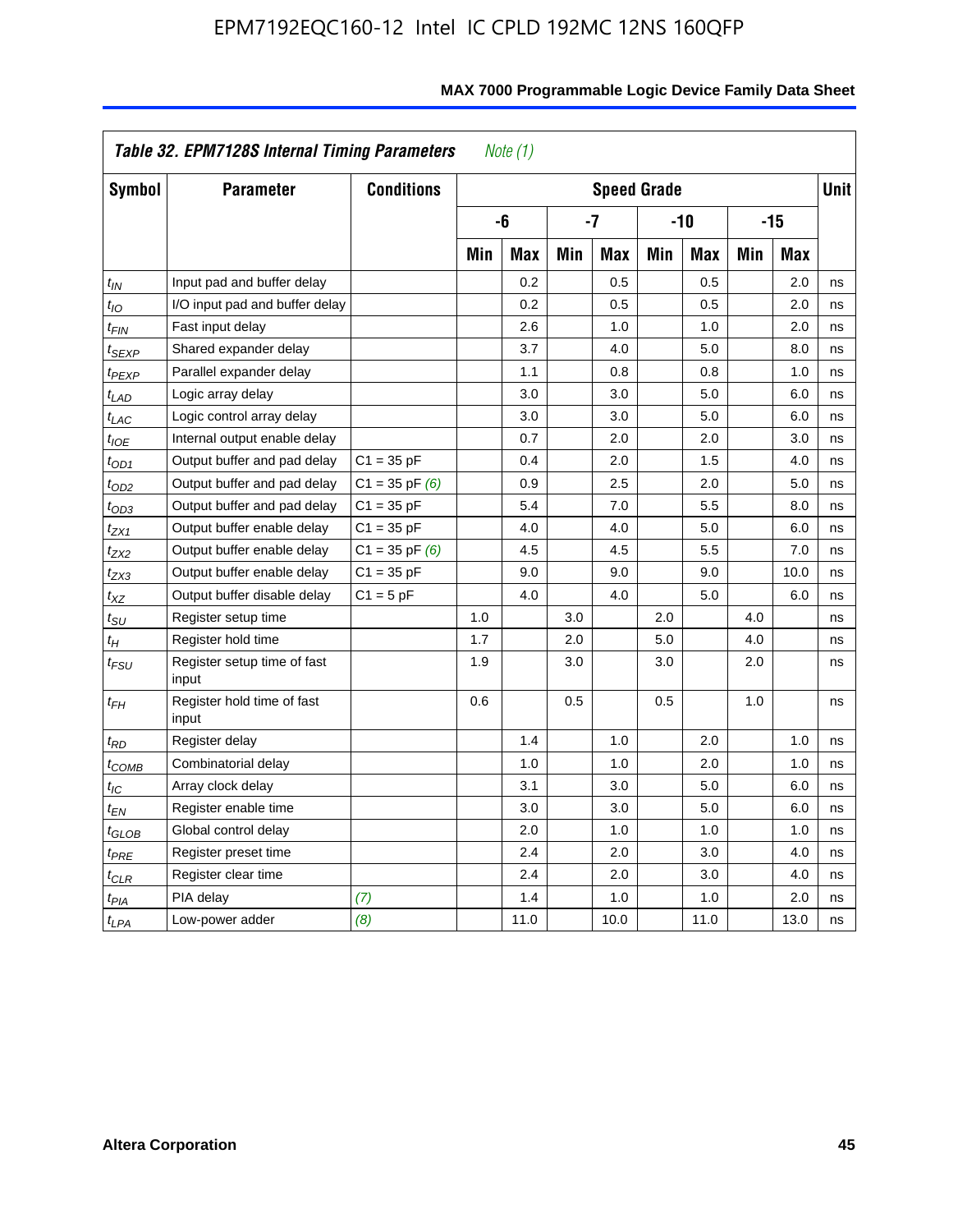#### **MAX 7000 Programmable Logic Device Family Data Sheet**

*Notes to tables:*

- (1) These values are specified under the recommended operating conditions shown in Table 14. See Figure 13 for more information on switching waveforms.
- (2) This minimum pulse width for preset and clear applies for both global clear and array controls. The  $t_{LPA}$  parameter must be added to this minimum width if the clear or reset signal incorporates the *tLAD* parameter into the signal path.
- (3) This parameter is a guideline that is sample-tested only and is based on extensive device characterization. This parameter applies for both global and array clocking.
- (4) These parameters are measured with a 16-bit loadable, enabled, up/down counter programmed into each LAB.
- (5) The  $f_{MAX}$  values represent the highest frequency for pipelined data.
- (6) Operating conditions:  $V_{\text{CCIO}} = 3.3 \text{ V} \pm 10\%$  for commercial and industrial use.
- (7) For EPM7064S-5, EPM7064S-6, EPM7128S-6, EPM7160S-6, EPM7160S-7, EPM7192S-7, and EPM7256S-7 devices, these values are specified for a PIA fan-out of one LAB (16 macrocells). For each additional LAB fan-out in these devices, add an additional 0.1 ns to the PIA timing value.
- (8) The  $t_{LPA}$  parameter must be added to the  $t_{LAD}$ ,  $t_{LAC}$ ,  $t_{IC}$ ,  $t_{EN}$ ,  $t_{SEXP}$ ,  $t_{ACL}$ , and  $t_{CPPW}$  parameters for macrocells running in the low-power mode.

|                   | Table 33. EPM7160S External Timing Parameters (Part 1 of 2) |                    |       |            |       | Note (1) |                    |            |      |       |            |
|-------------------|-------------------------------------------------------------|--------------------|-------|------------|-------|----------|--------------------|------------|------|-------|------------|
| Symbol            | <b>Parameter</b>                                            | <b>Conditions</b>  |       |            |       |          | <b>Speed Grade</b> |            |      |       | Unit       |
|                   |                                                             |                    |       | -6         |       | $-7$     |                    | $-10$      |      | $-15$ |            |
|                   |                                                             |                    | Min   | <b>Max</b> | Min   | Max      | Min                | <b>Max</b> | Min  | Max   |            |
| t <sub>PD1</sub>  | Input to non-registered output                              | $C1 = 35 pF$       |       | 6.0        |       | 7.5      |                    | 10.0       |      | 15.0  | ns         |
| $t_{PD2}$         | I/O input to non-registered<br>output                       | $C1 = 35 pF$       |       | 6.0        |       | 7.5      |                    | 10.0       |      | 15.0  | ns         |
| $t_{\text{SU}}$   | Global clock setup time                                     |                    | 3.4   |            | 4.2   |          | 7.0                |            | 11.0 |       | ns         |
| $t_H$             | Global clock hold time                                      |                    | 0.0   |            | 0.0   |          | 0.0                |            | 0.0  |       | ns         |
| t <sub>FSU</sub>  | Global clock setup time of fast<br>input                    |                    | 2.5   |            | 3.0   |          | 3.0                |            | 3.0  |       | ns         |
| $t_{FH}$          | Global clock hold time of fast<br>input                     |                    | 0.0   |            | 0.0   |          | 0.5                |            | 0.0  |       | ns         |
| $t_{CO1}$         | Global clock to output delay                                | $C1 = 35 pF$       |       | 3.9        |       | 4.8      |                    | 5          |      | 8     | ns         |
| $t_{CH}$          | Global clock high time                                      |                    | 3.0   |            | 3.0   |          | 4.0                |            | 5.0  |       | ns         |
| $t_{CL}$          | Global clock low time                                       |                    | 3.0   |            | 3.0   |          | 4.0                |            | 5.0  |       | ns         |
| t <sub>ASU</sub>  | Array clock setup time                                      |                    | 0.9   |            | 1.1   |          | 2.0                |            | 4.0  |       | ns         |
| t <sub>AH</sub>   | Array clock hold time                                       |                    | 1.7   |            | 2.1   |          | 3.0                |            | 4.0  |       | ns         |
| t <sub>ACO1</sub> | Array clock to output delay                                 | $C1 = 35 pF$       |       | 6.4        |       | 7.9      |                    | 10.0       |      | 15.0  | ns         |
| $t_{ACH}$         | Array clock high time                                       |                    | 3.0   |            | 3.0   |          | 4.0                |            | 6.0  |       | ns         |
| t <sub>ACL</sub>  | Array clock low time                                        |                    | 3.0   |            | 3.0   |          | 4.0                |            | 6.0  |       | ns         |
| tcppw             | Minimum pulse width for clear<br>and preset                 | (2)                | 2.5   |            | 3.0   |          | 4.0                |            | 6.0  |       | ns         |
| $t_{ODH}$         | Output data hold time after<br>clock                        | $C1 = 35$ pF $(3)$ | 1.0   |            | 1.0   |          | 1.0                |            | 1.0  |       | ns         |
| $t_{\text{CNT}}$  | Minimum global clock period                                 |                    |       | 6.7        |       | 8.2      |                    | 10.0       |      | 13.0  | ns         |
| $f_{\text{CNT}}$  | Maximum internal global clock<br>frequency                  | (4)                | 149.3 |            | 122.0 |          | 100.0              |            | 76.9 |       | <b>MHz</b> |

#### Tables 33 and 34 show the EPM7160S AC operating conditions.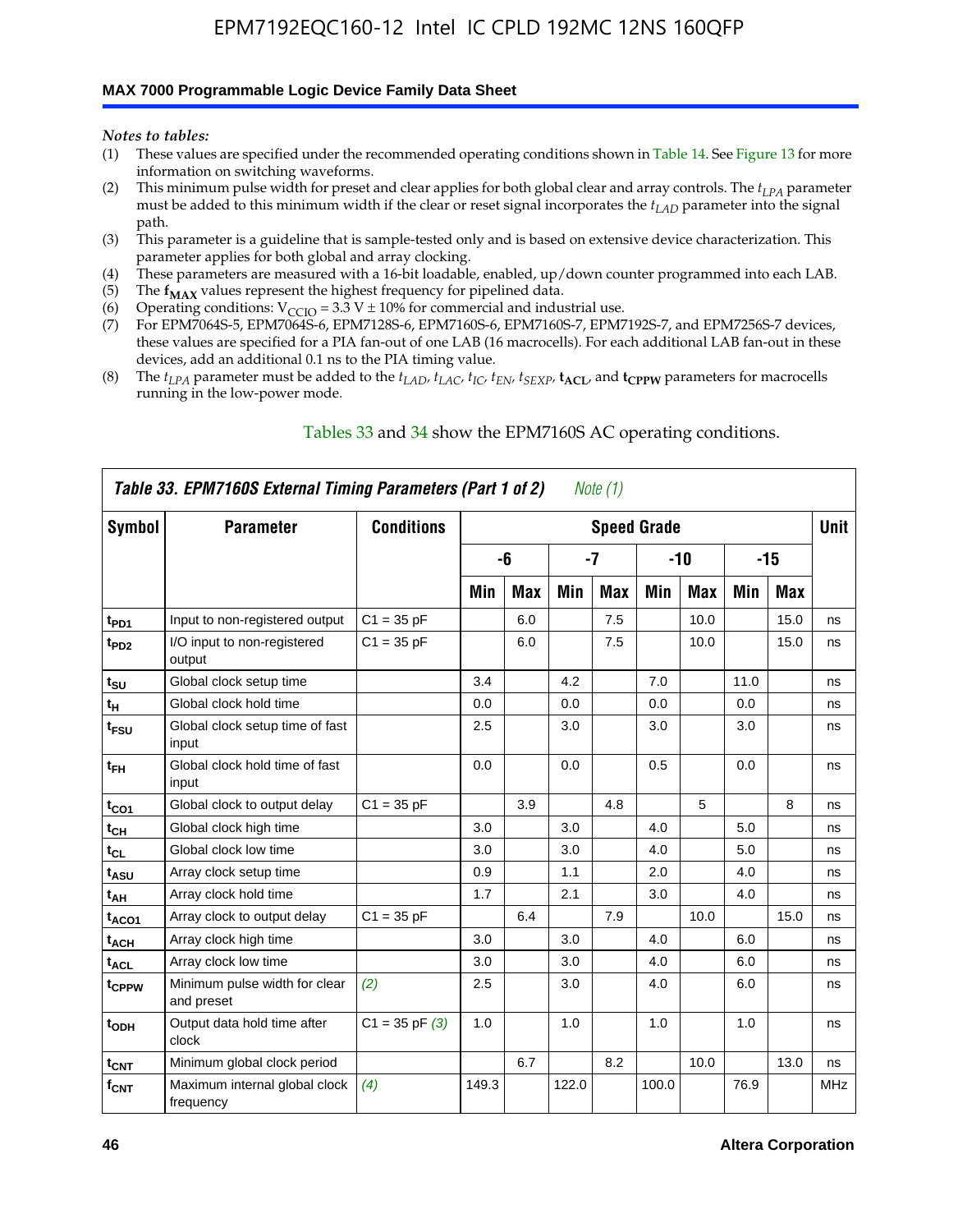|                         | Table 33. EPM7160S External Timing Parameters (Part 2 of 2) |                   |                    |                        |       | Note (1) |       |      |       |            |            |  |  |
|-------------------------|-------------------------------------------------------------|-------------------|--------------------|------------------------|-------|----------|-------|------|-------|------------|------------|--|--|
| Symbol                  | <b>Parameter</b>                                            | <b>Conditions</b> | <b>Speed Grade</b> |                        |       |          |       |      |       |            |            |  |  |
|                         |                                                             |                   |                    | -7<br>-10<br>-15<br>-6 |       |          |       |      |       |            |            |  |  |
|                         |                                                             |                   | Min                | <b>Max</b>             | Min   | Max      | Min   | Max  | Min   | <b>Max</b> |            |  |  |
| <b>t<sub>ACNT</sub></b> | Minimum array clock period                                  |                   |                    | 6.7                    |       | 8.2      |       | 10.0 |       | 13.0       | ns         |  |  |
| <b>f<sub>ACNT</sub></b> | Maximum internal array clock<br>frequency                   | (4)               | 149.3              |                        | 122.0 |          | 100.0 |      | 76.9  |            | <b>MHz</b> |  |  |
| $f_{MAX}$               | Maximum clock frequency                                     | (5)               | 166.7              |                        | 166.7 |          | 125.0 |      | 100.0 |            | <b>MHz</b> |  |  |

| Symbol                      | <b>Parameter</b>                     | <b>Conditions</b>  |     |            |         | <b>Speed Grade</b> |     |            |     |       | <b>Unit</b> |
|-----------------------------|--------------------------------------|--------------------|-----|------------|---------|--------------------|-----|------------|-----|-------|-------------|
|                             |                                      |                    |     | -6         |         | $-7$               |     | $-10$      |     | $-15$ |             |
|                             |                                      |                    | Min | <b>Max</b> | Min     | <b>Max</b>         | Min | <b>Max</b> | Min | Max   |             |
| $t_{\mathit{IN}}$           | Input pad and buffer delay           |                    |     | 0.2        |         | 0.3                |     | 0.5        |     | 2.0   | ns          |
| $t_{IO}$                    | I/O input pad and buffer delay       |                    |     | 0.2        |         | 0.3                |     | 0.5        |     | 2.0   | ns          |
| t <sub>FIN</sub>            | Fast input delay                     |                    |     | 2.6        |         | 3.2                |     | 1.0        |     | 2.0   | ns          |
| t <sub>SEXP</sub>           | Shared expander delay                |                    |     | 3.6        |         | 4.3                |     | 5.0        |     | 8.0   | ns          |
| t <sub>PEXP</sub>           | Parallel expander delay              |                    |     | 1.0        |         | 1.3                |     | 0.8        |     | 1.0   | ns          |
| t <sub>LAD</sub>            | Logic array delay                    |                    |     | 2.8        |         | 3.4                |     | 5.0        |     | 6.0   | ns          |
| $t_{LAC}$                   | Logic control array delay            |                    |     | 2.8        |         | 3.4                |     | 5.0        |     | 6.0   | ns          |
| $t_{IOE}$                   | Internal output enable delay         |                    |     | 0.7        |         | 0.9                |     | 2.0        |     | 3.0   | ns          |
| $t_{OD1}$                   | Output buffer and pad delay          | $C1 = 35 pF$       |     | 0.4        |         | 0.5                |     | 1.5        |     | 4.0   | ns          |
| t <sub>OD2</sub>            | Output buffer and pad delay          | $C1 = 35$ pF $(6)$ |     | 0.9        |         | 1.0                |     | 2.0        |     | 5.0   | ns          |
| $t_{OD3}$                   | Output buffer and pad delay          | $C1 = 35 pF$       |     | 5.4        |         | 5.5                |     | 5.5        |     | 8.0   | ns          |
| tzx1                        | Output buffer enable delay           | $C1 = 35 pF$       |     | 4.0        |         | 4.0                |     | 5.0        |     | 6.0   | ns          |
| $t_{ZX2}$                   | Output buffer enable delay           | $C1 = 35$ pF $(6)$ |     | 4.5        |         | 4.5                |     | 5.5        |     | 7.0   | ns          |
| t <sub>ZX3</sub>            | Output buffer enable delay           | $C1 = 35 pF$       |     | 9.0        |         | 9.0                |     | 9.0        |     | 10.0  | ns          |
| $t_{\mathsf{XZ}}$           | Output buffer disable delay          | $C1 = 5pF$         |     | 4.0        |         | 4.0                |     | 5.0        |     | 6.0   | ns          |
| $t_{\scriptstyle\text{SU}}$ | Register setup time                  |                    | 1.0 |            | 1.2     |                    | 2.0 |            | 4.0 |       | ns          |
| $t_H$                       | Register hold time                   |                    | 1.6 |            | 2.0     |                    | 3.0 |            | 4.0 |       | ns          |
| $t_{\mathit{FSU}}$          | Register setup time of fast<br>input |                    | 1.9 |            | $2.2\,$ |                    | 3.0 |            | 2.0 |       | ns          |
| $t_{FH}$                    | Register hold time of fast<br>input  |                    | 0.6 |            | 0.8     |                    | 0.5 |            | 1.0 |       | ns          |
| $t_{RD}$                    | Register delay                       |                    |     | 1.3        |         | 1.6                |     | 2.0        |     | 1.0   | ns          |
| $t_{\sf COMB}$              | Combinatorial delay                  |                    |     | 1.0        |         | 1.3                |     | 2.0        |     | 1.0   | ns          |
| $t_{IC}$                    | Array clock delay                    |                    |     | 2.9        |         | 3.5                |     | 5.0        |     | 6.0   | ns          |
| $t_{EN}$                    | Register enable time                 |                    |     | 2.8        |         | 3.4                |     | 5.0        |     | 6.0   | ns          |
| t <sub>GLOB</sub>           | Global control delay                 |                    |     | 2.0        |         | 2.4                |     | 1.0        |     | 1.0   | ns          |
| $t_{PRE}$                   | Register preset time                 |                    |     | 2.4        |         | 3.0                |     | 3.0        |     | 4.0   | ns          |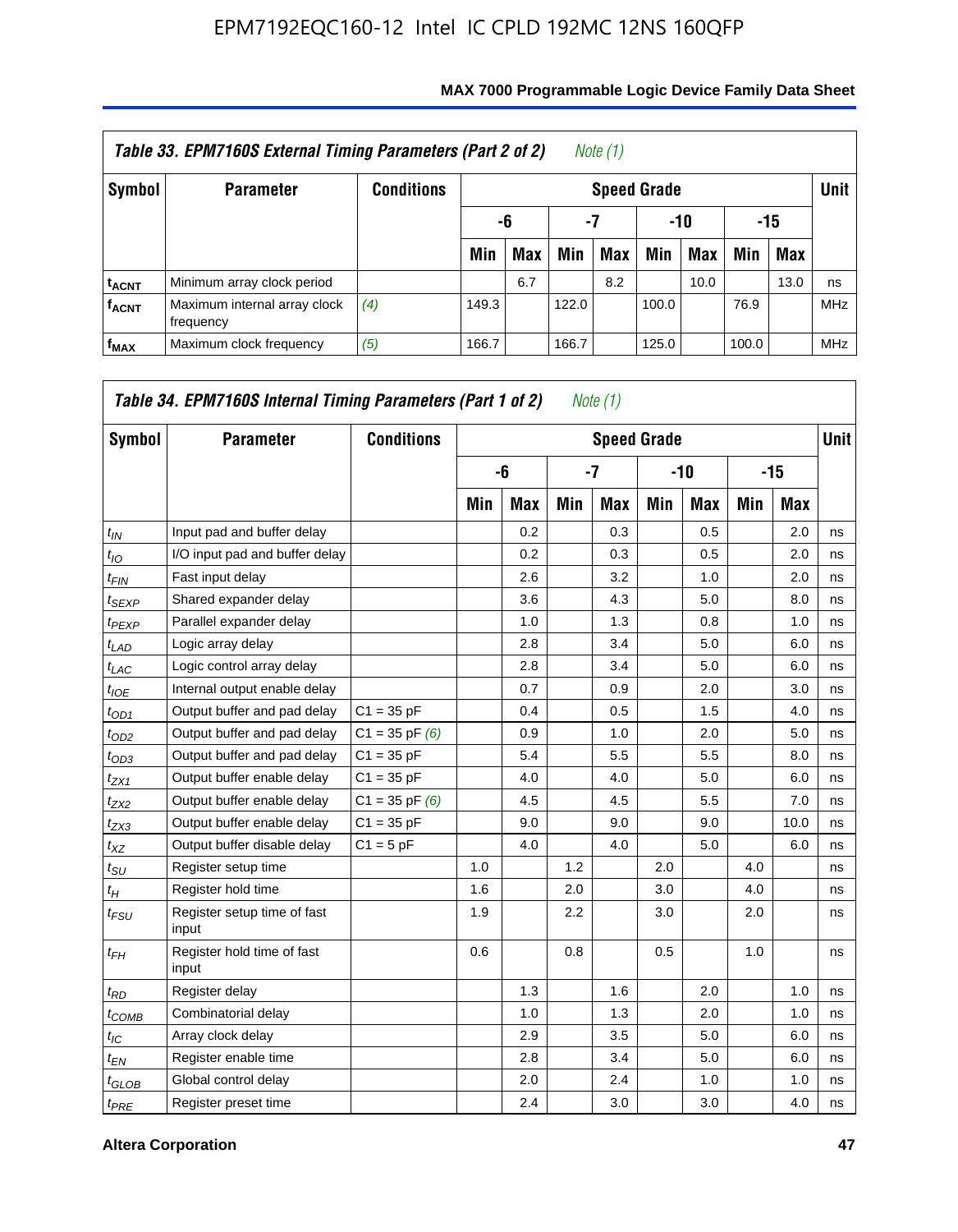#### **MAX 7000 Programmable Logic Device Family Data Sheet**

|           | Table 34. EPM7160S Internal Timing Parameters (Part 2 of 2) |                   |                        |      |     | Note (1)           |     |      |     |            |             |  |
|-----------|-------------------------------------------------------------|-------------------|------------------------|------|-----|--------------------|-----|------|-----|------------|-------------|--|
| Symbol    | <b>Parameter</b>                                            | <b>Conditions</b> |                        |      |     | <b>Speed Grade</b> |     |      |     |            | <b>Unit</b> |  |
|           |                                                             |                   | -6<br>-10<br>-15<br>-7 |      |     |                    |     |      |     |            |             |  |
|           |                                                             |                   | Min                    | Max  | Min | <b>Max</b>         | Min | Max  | Min | <b>Max</b> |             |  |
| $t_{CLR}$ | Register clear time                                         |                   |                        | 2.4  |     | 3.0                |     | 3.0  |     | 4.0        | ns          |  |
| $t_{PIA}$ | PIA delay                                                   | (7)               |                        | 1.6  |     | 2.0                |     | 1.0  |     | 2.0        | ns          |  |
| $t_{LPA}$ | Low-power adder                                             | (8)               |                        | 11.0 |     | 10.0               |     | 11.0 |     | 13.0       | ns          |  |

*Notes to tables:*

- (1) These values are specified under the recommended operating conditions shown in Table 14. See Figure 13 for more information on switching waveforms.
- (2) This minimum pulse width for preset and clear applies for both global clear and array controls. The  $t_{LPA}$  parameter must be added to this minimum width if the clear or reset signal incorporates the *t<sub>LAD</sub>* parameter into the signal path.
- (3) This parameter is a guideline that is sample-tested only and is based on extensive device characterization. This parameter applies for both global and array clocking.
- (4) These parameters are measured with a 16-bit loadable, enabled, up/down counter programmed into each LAB.
- (5) The  $f_{MAX}$  values represent the highest frequency for pipelined data.
- (6) Operating conditions:  $V_{\text{CCIO}} = 3.3 V \pm 10\%$  for commercial and industrial use.
- (7) For EPM7064S-5, EPM7064S-6, EPM7128S-6, EPM7160S-6, EPM7160S-7, EPM7192S-7, and EPM7256S-7 devices, these values are specified for a PIA fan-out of one LAB (16 macrocells). For each additional LAB fan-out in these devices, add an additional 0.1 ns to the PIA timing value.
- (8) The  $t_{LPA}$  parameter must be added to the  $t_{LAP}$ ,  $t_{LAC}$ ,  $t_{IC}$ ,  $t_{EN}$ ,  $t_{SEXP}$ ,  $t_{ACL}$ , and  $t_{CPPW}$  parameters for macrocells running in the low-power mode.

|                             | Table 35. EPM7192S External Timing Parameters (Part 1 of 2) |                   |     |      | Note (1) |                    |      |       |             |
|-----------------------------|-------------------------------------------------------------|-------------------|-----|------|----------|--------------------|------|-------|-------------|
| Symbol                      | <b>Parameter</b>                                            | <b>Conditions</b> |     |      |          | <b>Speed Grade</b> |      |       | <b>Unit</b> |
|                             |                                                             |                   |     | $-7$ |          | -10                |      | $-15$ |             |
|                             |                                                             |                   | Min | Max  | Min      | <b>Max</b>         | Min  | Max   |             |
| t <sub>PD1</sub>            | Input to non-registered output                              | $C1 = 35 pF$      |     | 7.5  |          | 10.0               |      | 15.0  | ns          |
| $t_{PD2}$                   | I/O input to non-registered<br>output                       | $C1 = 35 pF$      |     | 7.5  |          | 10.0               |      | 15.0  | ns          |
| $t_{\scriptstyle\text{SU}}$ | Global clock setup time                                     |                   | 4.1 |      | 7.0      |                    | 11.0 |       | ns          |
| $t_H$                       | Global clock hold time                                      |                   | 0.0 |      | 0.0      |                    | 0.0  |       | ns          |
| t <sub>FSU</sub>            | Global clock setup time of fast<br>input                    |                   | 3.0 |      | 3.0      |                    | 3.0  |       | ns          |
| $t_{FH}$                    | Global clock hold time of fast<br>input                     |                   | 0.0 |      | 0.5      |                    | 0.0  |       | ns          |
| $t_{CO1}$                   | Global clock to output delay                                | $C1 = 35 pF$      |     | 4.7  |          | 5.0                |      | 8.0   | ns          |
| $t_{CH}$                    | Global clock high time                                      |                   | 3.0 |      | 4.0      |                    | 5.0  |       | ns          |
| $t_{CL}$                    | Global clock low time                                       |                   | 3.0 |      | 4.0      |                    | 5.0  |       | ns          |
| t <sub>ASU</sub>            | Array clock setup time                                      |                   | 1.0 |      | 2.0      |                    | 4.0  |       | ns          |

#### Tables 35 and 36 show the EPM7192S AC operating conditions.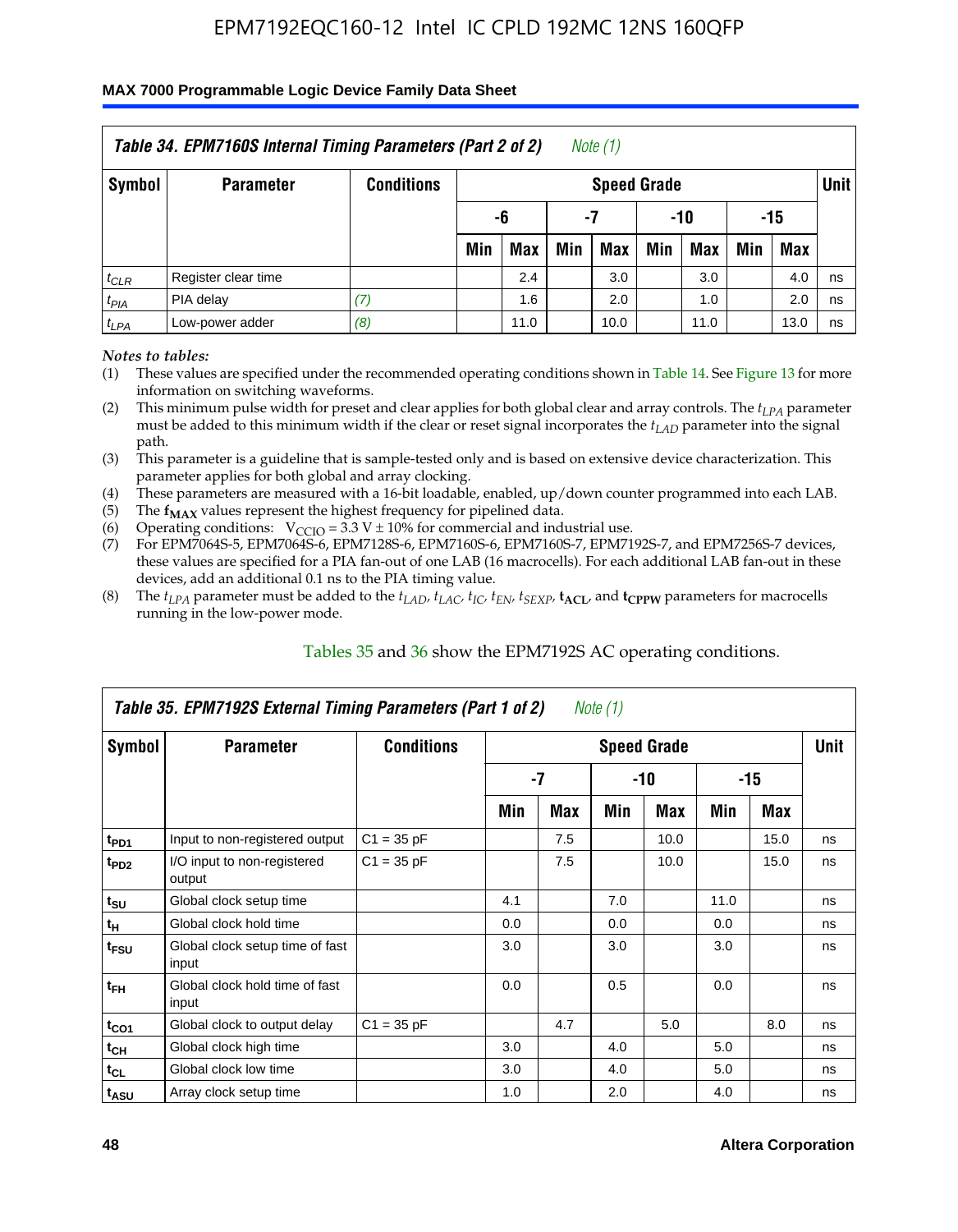|                         | Table 35. EPM7192S External Timing Parameters (Part 2 of 2) |                    |       |            | Note (1) |                    |       |      |            |
|-------------------------|-------------------------------------------------------------|--------------------|-------|------------|----------|--------------------|-------|------|------------|
| Symbol                  | <b>Parameter</b>                                            | <b>Conditions</b>  |       |            |          | <b>Speed Grade</b> |       |      | Unit       |
|                         |                                                             |                    |       | -7         |          | -10                |       | -15  |            |
|                         |                                                             |                    | Min   | <b>Max</b> | Min      | <b>Max</b>         | Min   | Max  |            |
| t <sub>АН</sub>         | Array clock hold time                                       |                    | 1.8   |            | 3.0      |                    | 4.0   |      | ns         |
| t <sub>ACO1</sub>       | Array clock to output delay                                 | $C1 = 35 pF$       |       | 7.8        |          | 10.0               |       | 15.0 | ns         |
| $t_{\sf ACH}$           | Array clock high time                                       |                    | 3.0   |            | 4.0      |                    | 6.0   |      | ns         |
| $t_{\sf ACL}$           | Array clock low time                                        |                    | 3.0   |            | 4.0      |                    | 6.0   |      | ns         |
| t <sub>CPPW</sub>       | Minimum pulse width for clear<br>and preset                 | (2)                | 3.0   |            | 4.0      |                    | 6.0   |      | ns         |
| $t_{ODH}$               | Output data hold time after<br>clock                        | $C1 = 35$ pF $(3)$ | 1.0   |            | 1.0      |                    | 1.0   |      | ns         |
| $t_{\text{CNT}}$        | Minimum global clock period                                 |                    |       | 8.0        |          | 10.0               |       | 13.0 | ns         |
| $f_{\text{CNT}}$        | Maximum internal global clock<br>frequency                  | (4)                | 125.0 |            | 100.0    |                    | 76.9  |      | <b>MHz</b> |
| $t_{ACNT}$              | Minimum array clock period                                  |                    |       | 8.0        |          | 10.0               |       | 13.0 | ns         |
| <b>f<sub>ACNT</sub></b> | Maximum internal array clock<br>frequency                   | (4)                | 125.0 |            | 100.0    |                    | 76.9  |      | <b>MHz</b> |
| f <sub>MAX</sub>        | Maximum clock frequency                                     | (5)                | 166.7 |            | 125.0    |                    | 100.0 |      | <b>MHz</b> |

|                             | Table 36. EPM7192S Internal Timing Parameters (Part 1 of 2) |                    |     | Note (1) |     |                    |     |       |      |
|-----------------------------|-------------------------------------------------------------|--------------------|-----|----------|-----|--------------------|-----|-------|------|
| Symbol                      | <b>Parameter</b>                                            | <b>Conditions</b>  |     |          |     | <b>Speed Grade</b> |     |       | Unit |
|                             |                                                             |                    |     | -7       |     | $-10$              |     | $-15$ |      |
|                             |                                                             |                    | Min | Max      | Min | Max                | Min | Max   |      |
| $t_{IN}$                    | Input pad and buffer delay                                  |                    |     | 0.3      |     | 0.5                |     | 2.0   | ns   |
| $t_{IO}$                    | I/O input pad and buffer delay                              |                    |     | 0.3      |     | 0.5                |     | 2.0   | ns   |
| $t_{FIN}$                   | Fast input delay                                            |                    |     | 3.2      |     | 1.0                |     | 2.0   | ns   |
| $t_{SEXP}$                  | Shared expander delay                                       |                    |     | 4.2      |     | 5.0                |     | 8.0   | ns   |
| $t_{PEXP}$                  | Parallel expander delay                                     |                    |     | 1.2      |     | 0.8                |     | 1.0   | ns   |
| $t_{LAD}$                   | Logic array delay                                           |                    |     | 3.1      |     | 5.0                |     | 6.0   | ns   |
| $t_{LAC}$                   | Logic control array delay                                   |                    |     | 3.1      |     | 5.0                |     | 6.0   | ns   |
| $t_{IOE}$                   | Internal output enable delay                                |                    |     | 0.9      |     | 2.0                |     | 3.0   | ns   |
| $t_{OD1}$                   | Output buffer and pad delay                                 | $C1 = 35 pF$       |     | 0.5      |     | 1.5                |     | 4.0   | ns   |
| $t_{OD2}$                   | Output buffer and pad delay                                 | $C1 = 35$ pF $(6)$ |     | 1.0      |     | 2.0                |     | 5.0   | ns   |
| $t_{OD3}$                   | Output buffer and pad delay                                 | $C1 = 35 pF$       |     | 5.5      |     | 5.5                |     | 7.0   | ns   |
| $t_{ZX1}$                   | Output buffer enable delay                                  | $C1 = 35 pF$       |     | 4.0      |     | 5.0                |     | 6.0   | ns   |
| $t_{ZX2}$                   | Output buffer enable delay                                  | $C1 = 35$ pF $(6)$ |     | 4.5      |     | 5.5                |     | 7.0   | ns   |
| $t_{ZX3}$                   | Output buffer enable delay                                  | $C1 = 35 pF$       |     | 9.0      |     | 9.0                |     | 10.0  | ns   |
| $t_{XZ}$                    | Output buffer disable delay                                 | $C1 = 5pF$         |     | 4.0      |     | 5.0                |     | 6.0   | ns   |
| $t_{\scriptstyle\text{SU}}$ | Register setup time                                         |                    | 1.1 |          | 2.0 |                    | 4.0 |       | ns   |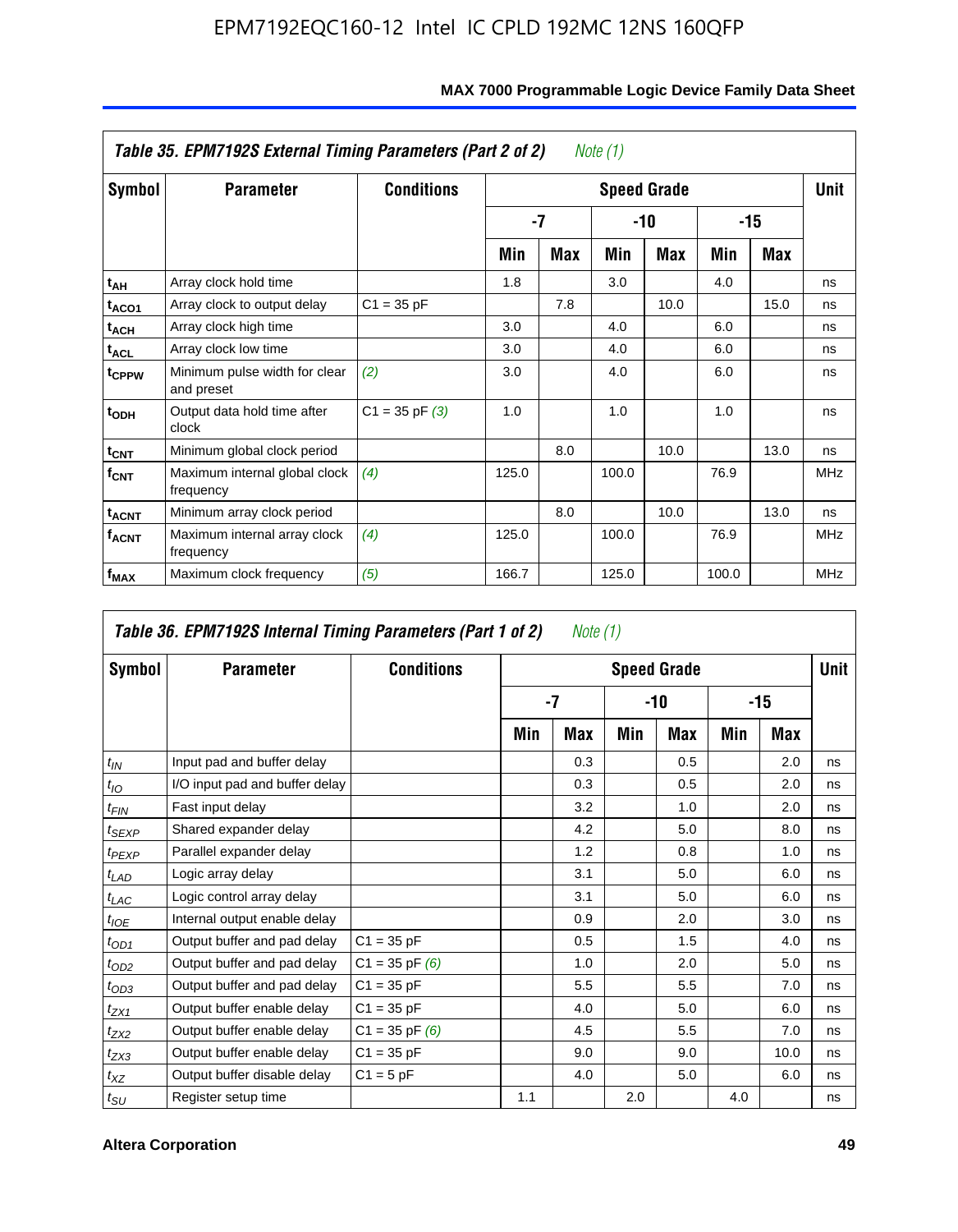|                    | Table 36. EPM7192S Internal Timing Parameters (Part 2 of 2) |                   |     | Note (1) |     |                    |     |       |      |
|--------------------|-------------------------------------------------------------|-------------------|-----|----------|-----|--------------------|-----|-------|------|
| Symbol             | <b>Parameter</b>                                            | <b>Conditions</b> |     |          |     | <b>Speed Grade</b> |     |       | Unit |
|                    |                                                             |                   |     | -7       |     | -10                |     | $-15$ |      |
|                    |                                                             |                   | Min | Max      | Min | Max                | Min | Max   |      |
| $t_H$              | Register hold time                                          |                   | 1.7 |          | 3.0 |                    | 4.0 |       | ns   |
| $t_{\mathit{FSU}}$ | Register setup time of fast<br>input                        |                   | 2.3 |          | 3.0 |                    | 2.0 |       | ns   |
| $t_{FH}$           | Register hold time of fast<br>input                         |                   | 0.7 |          | 0.5 |                    | 1.0 |       | ns   |
| $t_{RD}$           | Register delay                                              |                   |     | 1.4      |     | 2.0                |     | 1.0   | ns   |
| $t_{COMB}$         | Combinatorial delay                                         |                   |     | 1.2      |     | 2.0                |     | 1.0   | ns   |
| $t_{IC}$           | Array clock delay                                           |                   |     | 3.2      |     | 5.0                |     | 6.0   | ns   |
| $t_{EN}$           | Register enable time                                        |                   |     | 3.1      |     | 5.0                |     | 6.0   | ns   |
| $t_{GLOB}$         | Global control delay                                        |                   |     | 2.5      |     | 1.0                |     | 1.0   | ns   |
| $t_{PRE}$          | Register preset time                                        |                   |     | 2.7      |     | 3.0                |     | 4.0   | ns   |
| $t_{CLR}$          | Register clear time                                         |                   |     | 2.7      |     | 3.0                |     | 4.0   | ns   |
| t <sub>PIA</sub>   | PIA delay                                                   | (7)               |     | 2.4      |     | 1.0                |     | 2.0   | ns   |
| $t_{LPA}$          | Low-power adder                                             | (8)               |     | 10.0     |     | 11.0               |     | 13.0  | ns   |

#### **MAX 7000 Programmable Logic Device Family Data Sheet**

#### *Notes to tables:*

- (1) These values are specified under the recommended operating conditions shown in Table 14. See Figure 13 for more information on switching waveforms.
- (2) This minimum pulse width for preset and clear applies for both global clear and array controls. The *tLPA* parameter must be added to this minimum width if the clear or reset signal incorporates the *t<sub>LAD</sub>* parameter into the signal path.
- (3) This parameter is a guideline that is sample-tested only and is based on extensive device characterization. This parameter applies for both global and array clocking.
- (4) These parameters are measured with a 16-bit loadable, enabled, up/down counter programmed into each LAB.
- (5) The  $f_{MAX}$  values represent the highest frequency for pipelined data.
- (6) Operating conditions:  $V_{\text{CCIO}} = 3.3 \text{ V} \pm 10\%$  for commercial and industrial use.
- (7) For EPM7064S-5, EPM7064S-6, EPM7128S-6, EPM7160S-6, EPM7160S-7, EPM7192S-7, and EPM7256S-7 devices, these values are specified for a PIA fan-out of one LAB (16 macrocells). For each additional LAB fan-out in these devices, add an additional 0.1 ns to the PIA timing value.
- (8) The  $t_{LPA}$  parameter must be added to the  $t_{LAD}$ ,  $t_{LAC}$ ,  $t_{IC}$ ,  $t_{EN}$ ,  $t_{SIX}$ ,  $t_{ACL}$ , and  $t_{CPW}$  parameters for macrocells running in the low-power mode.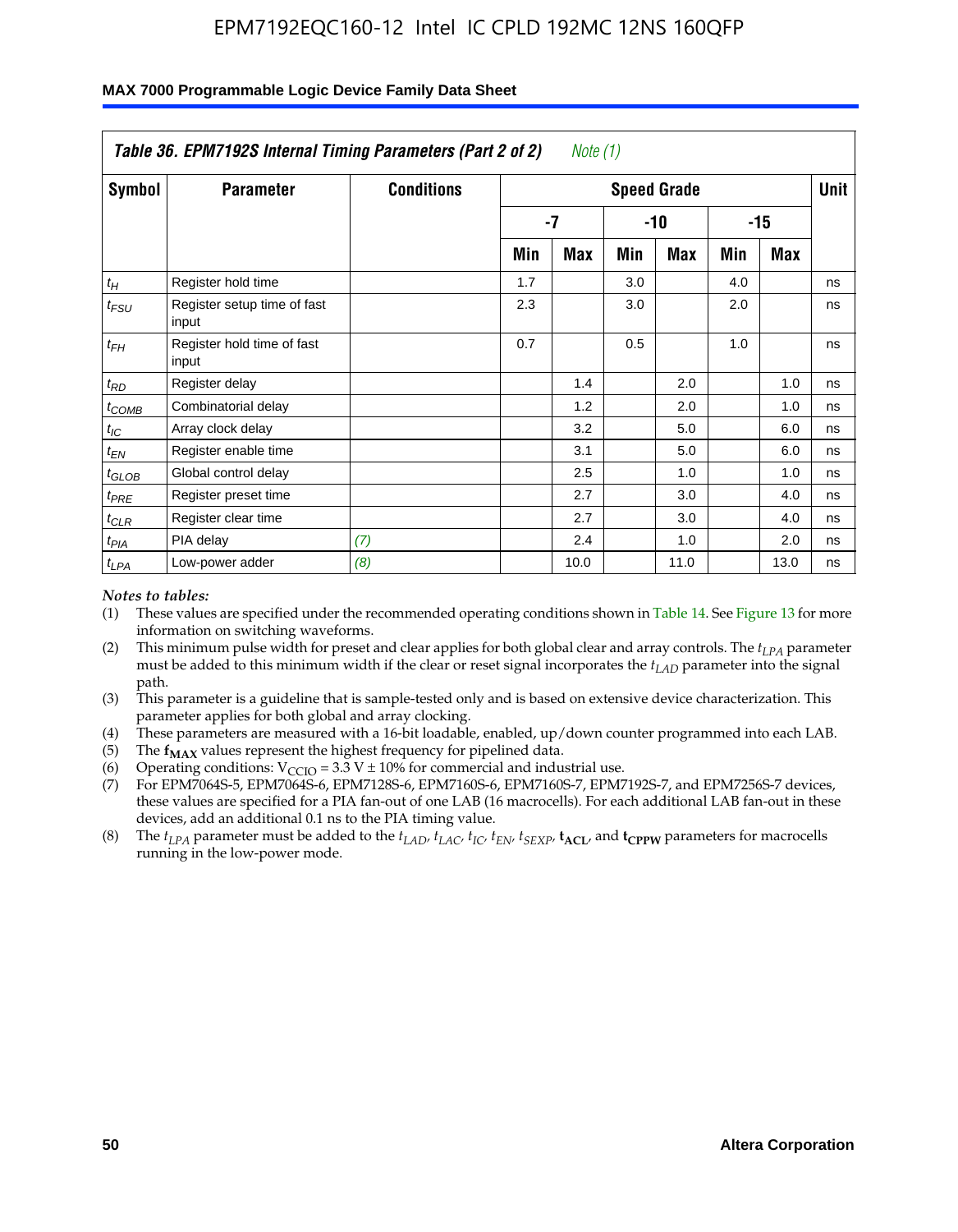|                              | <b>Table 37. EPM7256S External Timing Parameters</b> |                    | Note $(1)$ |      |       |                    |       |            |             |
|------------------------------|------------------------------------------------------|--------------------|------------|------|-------|--------------------|-------|------------|-------------|
| Symbol                       | <b>Parameter</b>                                     | <b>Conditions</b>  |            |      |       | <b>Speed Grade</b> |       |            | <b>Unit</b> |
|                              |                                                      |                    |            | $-7$ |       | $-10$              |       | $-15$      |             |
|                              |                                                      |                    | Min        | Max  | Min   | Max                | Min   | <b>Max</b> |             |
| t <sub>PD1</sub>             | Input to non-registered output                       | $C1 = 35 pF$       |            | 7.5  |       | 10.0               |       | 15.0       | ns          |
| t <sub>PD2</sub>             | I/O input to non-registered<br>output                | $C1 = 35 pF$       |            | 7.5  |       | 10.0               |       | 15.0       | ns          |
| t <sub>SU</sub>              | Global clock setup time                              |                    | 3.9        |      | 7.0   |                    | 11.0  |            | ns          |
| t <sub>H</sub>               | Global clock hold time                               |                    | 0.0        |      | 0.0   |                    | 0.0   |            | ns          |
| t <sub>FSU</sub>             | Global clock setup time of fast<br>input             |                    | 3.0        |      | 3.0   |                    | 3.0   |            | ns          |
| $t_{\mathsf{FH}}$            | Global clock hold time of fast<br>input              |                    | 0.0        |      | 0.5   |                    | 0.0   |            | ns          |
| t <sub>CO1</sub>             | Global clock to output delay                         | $C1 = 35 pF$       |            | 4.7  |       | 5.0                |       | 8.0        | ns          |
| t <sub>СН</sub>              | Global clock high time                               |                    | 3.0        |      | 4.0   |                    | 5.0   |            | ns          |
| $\mathfrak{t}_{\textsf{CL}}$ | Global clock low time                                |                    | 3.0        |      | 4.0   |                    | 5.0   |            | ns          |
| t <sub>ASU</sub>             | Array clock setup time                               |                    | 0.8        |      | 2.0   |                    | 4.0   |            | ns          |
| t <sub>АН</sub>              | Array clock hold time                                |                    | 1.9        |      | 3.0   |                    | 4.0   |            | ns          |
| t <sub>ACO1</sub>            | Array clock to output delay                          | $C1 = 35 pF$       |            | 7.8  |       | 10.0               |       | 15.0       | ns          |
| t <sub>АСН</sub>             | Array clock high time                                |                    | 3.0        |      | 4.0   |                    | 6.0   |            | ns          |
| t <sub>ACL</sub>             | Array clock low time                                 |                    | 3.0        |      | 4.0   |                    | 6.0   |            | ns          |
| t <sub>CPPW</sub>            | Minimum pulse width for clear<br>and preset          | (2)                | 3.0        |      | 4.0   |                    | 6.0   |            | ns          |
| t <sub>орн</sub>             | Output data hold time after<br>clock                 | $C1 = 35$ pF $(3)$ | 1.0        |      | 1.0   |                    | 1.0   |            | ns          |
| t <sub>CNT</sub>             | Minimum global clock period                          |                    |            | 7.8  |       | 10.0               |       | 13.0       | ns          |
| f <sub>СNT</sub>             | Maximum internal global clock<br>frequency           | (4)                | 128.2      |      | 100.0 |                    | 76.9  |            | <b>MHz</b>  |
| t <sub>acnt</sub>            | Minimum array clock period                           |                    |            | 7.8  |       | 10.0               |       | 13.0       | ns          |
| f <sub>acnt</sub>            | Maximum internal array clock<br>frequency            | (4)                | 128.2      |      | 100.0 |                    | 76.9  |            | <b>MHz</b>  |
| f <sub>MAX</sub>             | Maximum clock frequency                              | (5)                | 166.7      |      | 125.0 |                    | 100.0 |            | <b>MHz</b>  |

### Tables 37 and 38 show the EPM7256S AC operating conditions.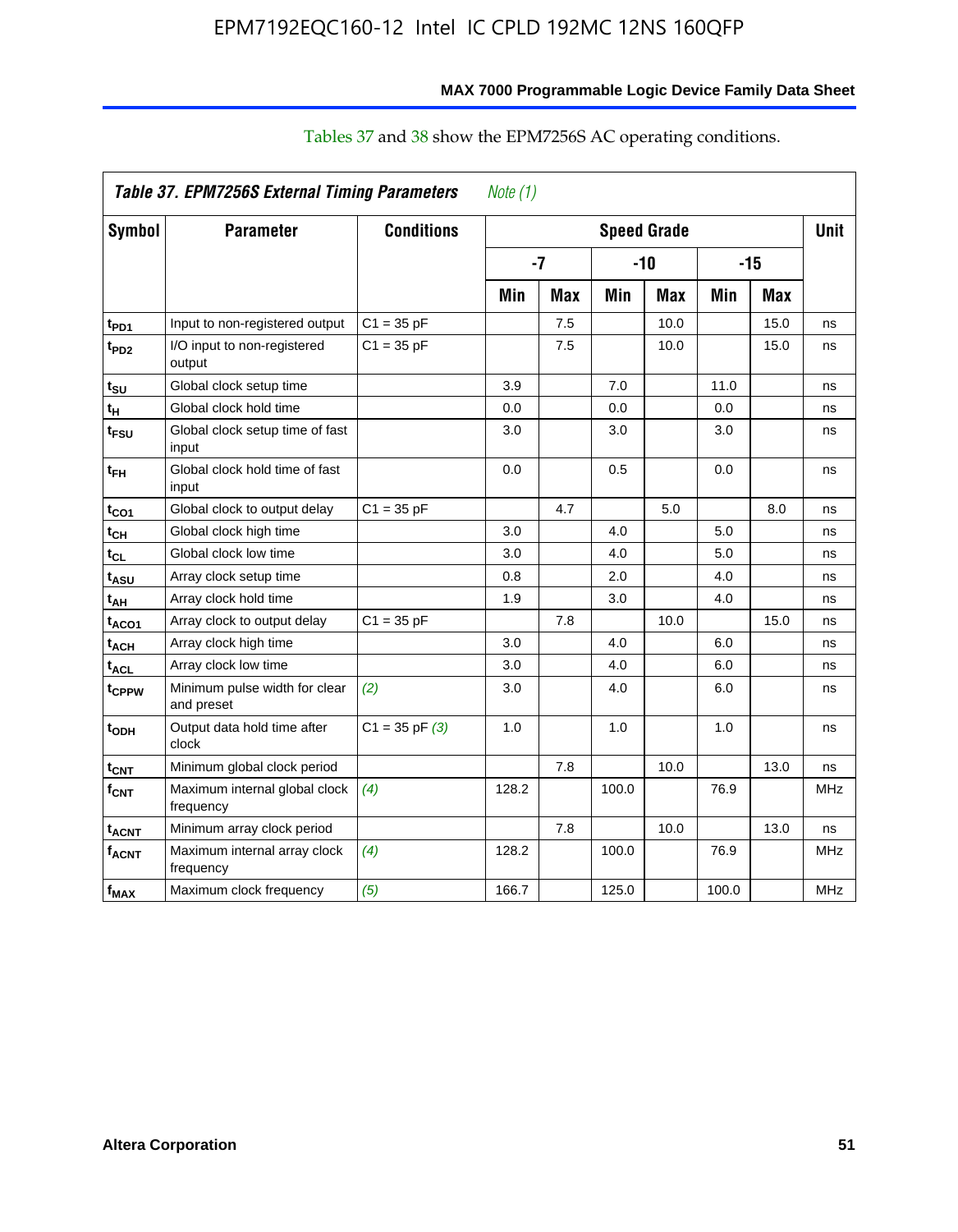| Symbol            | <b>Parameter</b>                     | <b>Conditions</b>  |     |      |     | <b>Speed Grade</b> |     |            | <b>Unit</b> |
|-------------------|--------------------------------------|--------------------|-----|------|-----|--------------------|-----|------------|-------------|
|                   |                                      |                    |     | $-7$ |     | $-10$              |     | $-15$      |             |
|                   |                                      |                    | Min | Max  | Min | <b>Max</b>         | Min | <b>Max</b> |             |
| t <sub>IN</sub>   | Input pad and buffer delay           |                    |     | 0.3  |     | 0.5                |     | 2.0        | ns          |
| $t_{\mathit{IO}}$ | I/O input pad and buffer delay       |                    |     | 0.3  |     | 0.5                |     | 2.0        | ns          |
| t <sub>FIN</sub>  | Fast input delay                     |                    |     | 3.4  |     | 1.0                |     | 2.0        | ns          |
| t <sub>SEXP</sub> | Shared expander delay                |                    |     | 3.9  |     | 5.0                |     | 8.0        | ns          |
| t <sub>PEXP</sub> | Parallel expander delay              |                    |     | 1.1  |     | 0.8                |     | 1.0        | ns          |
| t <sub>LAD</sub>  | Logic array delay                    |                    |     | 2.6  |     | 5.0                |     | 6.0        | ns          |
| $t_{LAC}$         | Logic control array delay            |                    |     | 2.6  |     | 5.0                |     | 6.0        | ns          |
| $t_{IOE}$         | Internal output enable delay         |                    |     | 0.8  |     | 2.0                |     | 3.0        | ns          |
| $t_{OD1}$         | Output buffer and pad delay          | $C1 = 35 pF$       |     | 0.5  |     | 1.5                |     | 4.0        | ns          |
| $t_{OD2}$         | Output buffer and pad delay          | $C1 = 35$ pF $(6)$ |     | 1.0  |     | 2.0                |     | 5.0        | ns          |
| $t_{OD3}$         | Output buffer and pad delay          | $C1 = 35 pF$       |     | 5.5  |     | 5.5                |     | 8.0        | ns          |
| t <sub>ZX1</sub>  | Output buffer enable delay           | $C1 = 35 pF$       |     | 4.0  |     | 5.0                |     | 6.0        | ns          |
| t <sub>ZX2</sub>  | Output buffer enable delay           | $C1 = 35$ pF $(6)$ |     | 4.5  |     | 5.5                |     | 7.0        | ns          |
| t <sub>ZX3</sub>  | Output buffer enable delay           | $C1 = 35 pF$       |     | 9.0  |     | 9.0                |     | 10.0       | ns          |
| $t_{\chi Z}$      | Output buffer disable delay          | $C1 = 5pF$         |     | 4.0  |     | 5.0                |     | 6.0        | ns          |
| tsu               | Register setup time                  |                    | 1.1 |      | 2.0 |                    | 4.0 |            | ns          |
| $t_H$             | Register hold time                   |                    | 1.6 |      | 3.0 |                    | 4.0 |            | ns          |
| t <sub>FSU</sub>  | Register setup time of fast<br>input |                    | 2.4 |      | 3.0 |                    | 2.0 |            | ns          |
| t <sub>FН</sub>   | Register hold time of fast<br>input  |                    | 0.6 |      | 0.5 |                    | 1.0 |            | ns          |
| $t_{RD}$          | Register delay                       |                    |     | 1.1  |     | 2.0                |     | 1.0        | ns          |
| $t_{\sf COMB}$    | Combinatorial delay                  |                    |     | 1.1  |     | 2.0                |     | 1.0        | ns          |
| $t_{IC}$          | Array clock delay                    |                    |     | 2.9  |     | 5.0                |     | 6.0        | ns          |
| $t_{EN}$          | Register enable time                 |                    |     | 2.6  |     | 5.0                |     | 6.0        | ns          |
| t <sub>GLOB</sub> | Global control delay                 |                    |     | 2.8  |     | 1.0                |     | 1.0        | ns          |
| $t_{PRE}$         | Register preset time                 |                    |     | 2.7  |     | 3.0                |     | 4.0        | ns          |
| $t_{CLR}$         | Register clear time                  |                    |     | 2.7  |     | 3.0                |     | 4.0        | ns          |
| t <sub>PIA</sub>  | PIA delay                            | (7)                |     | 3.0  |     | 1.0                |     | 2.0        | ns          |
| t <sub>LPA</sub>  | Low-power adder                      | (8)                |     | 10.0 |     | 11.0               |     | 13.0       | ns          |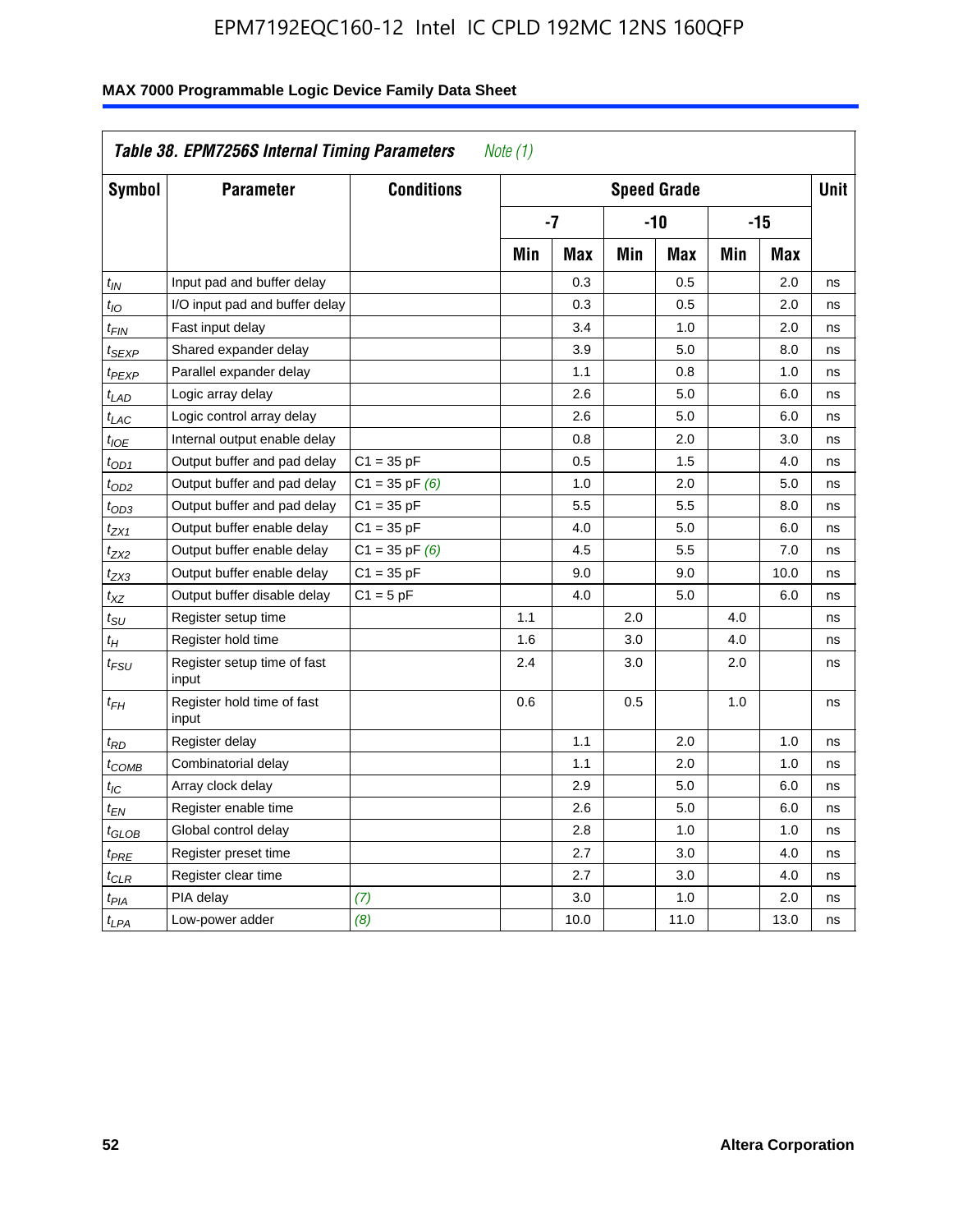**MAX 7000 Programmable Logic Device Family Data Sheet**

#### *Notes to tables:*

- (1) These values are specified under the recommended operating conditions shown in Table 14. See Figure 13 for more information on switching waveforms.
- (2) This minimum pulse width for preset and clear applies for both global clear and array controls. The  $t_{LPA}$  parameter must be added to this minimum width if the clear or reset signal incorporates the *tLAD* parameter into the signal path.
- (3) This parameter is a guideline that is sample-tested only and is based on extensive device characterization. This parameter applies for both global and array clocking.
- (4) These parameters are measured with a 16-bit loadable, enabled, up/down counter programmed into each LAB.
- (5) The  $f_{MAX}$  values represent the highest frequency for pipelined data.
- (6) Operating conditions:  $V_{\text{CCIO}} = 3.3 \text{ V} \pm 10\%$  for commercial and industrial use.
- (7) For EPM7064S-5, EPM7064S-6, EPM7128S-6, EPM7160S-6, EPM7160S-7, EPM7192S-7, and EPM7256S-7 devices, these values are specified for a PIA fan-out of one LAB (16 macrocells). For each additional LAB fan-out in these devices, add an additional 0.1 ns to the PIA timing value.
- (8) The  $t_{LPA}$  parameter must be added to the  $t_{LAD}$ ,  $t_{LAC}$ ,  $t_{IC}$ ,  $t_{EN}$ ,  $t_{SEXP}$ ,  $t_{ACL}$ , and  $t_{CPPW}$  parameters for macrocells running in the low-power mode.

### **Power Consumption**

[Supply power \(P\) versus frequency \(](http://www.altera.com/literature/an/an074.pdf) $f_{MAX}$  in MHz) for MAX 7000 devices is calculated with the following equation:

 $P = P_{INT} + P_{IO} = I_{CCLNT} \times V_{CC} + P_{IO}$ 

The  $P_{IO}$  value, which depends on the device output load characteristics and switching frequency, can be calculated using the guidelines given in *Application Note 74 (Evaluating Power for Altera Devices)*.

The  $I_{\text{CCINT}}$  value, which depends on the switching frequency and the application logic, is calculated with the following equation:

 $I_{\text{CCTNT}} =$ 

 $A \times MC_{TON} + B \times (MC_{DEFU} - MC_{TON}) + C \times MC_{LISED} \times f_{MAX} \times tog_{LC}$ 

The parameters in this equation are shown below:

| $MC$ <sub>TON</sub> | = Number of macrocells with the Turbo Bit option turned on,                |
|---------------------|----------------------------------------------------------------------------|
|                     | as reported in the MAX+PLUS II Report File (.rpt)                          |
| MC <sub>DFV</sub>   | = Number of macrocells in the device                                       |
|                     | $MC_{\text{USED}}$ = Total number of macrocells in the design, as reported |
|                     | in the MAX+PLUS II Report File (.rpt)                                      |
| $f_{MAX}$           | = Highest clock frequency to the device                                    |
| $tog_{LC}$          | = Average ratio of logic cells toggling at each clock                      |
|                     | (typically 0.125)                                                          |
| A, B, C             | = Constants, shown in Table 39                                             |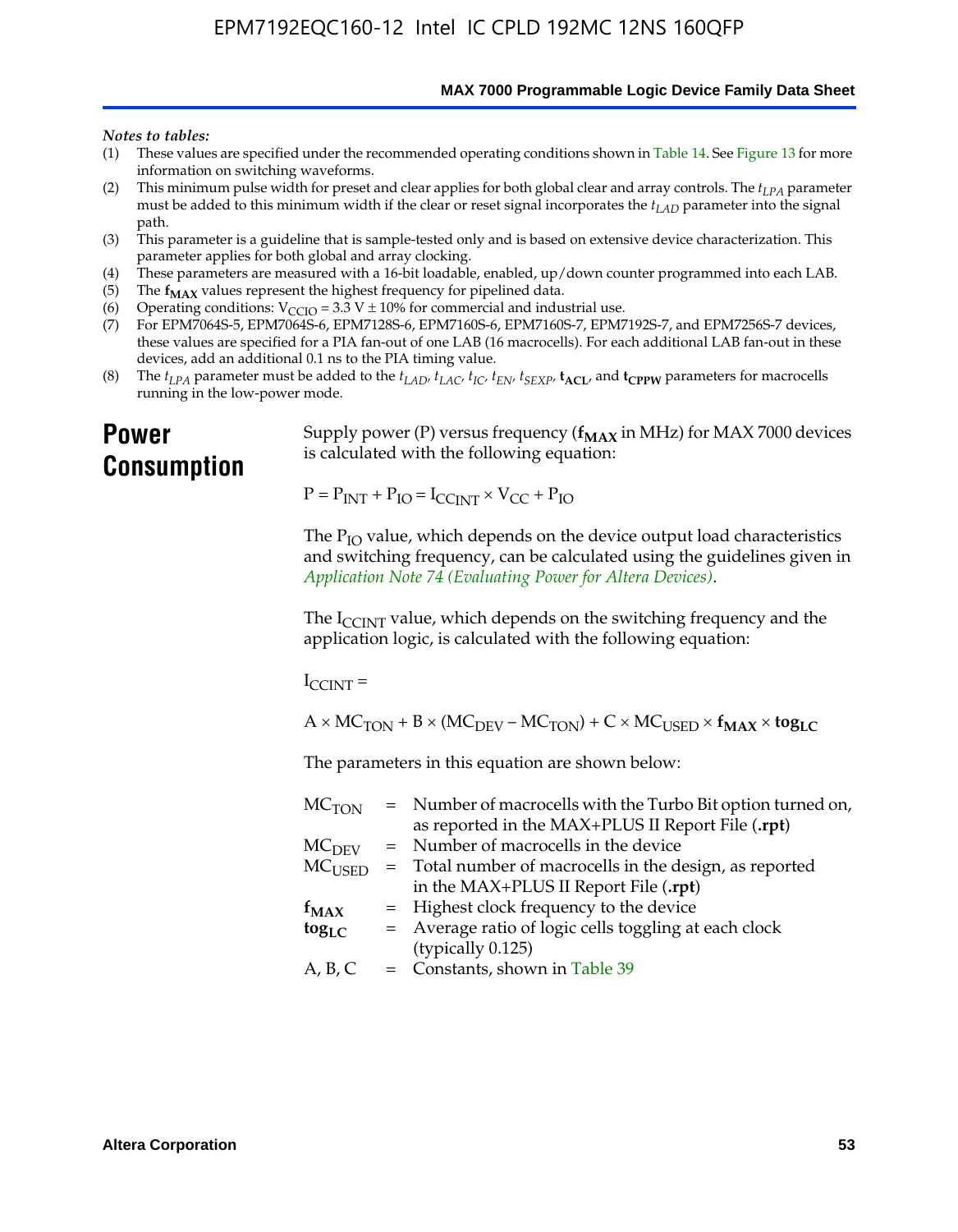| Table 39. MAX 7000 I <sub>CC</sub> Equation Constants |      |      |       |  |  |
|-------------------------------------------------------|------|------|-------|--|--|
| <b>Device</b>                                         | A    | B    | C     |  |  |
| EPM7032                                               | 1.87 | 0.52 | 0.144 |  |  |
| EPM7064                                               | 1.63 | 0.74 | 0.144 |  |  |
| EPM7096                                               | 1.63 | 0.74 | 0.144 |  |  |
| <b>EPM7128E</b>                                       | 1.17 | 0.54 | 0.096 |  |  |
| <b>EPM7160E</b>                                       | 1.17 | 0.54 | 0.096 |  |  |
| <b>EPM7192E</b>                                       | 1.17 | 0.54 | 0.096 |  |  |
| <b>EPM7256E</b>                                       | 1.17 | 0.54 | 0.096 |  |  |
| EPM7032S                                              | 0.93 | 0.40 | 0.040 |  |  |
| EPM7064S                                              | 0.93 | 0.40 | 0.040 |  |  |
| <b>EPM7128S</b>                                       | 0.93 | 0.40 | 0.040 |  |  |
| <b>EPM7160S</b>                                       | 0.93 | 0.40 | 0.040 |  |  |
| <b>EPM7192S</b>                                       | 0.93 | 0.40 | 0.040 |  |  |
| <b>EPM7256S</b>                                       | 0.93 | 0.40 | 0.040 |  |  |

This calculation provides an  $I_{CC}$  estimate based on typical conditions using a pattern of a 16-bit, loadable, enabled, up/down counter in each LAB with no output load. Actual  $I_{CC}$  values should be verified during operation because this measurement is sensitive to the actual pattern in the device and the environmental operating conditions.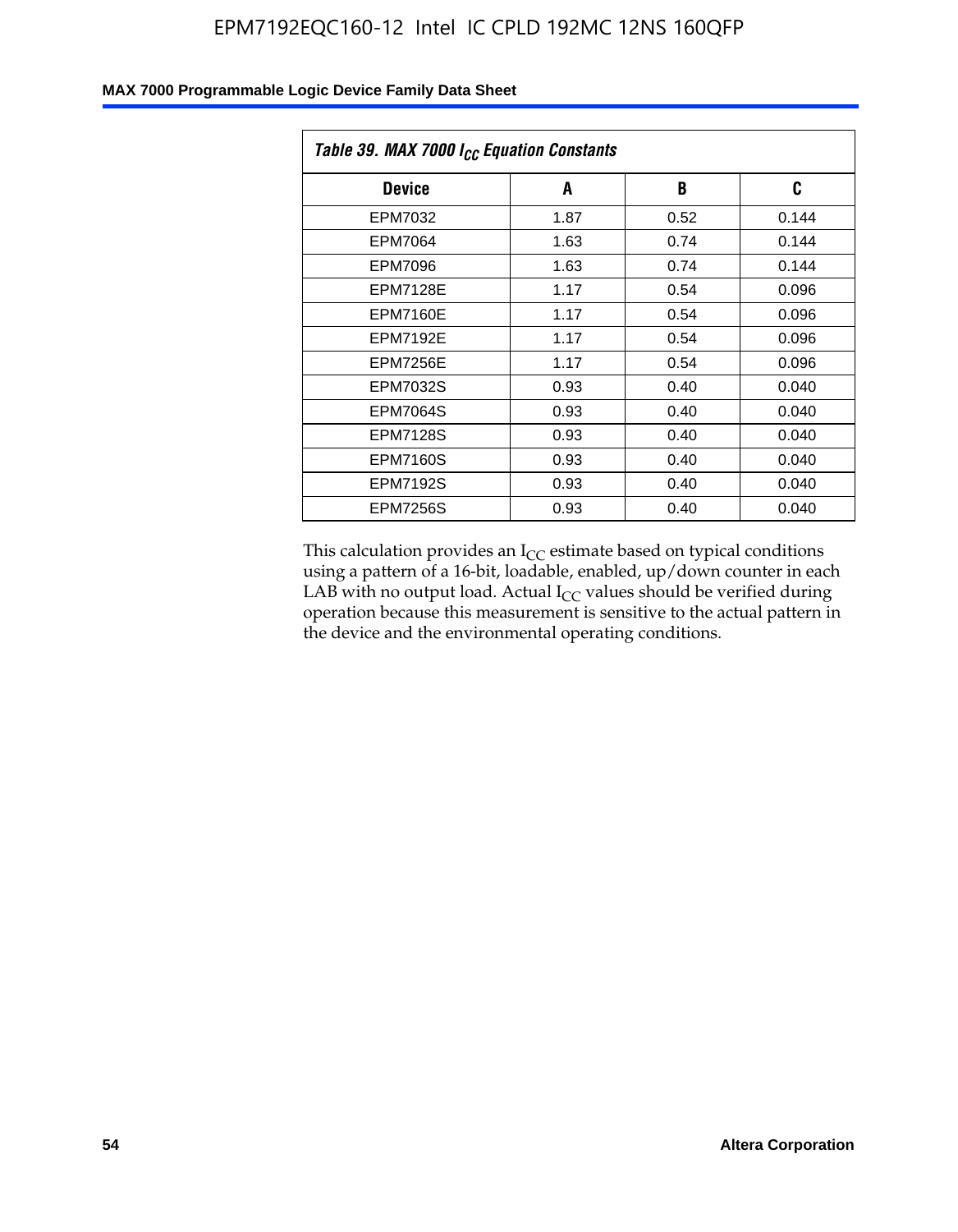**MAX 7000 Programmable Logic Device Family Data Sheet**

Figure 14 shows typical supply current versus frequency for MAX 7000 devices.

*Figure 14. I<sub>CC</sub> vs. Frequency for MAX 7000 Devices (Part 1 of 2)* 



**EPM7096**

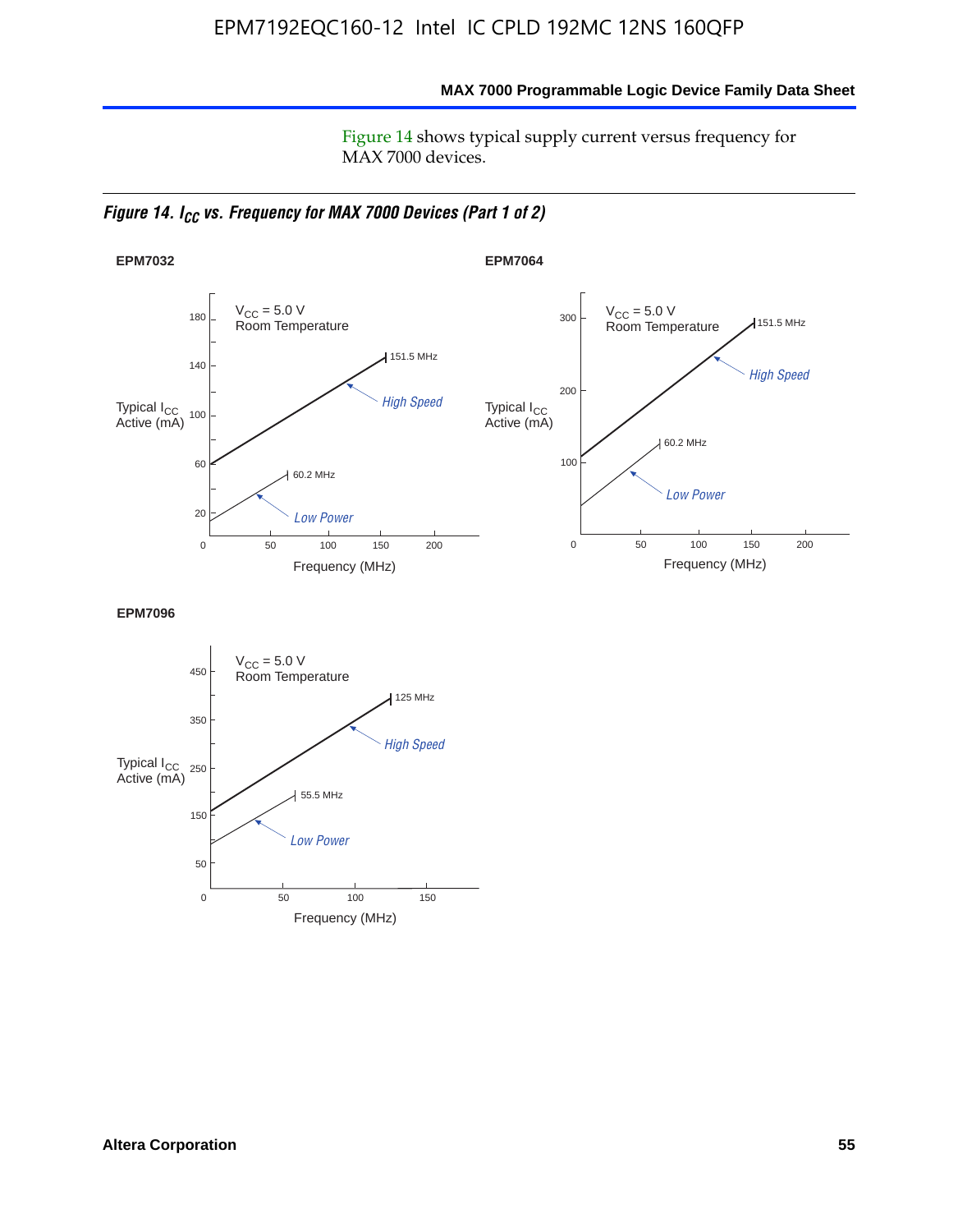

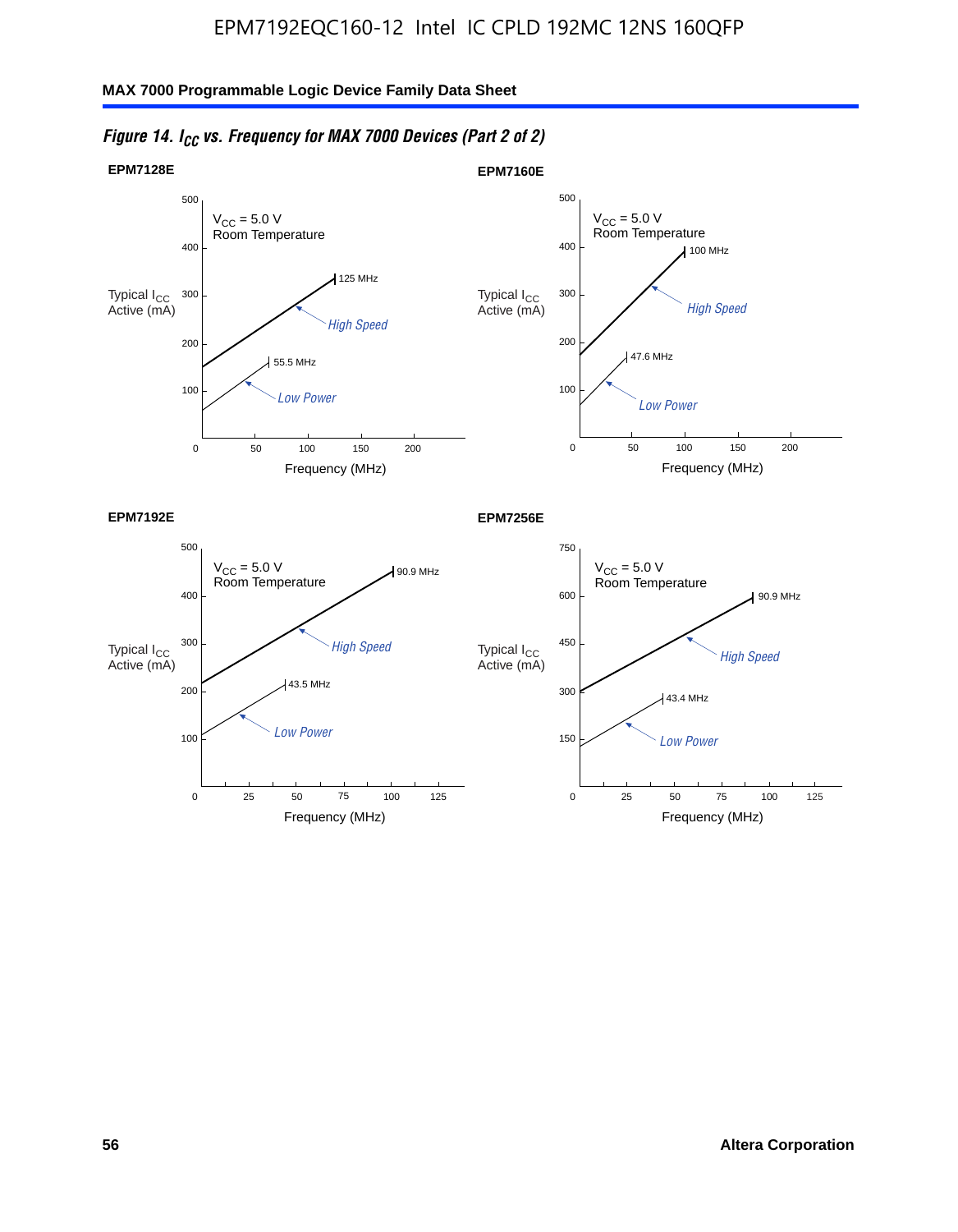Figure 15 shows typical supply current versus frequency for MAX 7000S devices.

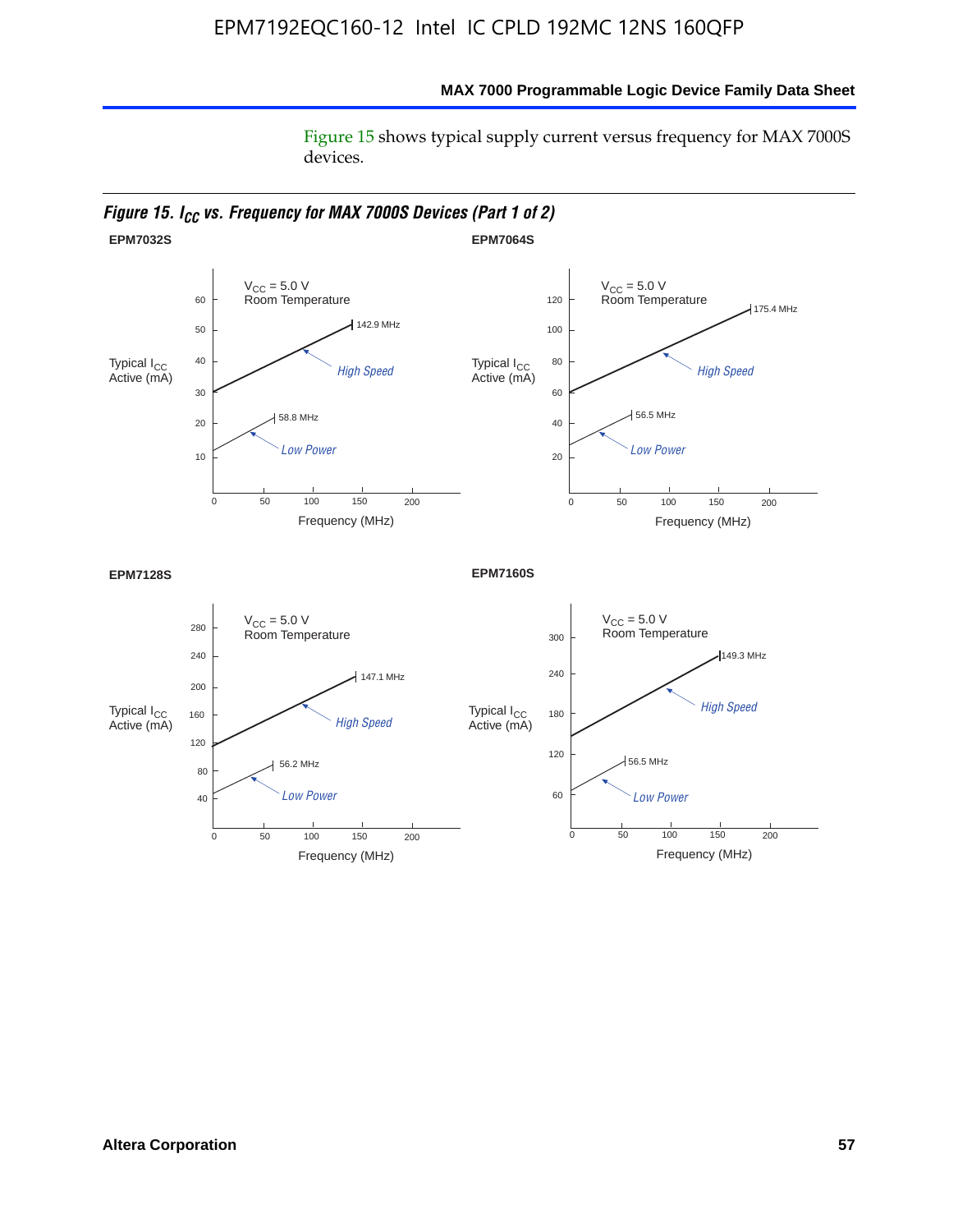

#### *Figure 15. I<sub>CC</sub> vs. Frequency for MAX 7000S Devices (Part 2 of 2)*

## **Device Pin-Outs**

See the Altera web site (**http://www.altera.com**) or the *Altera Digital Library* for pin-out information.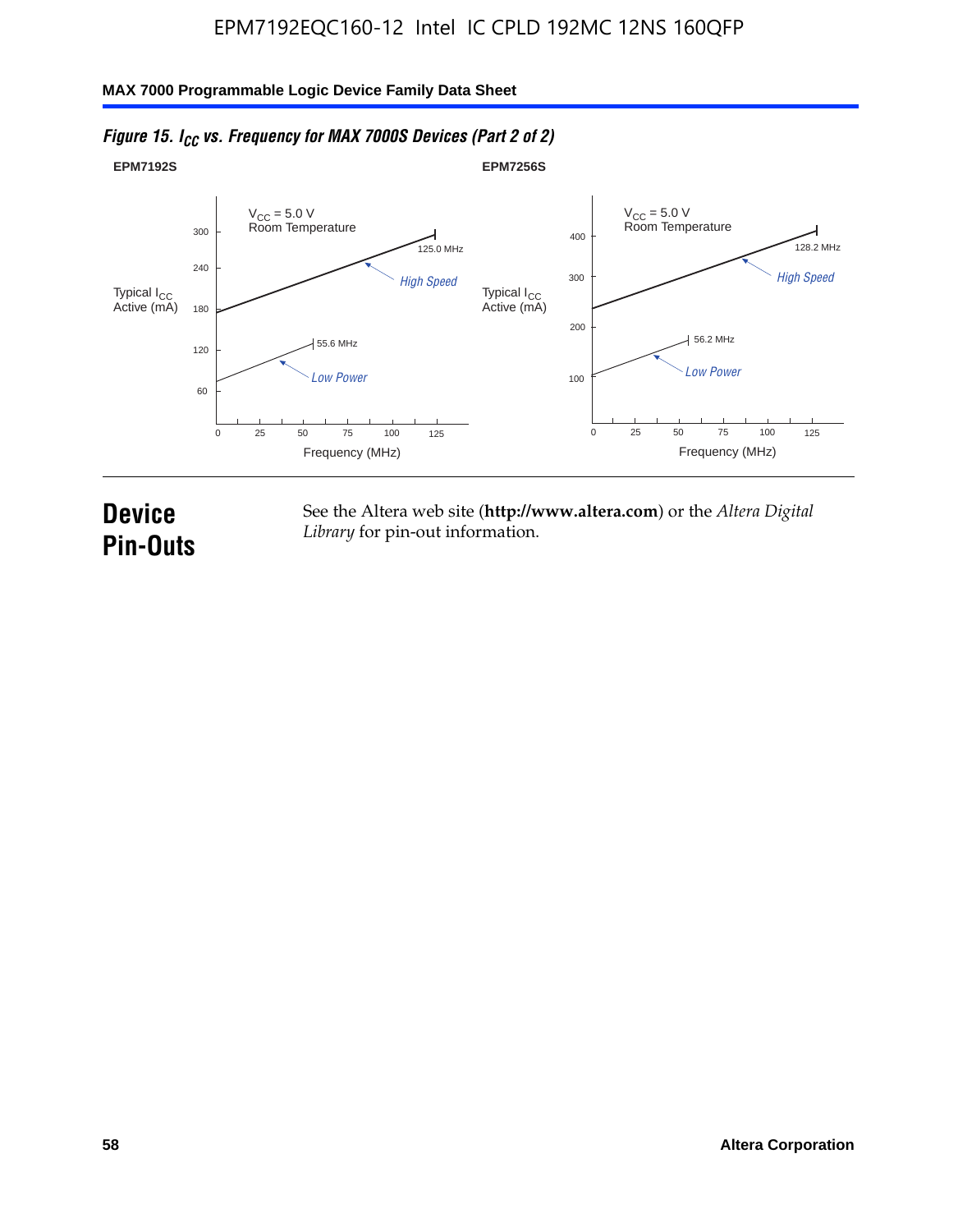#### **MAX 7000 Programmable Logic Device Family Data Sheet**

Figures 16 through 22 show the package pin-out diagrams for MAX 7000 devices.



#### *Notes:*

- (1) The pin functions shown in parenthesis are only available in MAX 7000E and MAX 7000S devices.
- (2) JTAG ports are available in MAX 7000S devices only.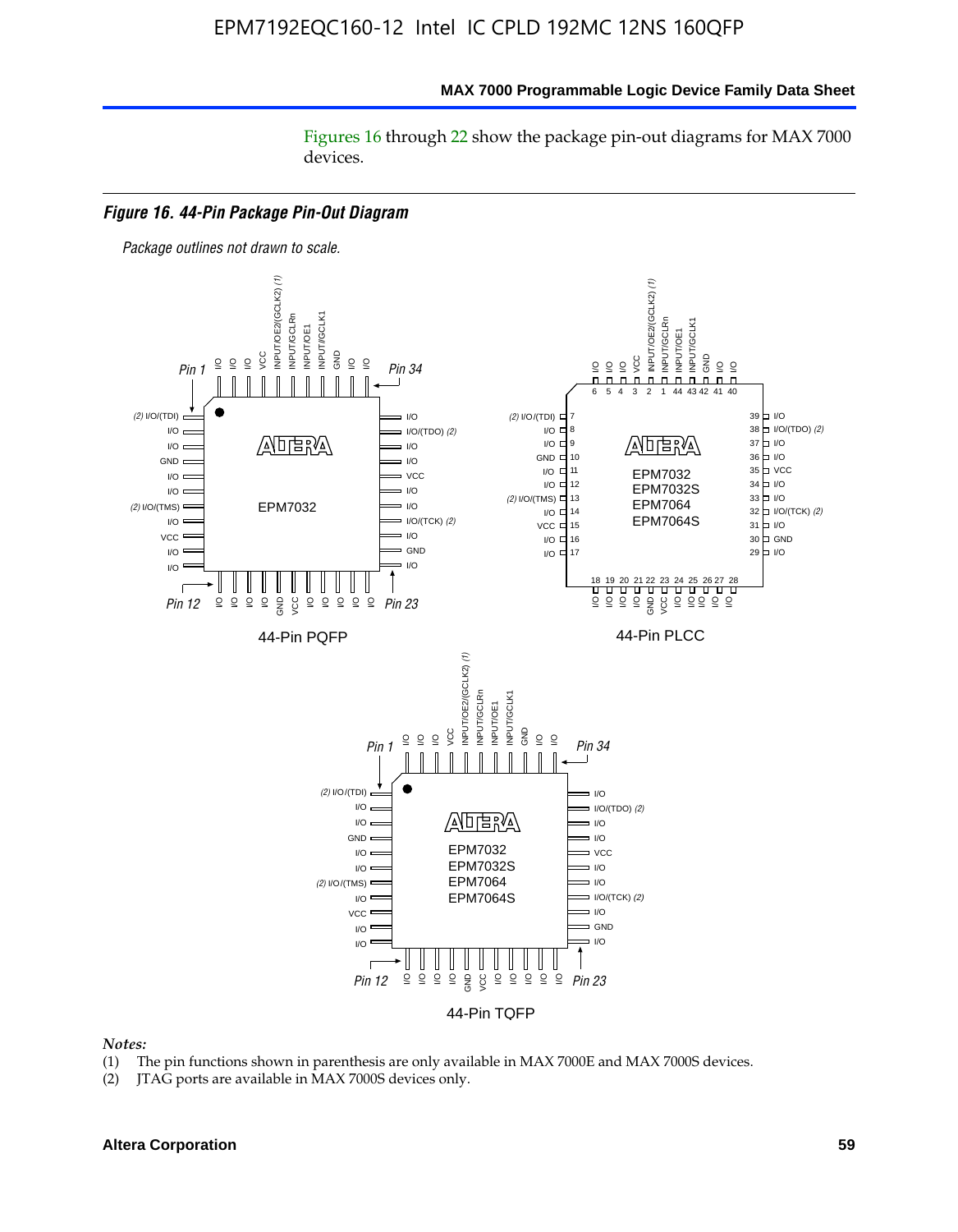#### *Figure 17. 68-Pin Package Pin-Out Diagram*

*Package outlines not drawn to scale.*



#### *Notes:*

- (1) The pin functions shown in parenthesis are only available in MAX 7000E and MAX 7000S devices.
- (2) JTAG ports are available in MAX 7000S devices only.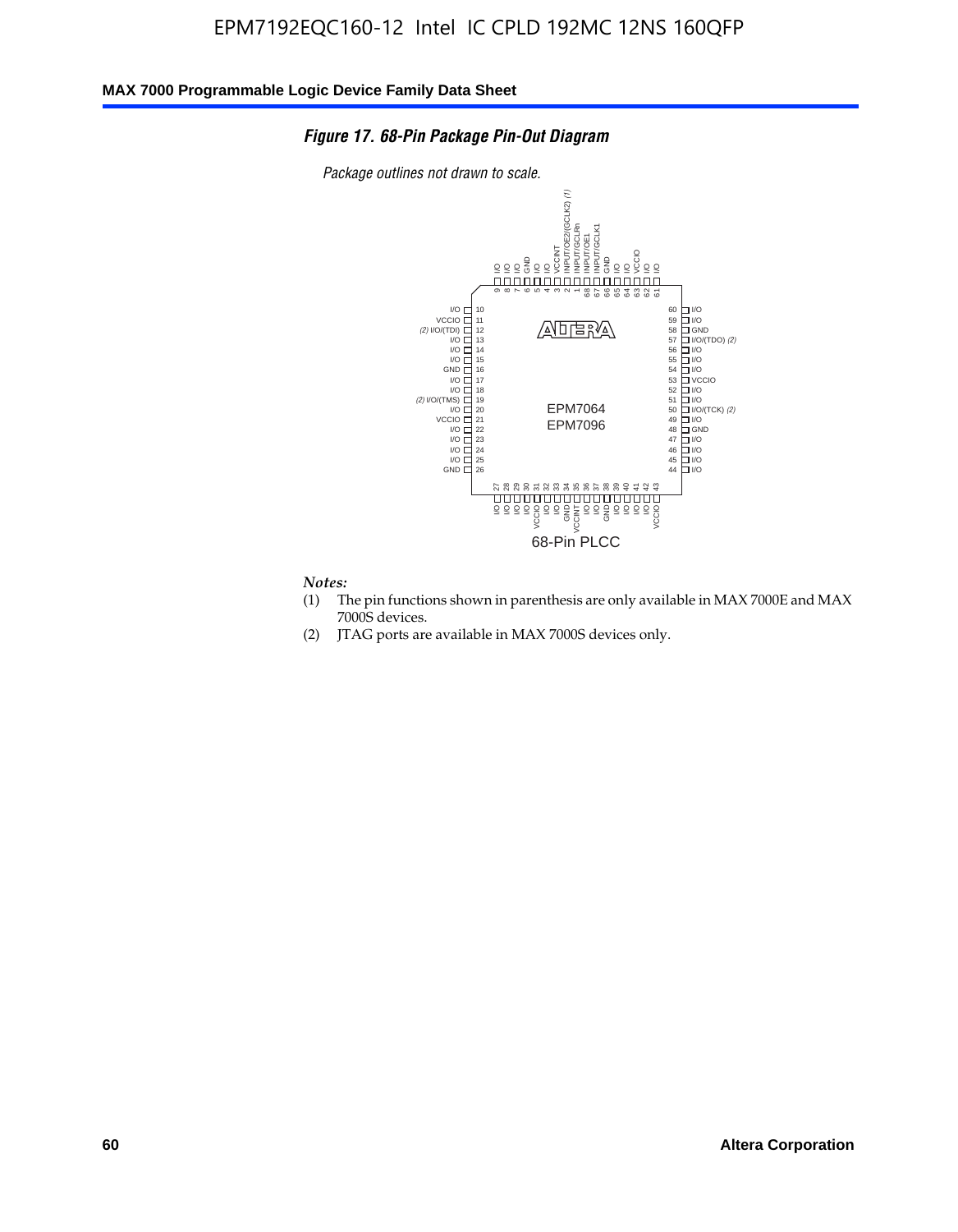#### *Figure 18. 84-Pin Package Pin-Out Diagram*

*Package outline not drawn to scale.*



84-Pin PLCC

*Notes:*

- (1) Pins 6, 39, 46, and 79 are no-connect (N.C.) pins on EPM7096, EPM7160E, and EPM7160S devices.
- (2) The pin functions shown in parenthesis are only available in MAX 7000E and MAX 7000S devices.
-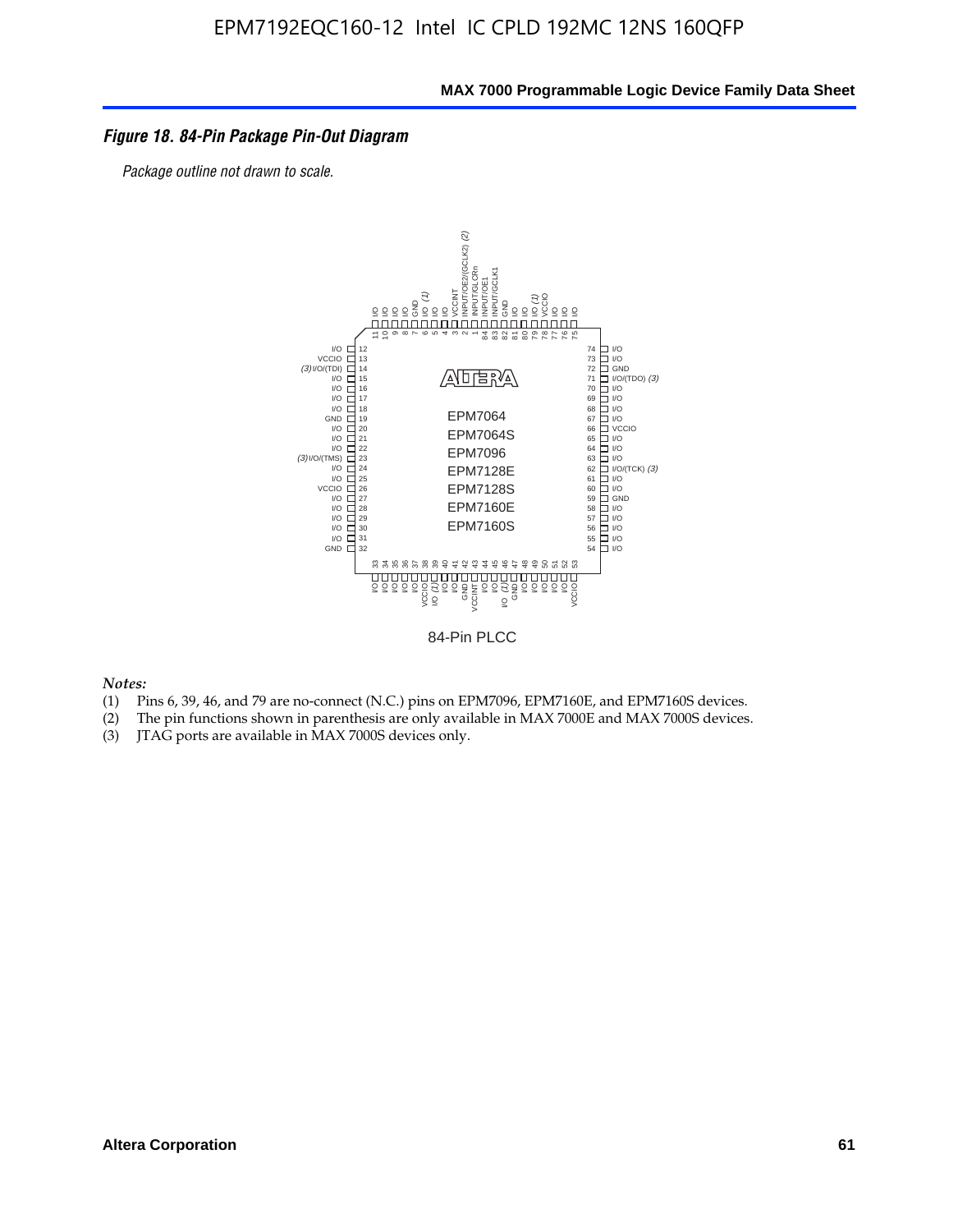#### *Figure 19. 100-Pin Package Pin-Out Diagram*

*Package outline not drawn to scale.*



#### *Figure 20. 160-Pin Package Pin-Out Diagram*

*Package outline not drawn to scale.*

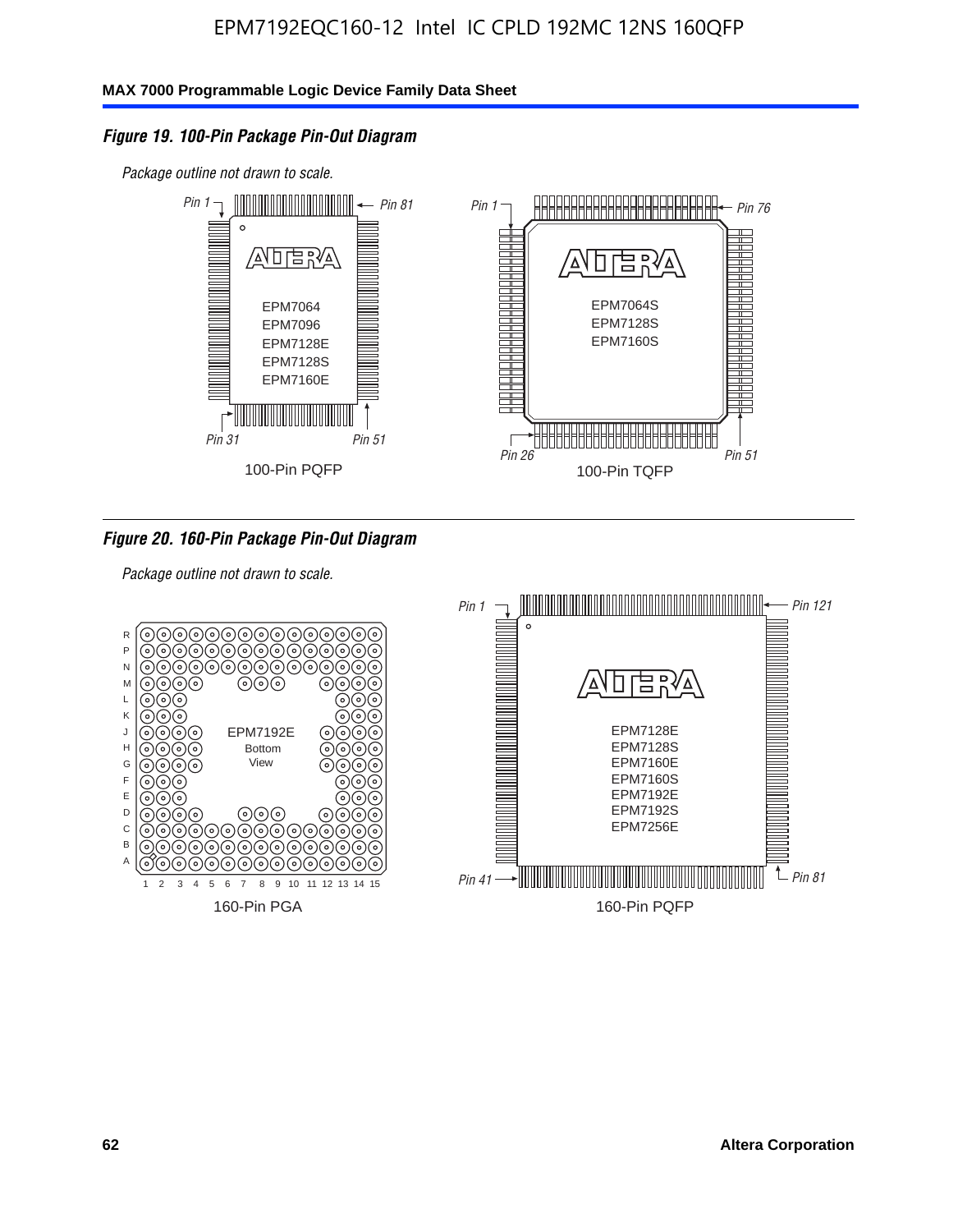#### *Figure 21. 192-Pin Package Pin-Out Diagram*

*Package outline not drawn to scale.*



*Figure 22. 208-Pin Package Pin-Out Diagram*

*Package outline not drawn to scale.*

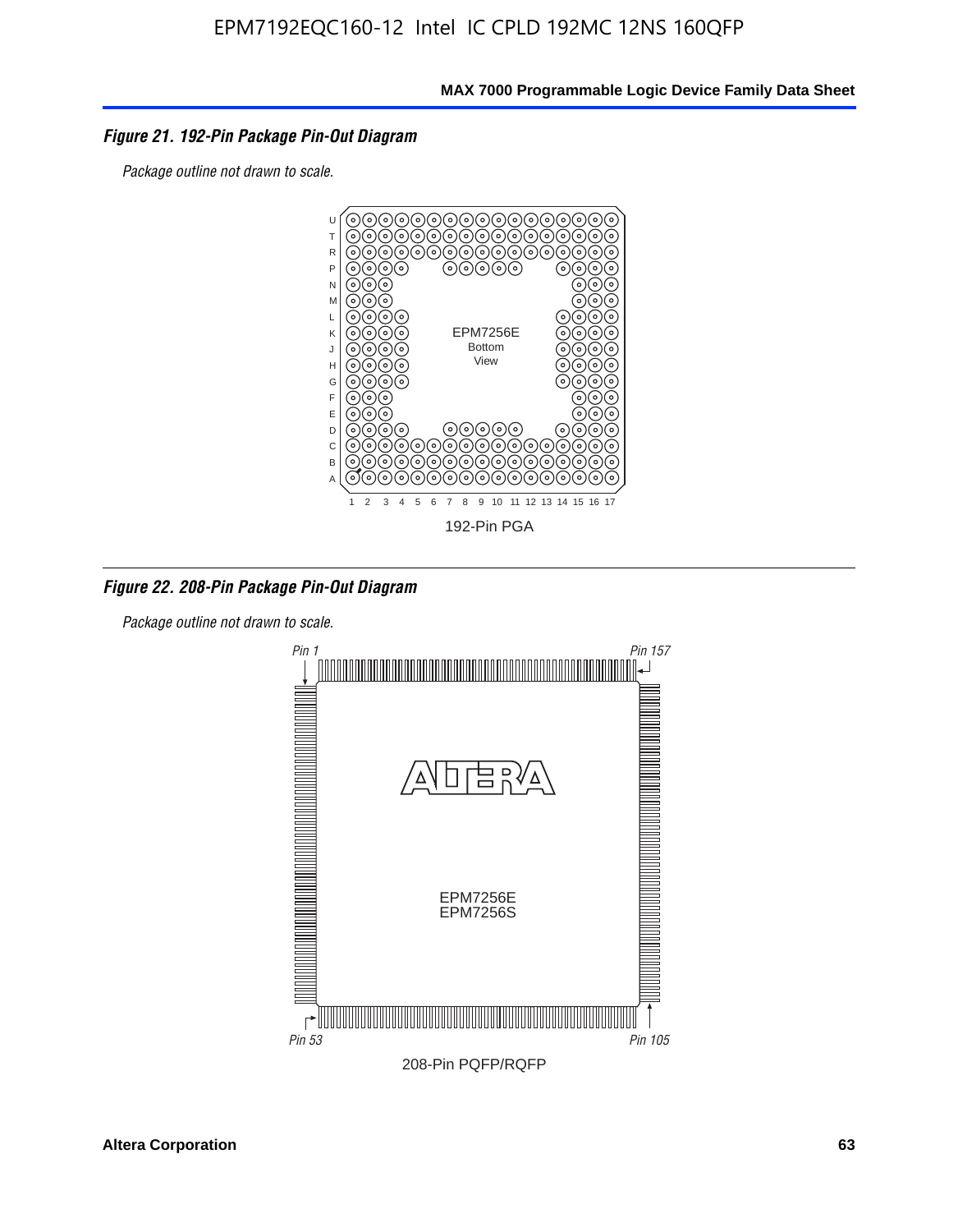#### **MAX 7000 Programmable Logic Device Family Data Sheet**

### **Revision History**

The information contained in the *MAX 7000 Programmable Logic Device Family Data Sheet* version 6.7 supersedes information published in previous versions. The following changes were made in the *MAX 7000 Programmable Logic Device Family Data Sheet* version 6.7:

#### **Version 6.7**

The following changes were made in the *MAX 7000 Programmable Logic Device Family Data Sheet* version 6.7:

■ Reference to *AN 88: Using the Jam Language for ISP & ICR via an Embedded Processor* has been replaced by *AN 122: Using Jam STAPL for ISP & ICR via an Embedded Processor*.

#### **Version 6.6**

The following changes were made in the *MAX 7000 Programmable Logic Device Family Data Sheet* version 6.6:

- Added Tables 6 through 8.
- Added "Programming Sequence" section on page 17 and "Programming Times" section on page 18.

#### **Version 6.5**

The following changes were made in the *MAX 7000 Programmable Logic Device Family Data Sheet* version 6.5:

Updated text on page 16.

#### **Version 6.4**

The following changes were made in the *MAX 7000 Programmable Logic Device Family Data Sheet* version 6.4:

■ Added *Note (5)* on page 28.

#### **Version 6.3**

The following changes were made in the *MAX 7000 Programmable Logic Device Family Data Sheet* version 6.3:

■ Updated the "Open-Drain Output Option (MAX 7000S Devices Only)" section on page 20.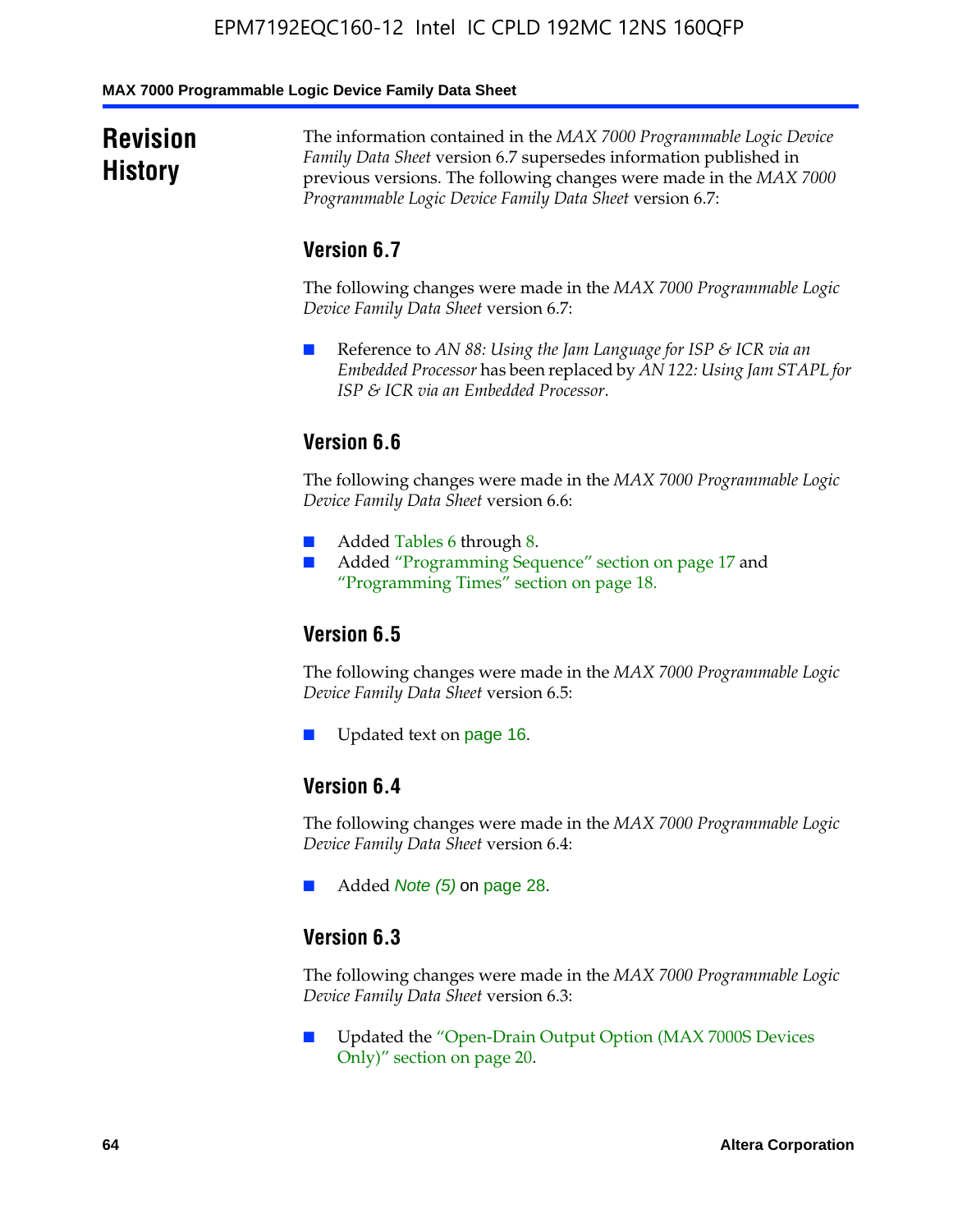

Altera Corporation 65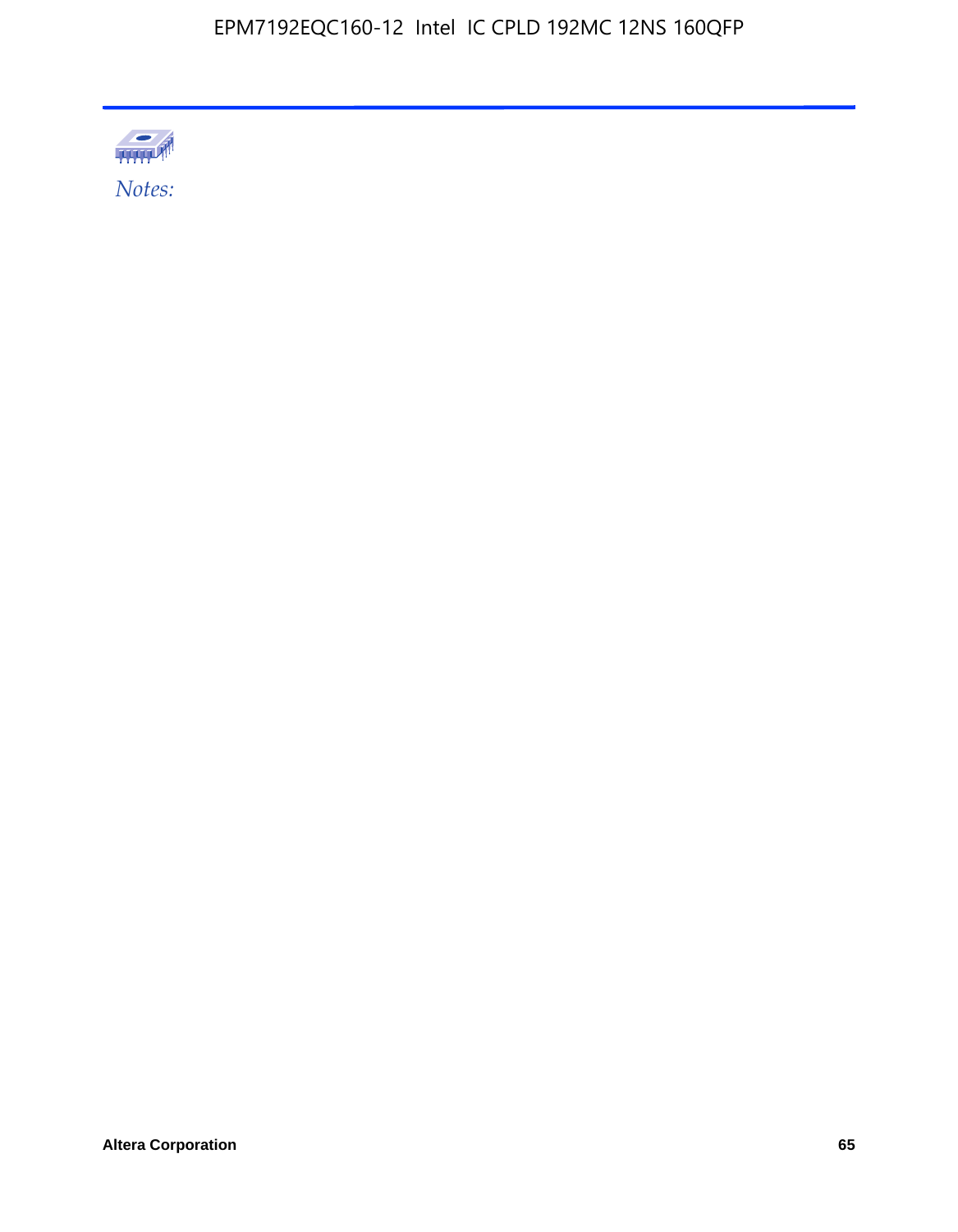

101 Innovation Drive San Jose, CA 95134 (408) 544-7000 www.altera.com Applications Hotline: (800) 800-EPLD Literature Services: literature@altera.com

Copyright © 2005 Altera Corporation. All rights reserved. Altera, The Programmable Solutions Company, the stylized Altera logo, specific device designations, and all other words and logos that are identified as trademarks and/or service marks are, unless noted otherwise, the trademarks and service marks of Altera Corporation in the U.S. and other countries. All other product or service names are the property of their respective holders. Altera products are protected under numerous U.S. and foreign patents and pending applications, maskwork rights, and copyrights. Altera warrants performance of its semiconductor products to current specifications in accordance with Altera's standard warranty, but reserves the right to make changes to any products and services at any time without notice. Altera assumes no responsibility or liability

arising out of the application or use of any information, product, or service described herein except as expressly agreed to in writing by Altera Corporation. Altera customers are advised to obtain the latest version of device specifications before relying on any published information and before placing orders for products or services.



**66 Altera Corporation**